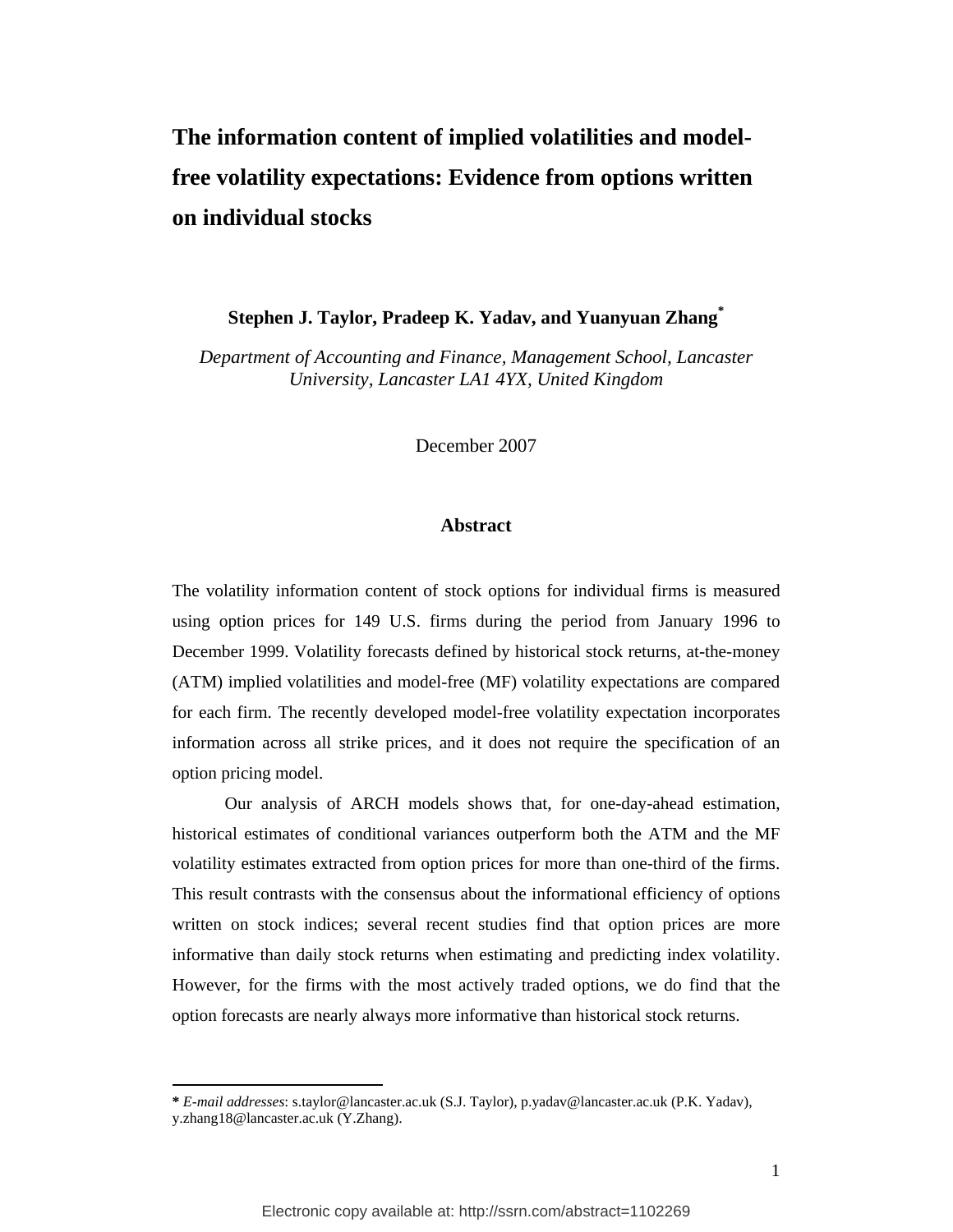When the prediction horizon extends until the expiry date of the options, our regression results show that the option forecasts are more informative than forecasts defined by historical returns for a substantial majority (86%) of the firms. Although the model-free (MF) volatility expectation is theoretically more appealing than alternative volatility estimates and has been demonstrated to be the most accurate predictor of realized volatility by Jiang and Tian (2005) for the S&P 500 index, the results for our firms show that the MF expectation only outperforms both the ATM implied volatility and the historical volatility for about one-third of the firms. The firms for which the MF expectation is best are not associated with a relatively high level of trading in away-from-the-money options.

*JEL classifications:* C22; C25; G13; G14

*Keywords:* Volatility; Stock options; Information content; Implied volatility; Modelfree volatility expectations; ARCH models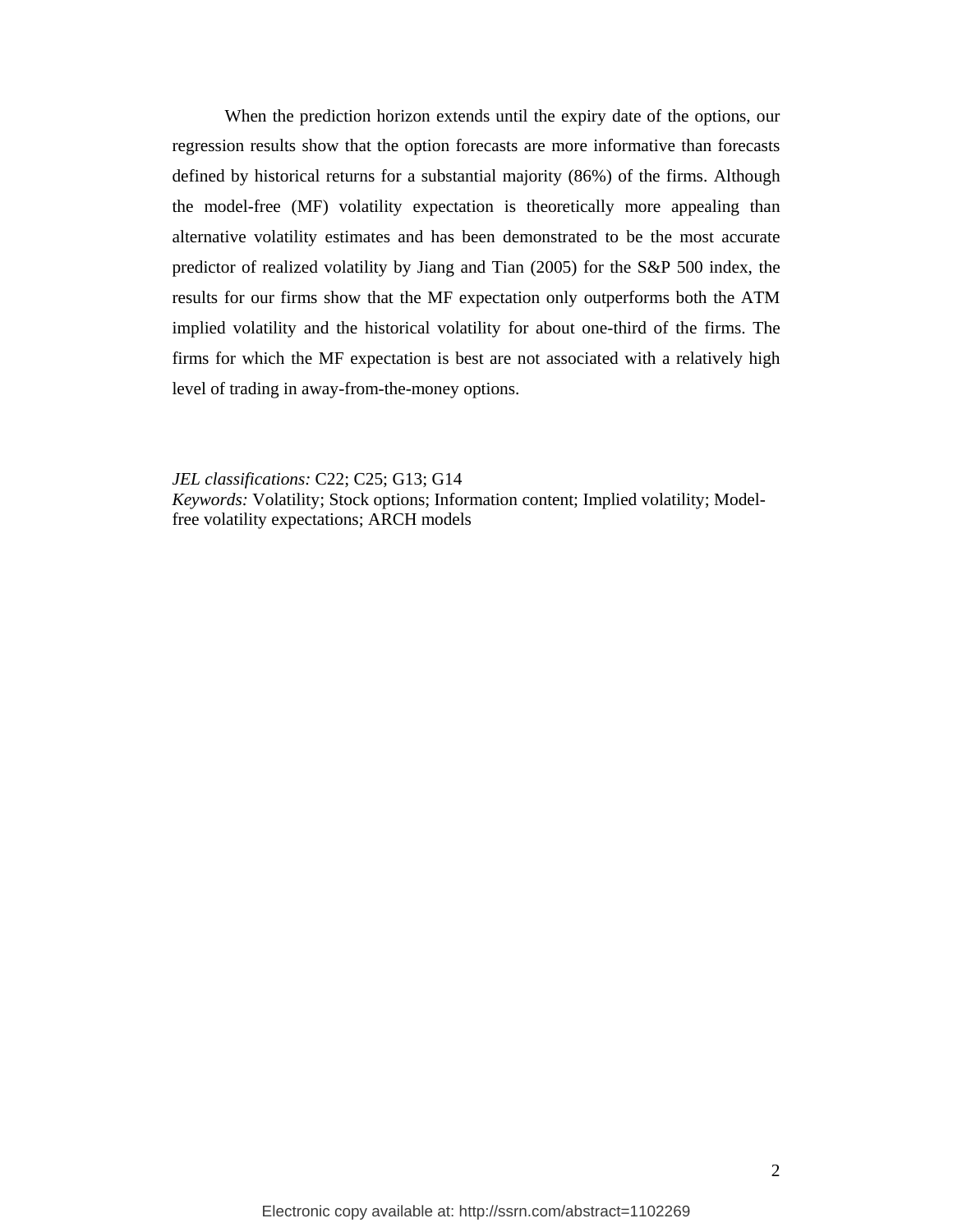# **1 Introduction**

The information content of option implied volatilities have been widely examined by the literature since the introduction of the option pricing model by Black and Scholes (1973). Their option pricing formula provides an easy and fast way to transfer the option price into a market forecast of the average volatility of underlying asset returns over the option's life. When option market participants price options, they incorporate both the historical information and some other information about the future events. So the implied volatilities embedded in the option prices are expected to contain more information of the future volatility than historical predictors.

The ability of option implied volatility to provide better estimates than historical forecasts has been established for stock indices. Jiang and Tian (2005) contribute to the literature by adding the model-free volatility expectation, developed by Britten-Jones and Neuberger (2000), into the comparison and confirm the superior informational efficiency of it when predicting the realized volatility of the S&P500 index.

However, no study has ever comprehensively investigated which is the most informative measure to forecast the future volatility of individual stocks. Volatility estimation and forecasting is well known to be an important area in Finance, especially for risk management and option pricing,. The main purpose of this paper is to help understand more about the informational efficiency of the volatility estimates implicit by the options written on the U.S. individual stocks.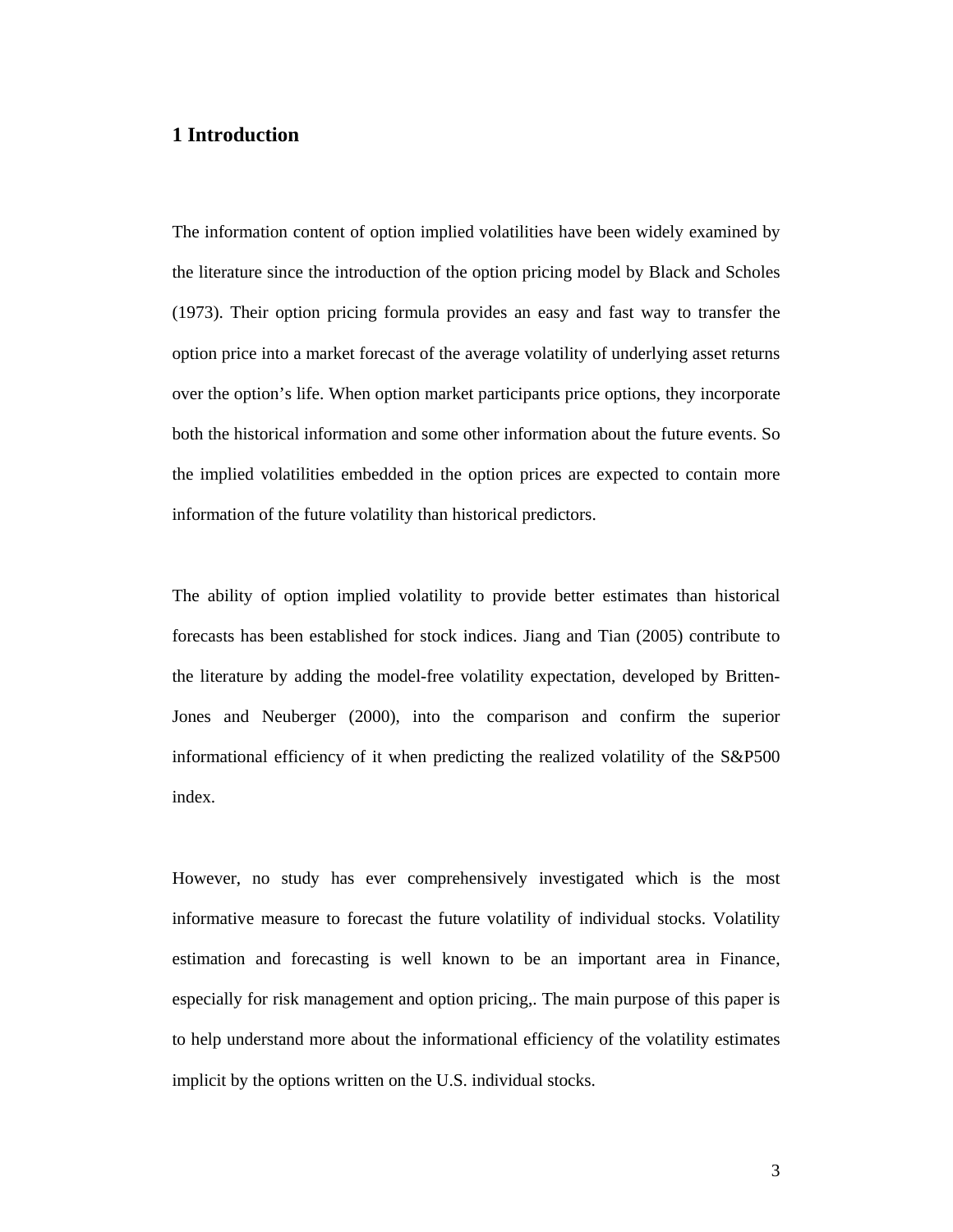#### **1.1 Prior literature**

Numerous empirical studies show the interest to the relative importance of implied and historical volatility predictors [Poon and Granger (2003)]. Day and Lewis (1992) test the information content of the S&P100 index options by incorporating option implied volatility into GARCH and EGARCH models. However, they do not find conclusive evidence that option implied volatilities could subsume all the information provided by the conditional volatility from GARCH or EGARCH models. Lamoureux and Lastrapes (1993) employ the same GARCH specifications that add implied volatility as a factor in the conditional variance equation. Their studies on 10 U.S. individual stocks and with forecast horizon equal to one day reach similar results as Day and Lewis (1992). However, both studies have been criticized for the mismatching between forecast horizons and option time to maturity in later literature.

Another early empirical study by Canina and Figlewski (1993) challenge the usefulness of implied volatility as a guide to the future variability of the S&P100 index returns. They find that implied volatility does not have a statistically significant correlation with realized volatility for most of their subsamples, where subsamples are defined according to option moneyness levels and time to maturities. Even a simple measure of historical volatility outperforms the implied volatility for their data.

The negative conclusions might be caused by a lack of data, mis-measurement of implied volatilities, or inappropriate statistical inference. After correcting various methodological errors, later studies of the S&P 100 index provide a consensus that the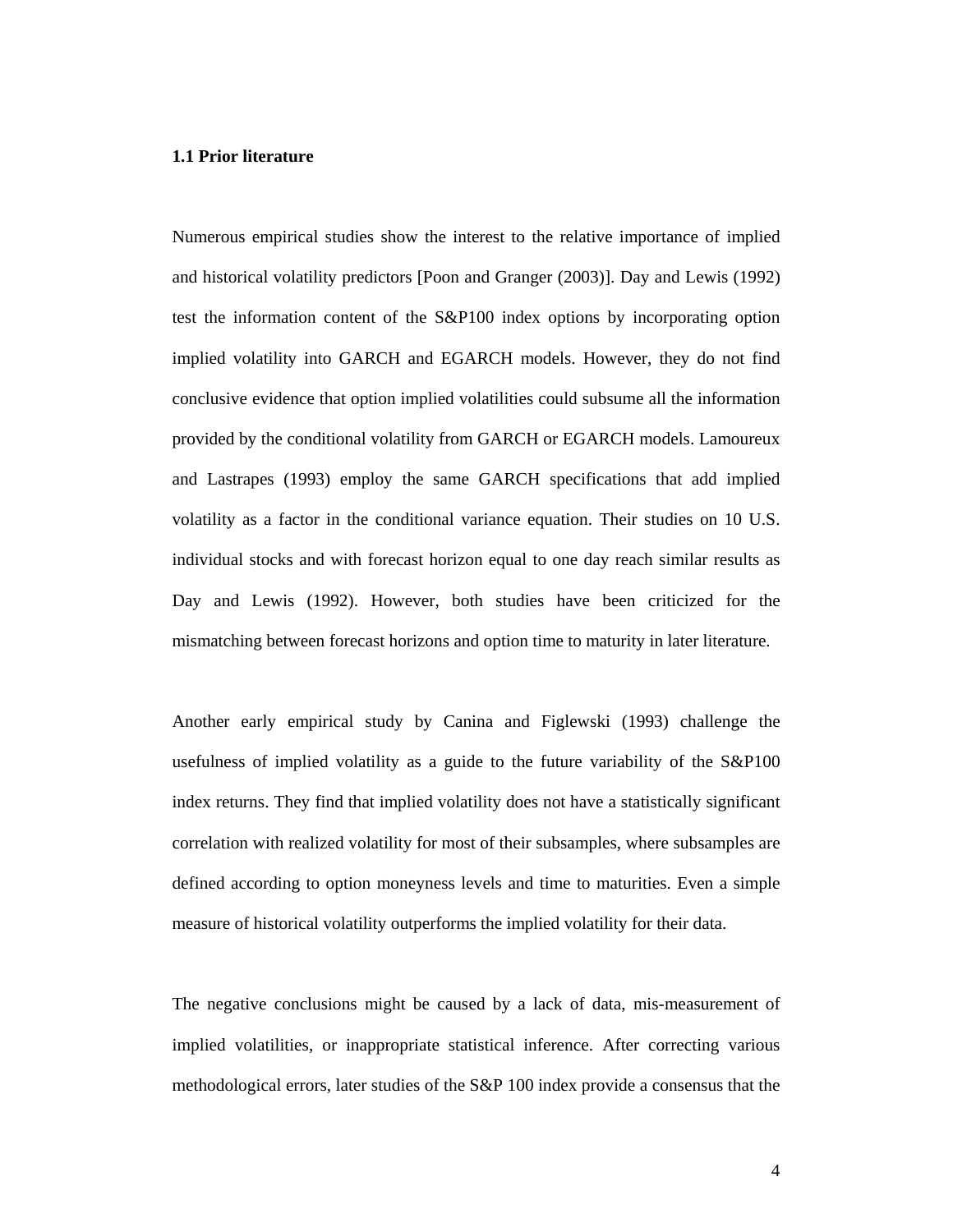ATM option implied volatility or the near-the-money volatilities are more efficient estimates of the subsequent realized volatility than estimates based solely on historical information. Directly related to Canina and Figlewski (1993), Christensen and Prabhala (1998) re-examine the information content of the S&P 100 index options by adopting non-overlapping monthly volatility observations. Their regression analysis shows that the implied volatility does predict future realized volatility and outperforms the historical forecasts. The same conclusions are drawn by the contemporaneous study also on the S&P 100 index options, by Fleming (1998). Studies that focus on exchange rate options also favour the conclusion that option implied volatility is an efficient estimate of the future realized volatility [Kroner, Keafsey and Claessens (1995), Jorion (1995), Xu and Taylor (1995) and Guo (1996)].

Ederington and Guan (2002) summarize and discuss the regressions results of several earlier studies. Their regressions for the S&P500 futures options conclude that option implied volatility is an informationally efficient estimate of the future realized volatility but it is not an unbiased estimate. In the comparison with the historical forecasts, option implied volatility is more efficient and, for some assets during some sample periods, it subsumes all information contained in its competitor.

More recent studies start to use intraday returns to produce volatility forecast [Andersen, Bollerslev, Diebold and Laybys (2003)], which is proved to be more informative than low-frequency data. Concentrating on the S&P 100 index, Blair, Poon and Taylor (2001) use the CBOE volatility index  $(VIX)^{1}$  as the measure of option implied volatility and daily and intra-day returns sources to measure historical

 $\overline{a}$ 

<sup>1</sup> Blair, Poon and Taylor (2001) adopt the old VIX index listed on the CBOE. The old VIX is renamed as VOX after September 2003.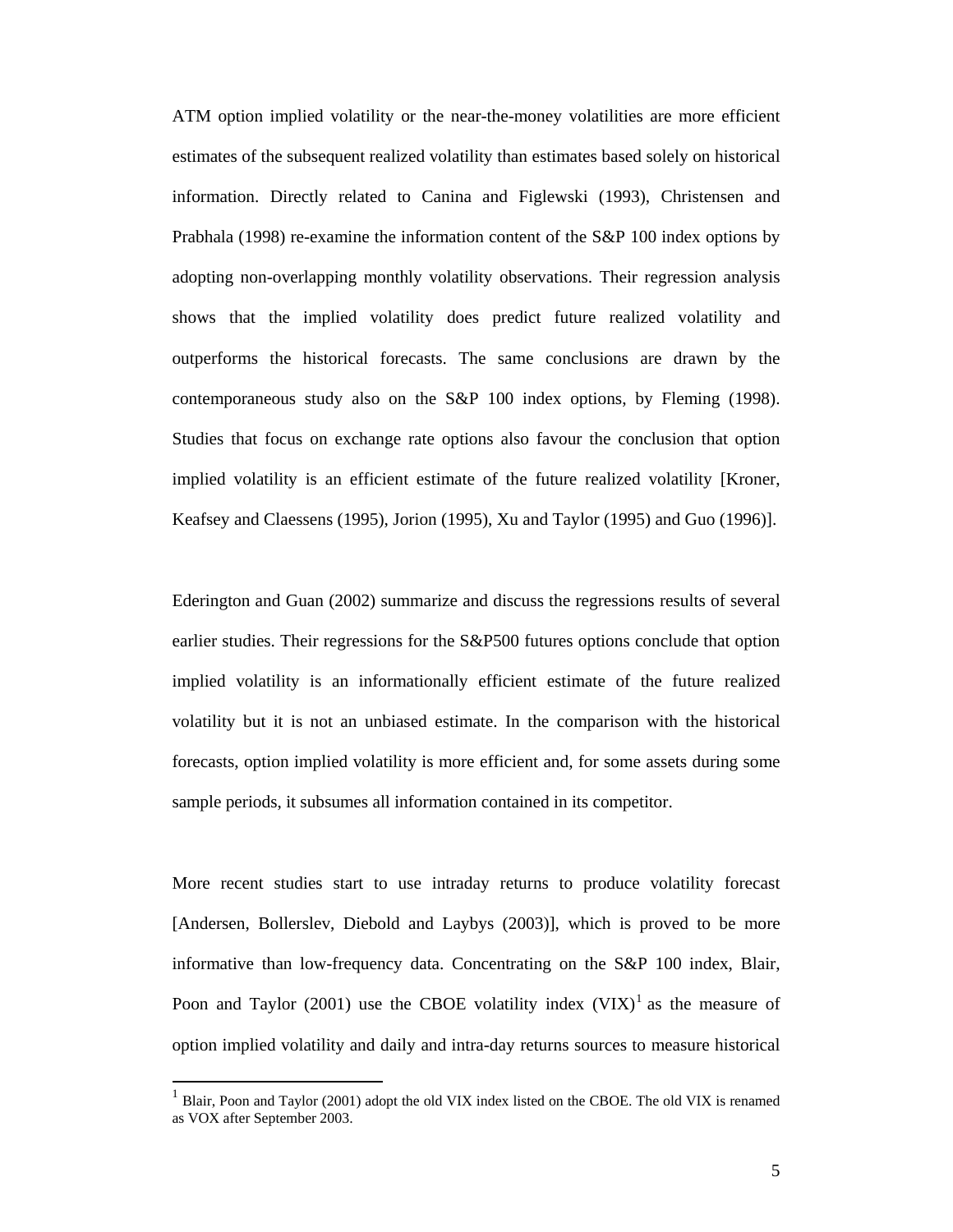volatility. They find no evidence for incremental information contained in daily index returns beyond that provided by the VIX. The implied volatilities in their sample outperform intraday returns for both in-sample estimation and out-of-sample forecasting. Studies using high-frequency foreign exchange rate data include Taylor and Xu (1997), Li (2002) , Pong et al (2004) and Martens and Zein (2004).

The most accurate forecasts of stock index volatility were often provided by functions of option implied volatilities in many studies until the introduction of the model-free volatility expectation<sup>2</sup>. Constructive theoretical relationships between volatility and option prices have been developed by Carr and Madan (1998) and Demeterfi, Derman, Kamal and Zou (1999a, 1999b). Building on the pioneering work of Breeden and Lizenberger (1978), they show that the fair value of a variance swap rate, which is the risk-neutral forecast of the subsequent realized variance, can be replicated by taking a static position in options of all strike prices. Likewise, Britten-Jones and Neuberger (2000) show that a complete set of call options can be used to infer the risk-neutral expectation of the integrated variance until the option expiry date, which is a natural input into volatility forecasting. Jiang and Tian (2007) prove that the riskneutral variance expectation derived by Britten-Jones and Neuberger (2000) is theoretically identical to the equilibrium variance swap rate in Demeterfi, Derman, Kamal and Zou (1999a, 1999b).

This newly-developed volatility measure also extracts information from option prices and thus is potentially superior to historical predictors. It is also expected to be more

 $\overline{a}$ 

<sup>&</sup>lt;sup>2</sup> Previous studies, like Britten-Jones and Neuberger (2000) and Jiang and Tian (2005, 2007), define the square root of the risk-neutral variance expectation as the *model-free implied volatility*. We name the same concept as *model-free volatility expectation* in this study, as it is not a volatility measure "implicit" in a single option price but is an estimate of risk-neutral expectation.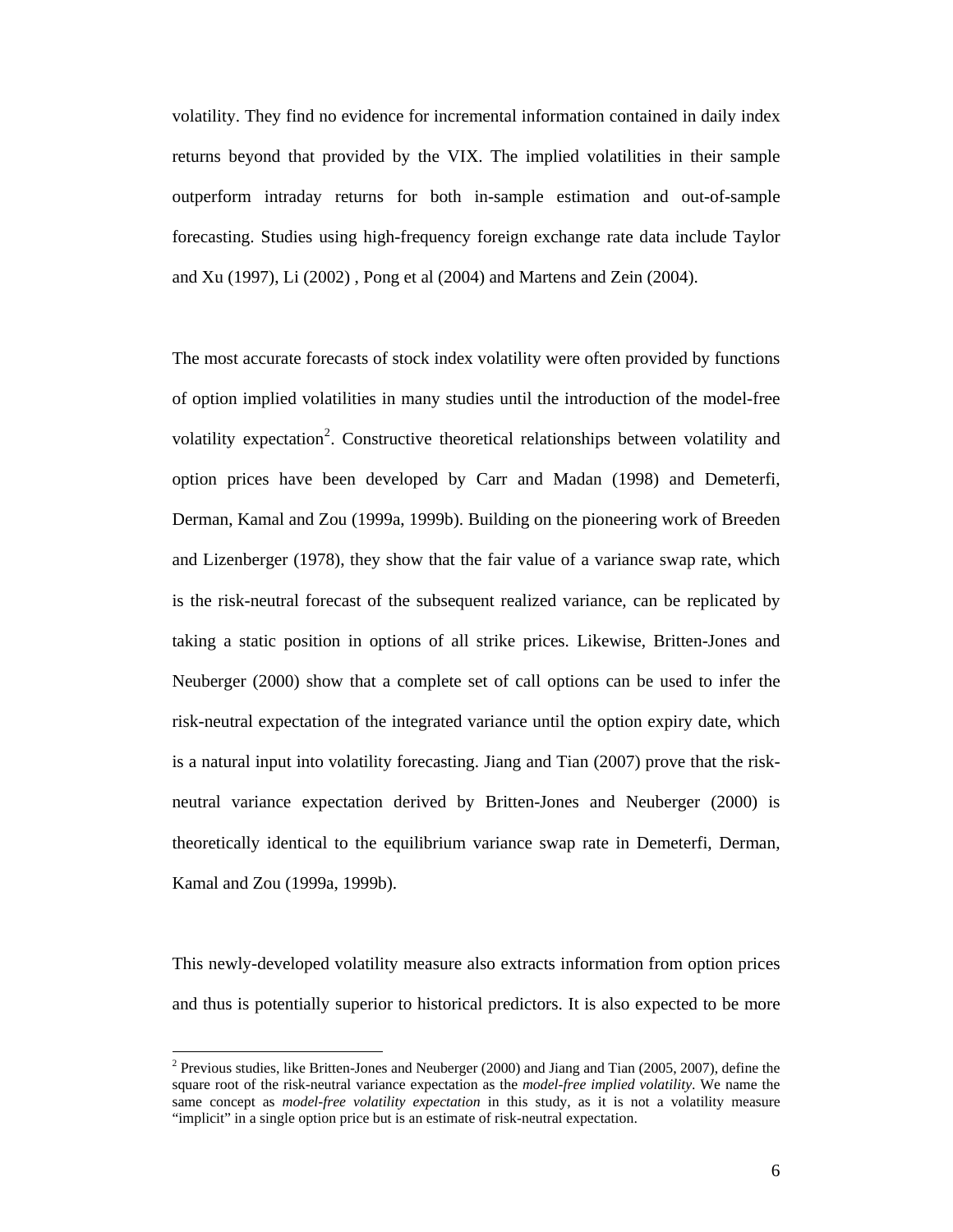efficient than the Black-Scholes implied volatility because, firstly, it does not depend on any option pricing formula; and secondly, it is estimated from all available option prices while Black-Scholes implied volatilities rely on only one or a few near-themoney options. In September 2003, the model-free volatility expectation was adopted by the CBOE for calculating the components of its volatility index (VIX). The definition of the new VIX index and the theory that underpinned both the old and the new are discussed and compared by Carr and Wu (2006).

When comparing the information content and forecasting ability of the model-free volatility expectation with the other volatility estimates, Jiang and Tian (2005) adopt regression analysis on the S&P 500 index options and reach the strong conclusions that the model-free volatility expectation not only outperforms both the ATM implied volatility and the past realized volatility, calculated from intraday index returns, but also subsumes all information that are provided by them.

Lynch and Panigirtzoglou (2004) also examine the information content of the modelfree volatility expectation in a comparison with historical volatility measured by intraday returns. Their results for various financial assets, including the S&P 500 index, the FTSE 100 index, Eurodollar and short sterling futures, show that the model-free volatility expectation is more informative than the historical highfrequency returns, but is a biased estimator of future realized volatility.

Although not intended to examine the information efficiency of the model-free volatility expectation, Carr and Wu (2004) synthesize the variance swap rates of 5 stock indices and 35 individual stocks using option prices, following the strategy

7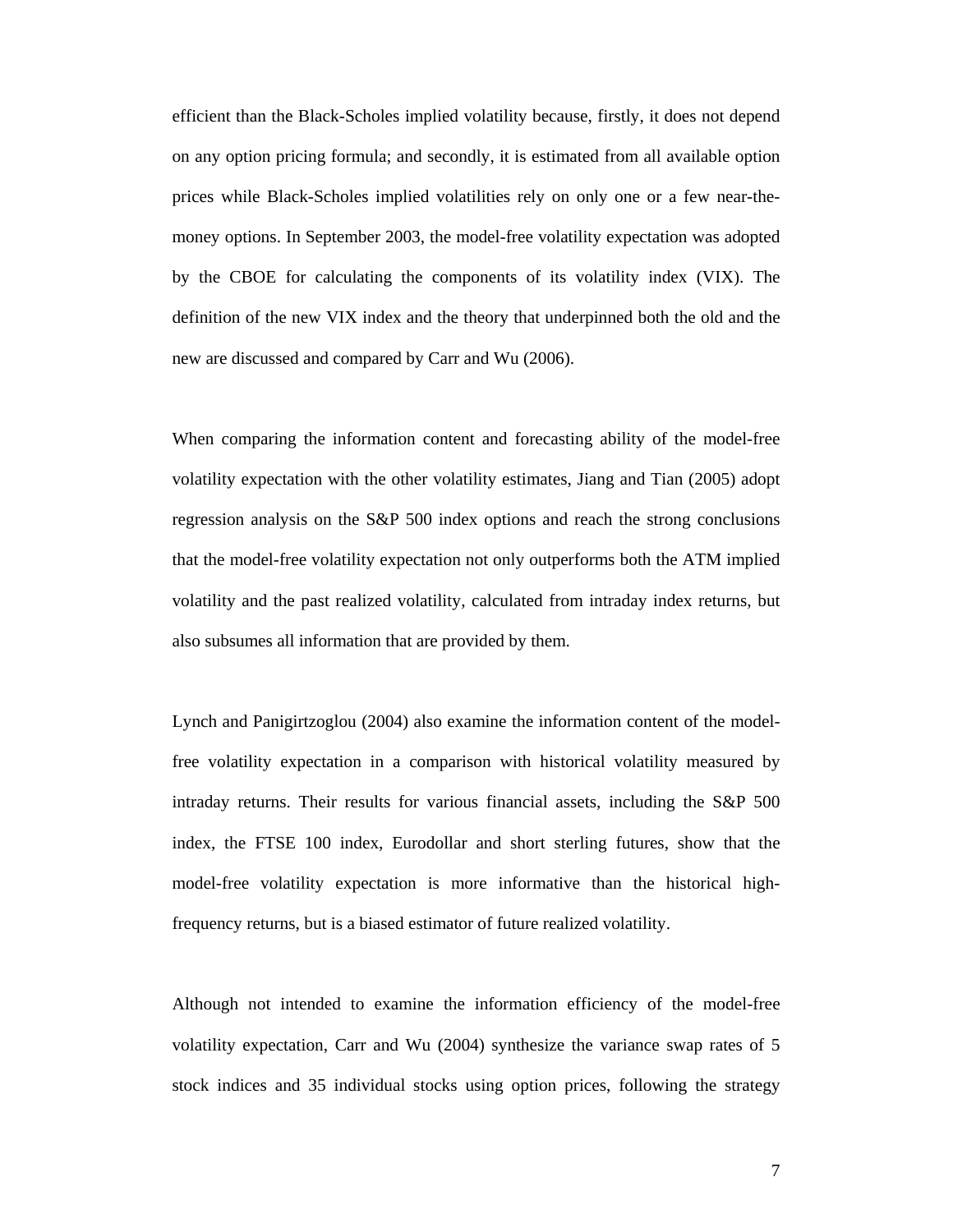suggested by Carr and Madan (1998) and Demeterfi, Derman, Kamal and Zou (1999a, 1999b). Their estimates of the equilibrium variance swap rate, equivalent to the model-free variance expectation, are significant when explaining the time-series movements of realized variance measured by daily returns for all the indices and the majority of the individual stocks.

However, nearly all of the previous studies, whether they use the Black-Scholes implied volatility or the model-free volatility expectation, only investigate the information content of option prices that are written on stock indices or exchange rates. There are very few studies that test the information content of individual stock options. We may anticipate that the volatility information contained in the prices of stock options is less efficient when estimating and predicting volatility, compared with index option prices, since stock options are traded far less frequently. Lamoureux and Lastrapes (1993) study two years data for each of 10 U.S. firms and their results indicate that the simple  $GARCH(1,1)$  model is more informative than a model that incorporates implied volatility alone. It is inevitably difficult to draw firm conclusions from their small quantity of data.

#### **1.2 Scope**

This paper is the first to examine the volatility information content of individual stock options based on a large sample of U.S. stocks. We develop a method to implement the model-free volatility expectation for individual stock options that are less liquid than options written on stock indices or exchange rates. For each of 149 sample firms, we compare the historical information from daily stock returns, the information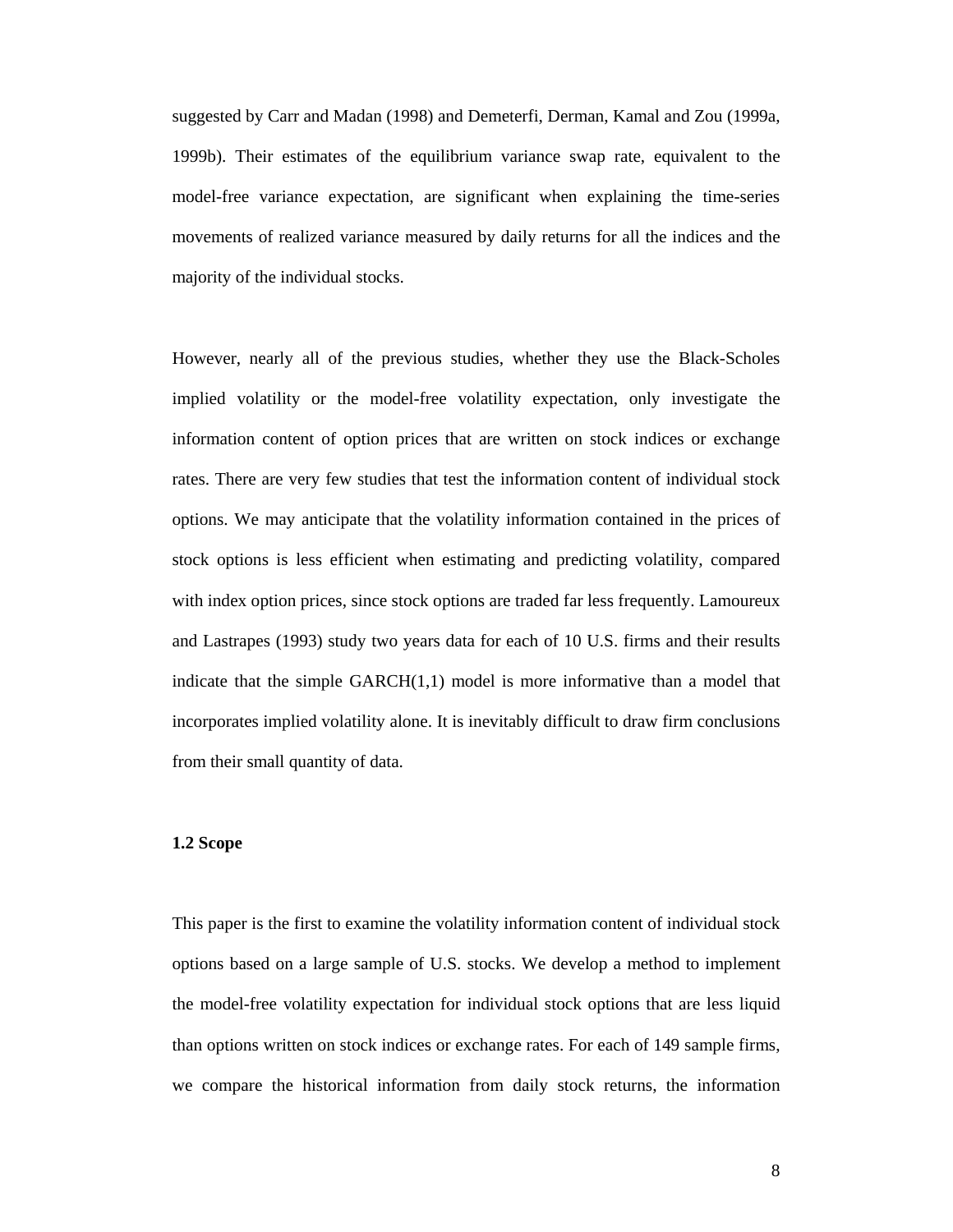contained in the ATM implied volatility and the information provided by the modelfree volatility expectation.

Our empirical results show that both model-free volatility expectation and ATM implied volatility do contain relevant information about future return variations. However, in contrast to previous studies about stock index options, our research on individual stocks shows that for one-day-ahead estimation neither the ATM implied volatility nor the model-free volatility expectation is consistently superior to a simple ARCH model for all firms. Especially for firms with few traded options, it is often better to use an asymmetric ARCH model to estimate the next day's volatility. When the estimation horizon extends until the end of the option lives, it is found that both of the volatility estimates extracted from option prices outperform the historical volatility for a substantial majority of our sample firms.

Interestingly, in our results, the ATM implied volatility outperforms the model-free volatility expectation for 87 out of 149 firms when predicting volatility one-dayahead, and for 85 firms when the forecast horizon equals the option's life. The relatively poor performance of the model-free volatility expectation compared with the ATM implied volatility for some firms is different from what we expected according to the theory and can not be explained by either selected properties of market available option observations (such as number of option observations, range of option moneyness) or the relative trading liquidity of ATM options to all options. It appears probable that overall illiquidity of the individual stock option market constitutes one explanation for our findings.

9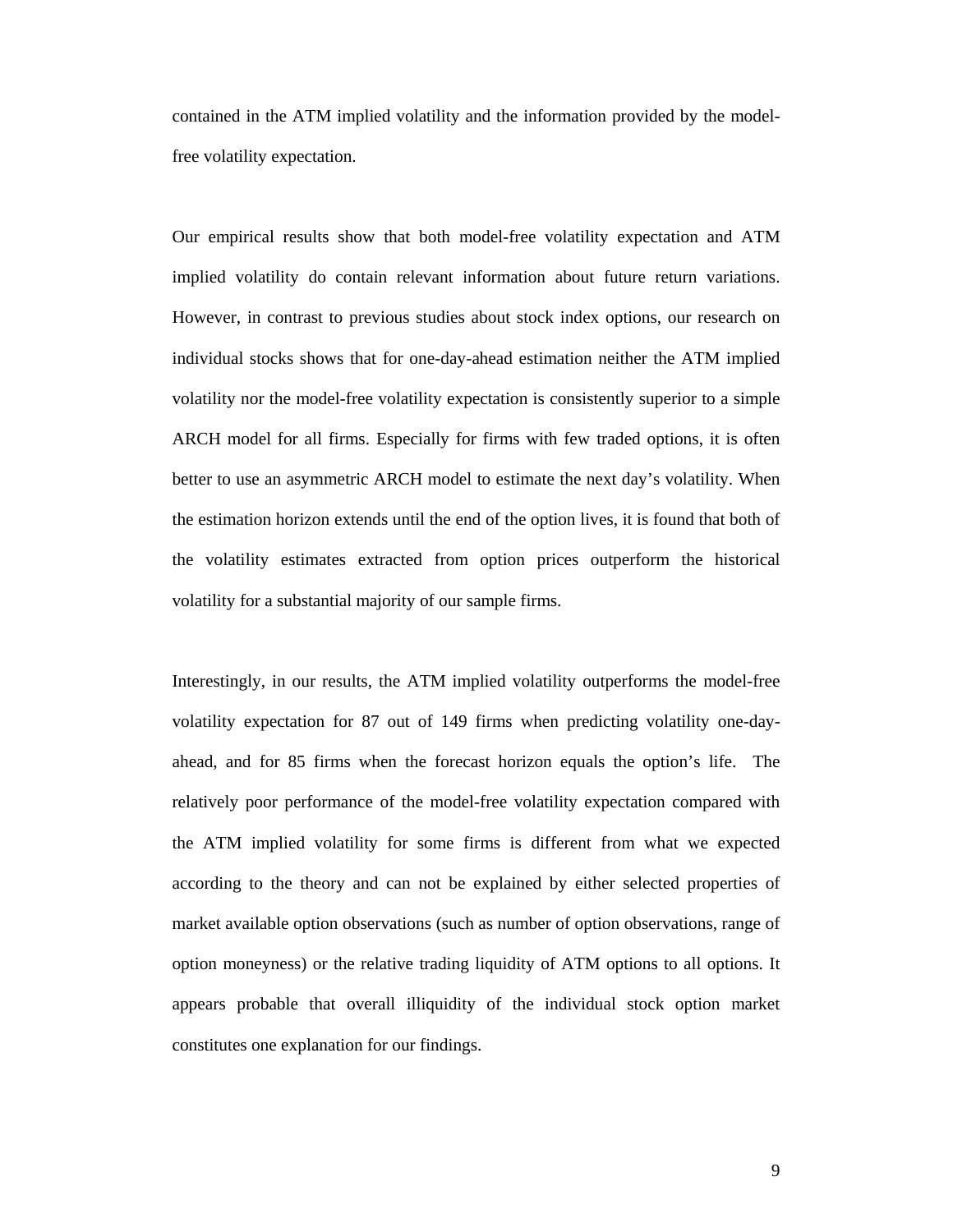The rest of this paper is organized as follows. Section 2 describes the newly developed model-free volatility expectation and related implementation issues. Data descriptions are provided in Section 3. Section 4 describes the empirical methodologies that we choose to compare the information efficiency of different volatility estimates. Section 5 compares the volatility estimates for one-day-ahead forecasts and option life forecasts. In Section 6, 149 firms are separated into different groups according to the most informative volatility estimate for each firm. By doing so, we try to point out the properties of the firms in different groups. Conclusions are presented in Section 7.

# **2 Model-free volatility expectation and implementation issues**

Previous studies have shown that the Black-Scholes implied volatility curve with varying strike prices for a fixed maturity appears to be a U-shape for currency options [Taylor and Xu (1994a)] and to be a "smirk" for equity index options [Rubinstein (1994)]. When using Black-Scholes implied volatilities to define a volatility forecast, we must select one or more of the available option prices and thus lose the information contained in the other prices. This section introduces a new method to construct the risk-neutral expectation of the future integrated variance. This new method also uses the information provided by market option prices but, in contrast to implied volatility forecasts, it incorporates a complete set of option prices and thus is model-independent.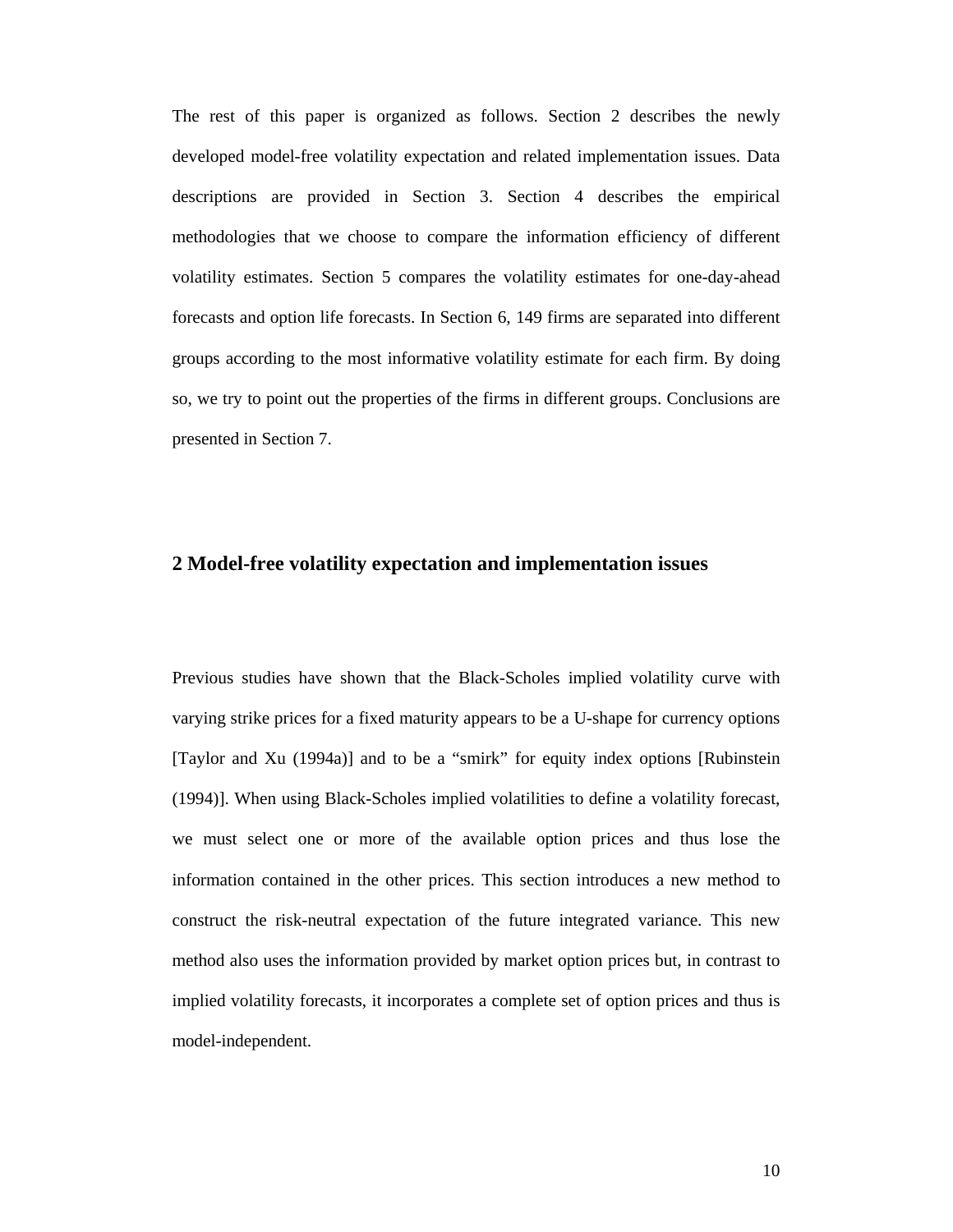#### **2.1 Theoretical formula**

The concept of the model-free variance expectation appeared in Carr and Madan (1998), Demeterfi, Derman, Kamal and Zou (1999a, 1999b) and Carr and Wu (2006) in connection with the development of volatility and variance swap contracts. It was refined and related to volatility forecasting by Britten-Jones and Neuberger (2000).

At time 0 it is supposed that there is a complete set of European option prices for an expiry time *T*. For a general strike price *K*, these option prices are denoted by  $c(K,T)$ and  $p(K,T)$  respectively. For a risk-neutral measure  $Q$ , the price of the underlying asset  $S_t$  is assumed to satisfy the equation  $dS = (r - q)Sdt + \sigma SdW$ , where *r* is the risk-free rate, *q* is the dividend yield,  $W_t$  is a Wiener process and  $\sigma_t$  is the riskneutral stochastic volatility. The integrated squared volatility of the asset over the horizon *T* is defined as:

$$
V_{0,T} = \int_{0}^{T} \sigma_t^2 dt.
$$

Britten-Jones and Neuberger (2000) show that the risk-neutral expectation of the integrated squared volatility is given by the following function of the continuum of European out-of-the-money (hereafter OTM) option prices:

$$
E^{Q}[V_{0,T}] = 2e^{rT} \left[ \int_{0}^{F_{0,T}} \frac{p(K,T)}{K^2} dK + \int_{F_{0,T}}^{\infty} \frac{c(K,T)}{K^2} dK \right]
$$
(1),

where  $F_{0,T}$  is the forward price at time 0 for a transaction at the expiry time  $T$ . Following previous literature, the quantity defined by Equation (1) will be referred to as the *model-free variance expectation* and its square root as the *model-free volatility*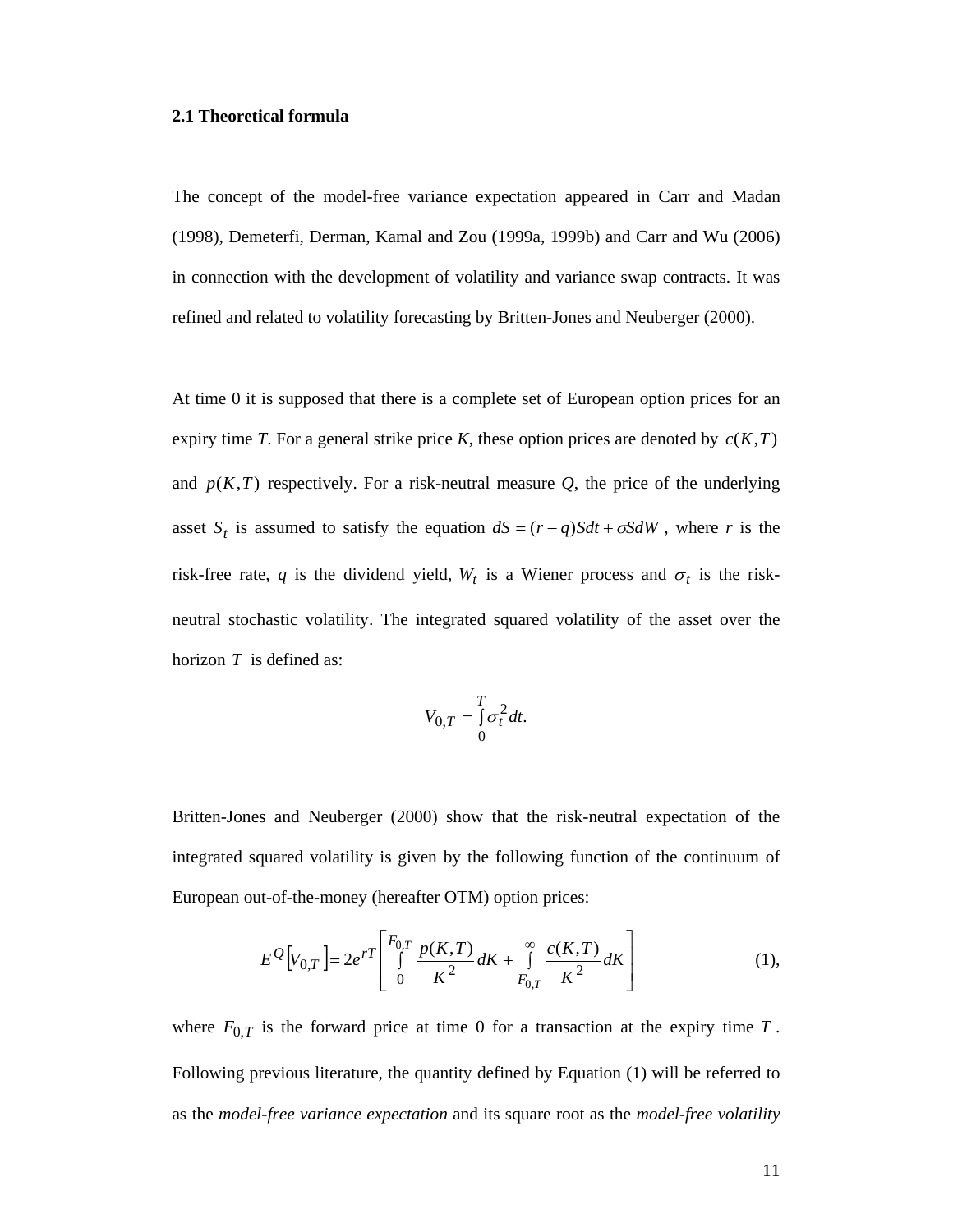expectation<sup>3</sup>. Dividing the variance expectation by the option time to maturity defines the average integrated variance.

The key assumption required to derive Equation (1) is that the stochastic processes for the underlying asset price and volatility are continuous. As the volatility expectation does not rely on a specific option pricing formula, the expectation is "model-free", in contrast to the Black-Scholes implied volatility. Both Carr and Wu (2004) and Jiang and Tian (2005) show that Equation (1) is an excellent approximation when there are occasional jumps in stock price process. However, the real options market obviously does not satisfy the assumption of continuous option prices with strike prices ranging from zero to infinity.

#### **2.2 Discrete formula**

 $\overline{a}$ 

The CBOE employs a discrete form of the model-free volatility expectation to construct the volatility index, VIX. At time 0 , when there are *N* available OTM options, the model-free volatility expectation with time to maturity  $T$  is computed by the equation<sup>4</sup>:

$$
\sigma_{MF} = \sqrt{\frac{2}{T} e^{rT} \sum_{i=1}^{N} \frac{\Delta K_i}{K_i^2} Q(K_i, T) - \frac{1}{T} \left[ \frac{F_{0,T}}{K^*} - 1 \right]^2}
$$
(2),

where  $K^*$  is the strike price used to select call or put options,  $Q(K_i, T)$  is the call price with strike price  $K_i$  when  $K_i \geq K^*$  and otherwise it is the put price, and  $\Delta K_i$  is

<sup>&</sup>lt;sup>3</sup> Previous studies have noticed that taking the squared root of the risk-neutral variance expectation as the expectation of subsequent volatility is subject to a bias, which is determined by the variance of volatility. The bias is positive unless the volatility is actually constant.

<sup>&</sup>lt;sup>4</sup> This equation is from the white paper, which is on the CBOE's website.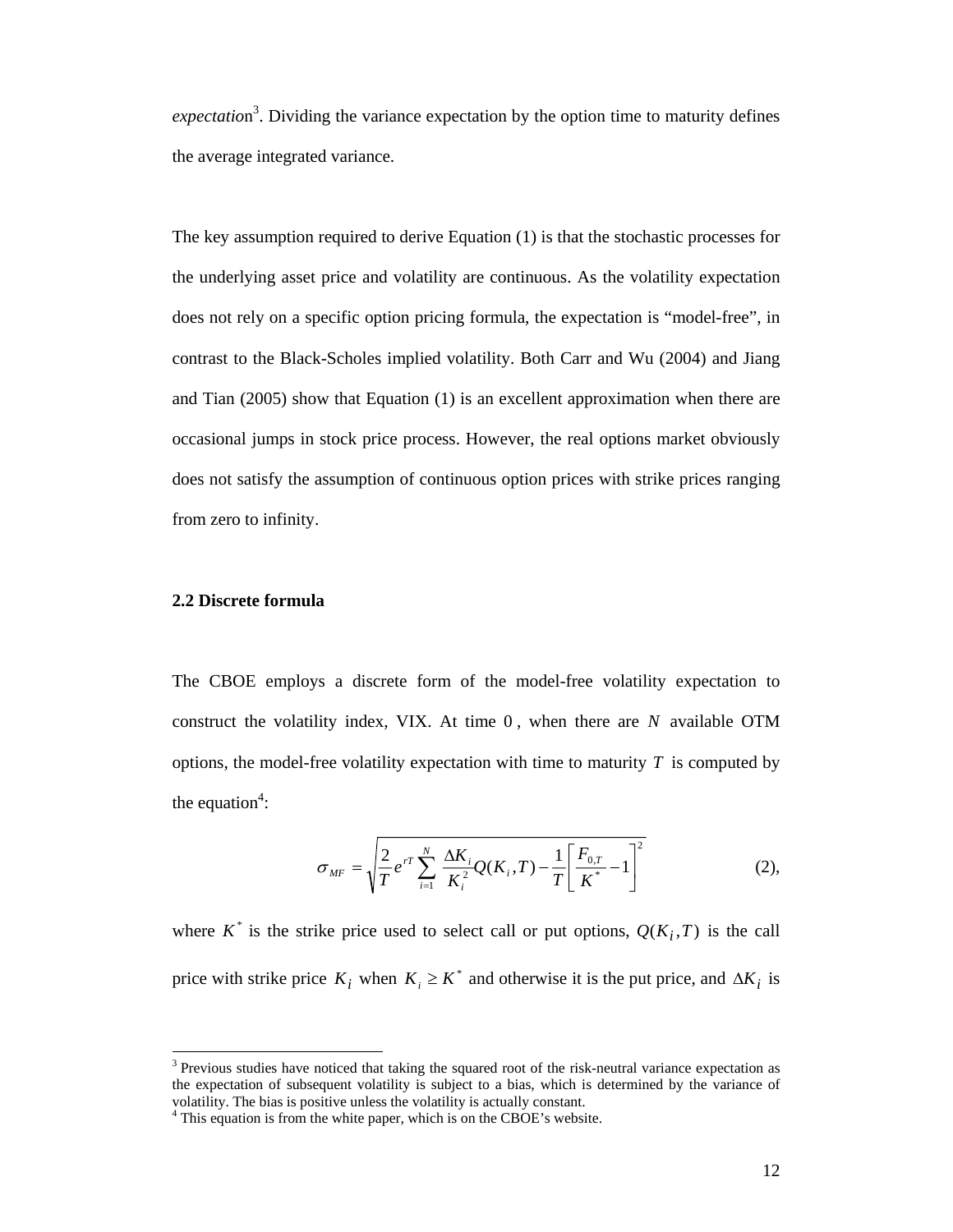set equal to  $\frac{K_{i+1} - K_{i-1}}{2}$ <sup>5</sup>. The quantity  $\sigma_{MF}$  is the annualized value of the modelfree volatility expectation from time 0 until time *T* .

The CBOE uses market available option prices directly to estimate Equation (2) and sets  $K^*$  as the available strike price just below the forward price  $F_{0,T}$ , which might incur various estimation errors, as shown by Jiang and Tian (2007). When we employ Equation (2), we use market available strikes to estimate a risk-neutral density and hence we can infer option prices for as many strikes as necessary. Consequently we can set  $K^* = F_{0,T}$ . Thus the final term in Equation (2) then disappears and  $Q(K_i, T)$ always represents an OTM or ATM option price in our calculations.

#### **2.3 Construction of implied volatility curve**

l

As shown in the Equation (1), the model-free volatility expectation is obtained from the integrals of functions of option prices at all strikes. However, stock option prices are usually only available for a small number of strike prices. In order to obtain consistent option prices for a large number of strikes, we must estimate implied volatility curves from small sets of observed option prices. Jiang and Tian (2007) prove the importance of constructing implied volatility curves when estimating the model-free volatility expectation using discrete option data. They also show that the bias from ignoring the step is economically substantial, especially for volatility futures contracts.

 $5 \Delta K$  for the lowest strike is the difference between the lowest strike and the next higher strike. Likewise,  $\Delta K$  for the highest strike is the difference between the highest strike and the next lower strike.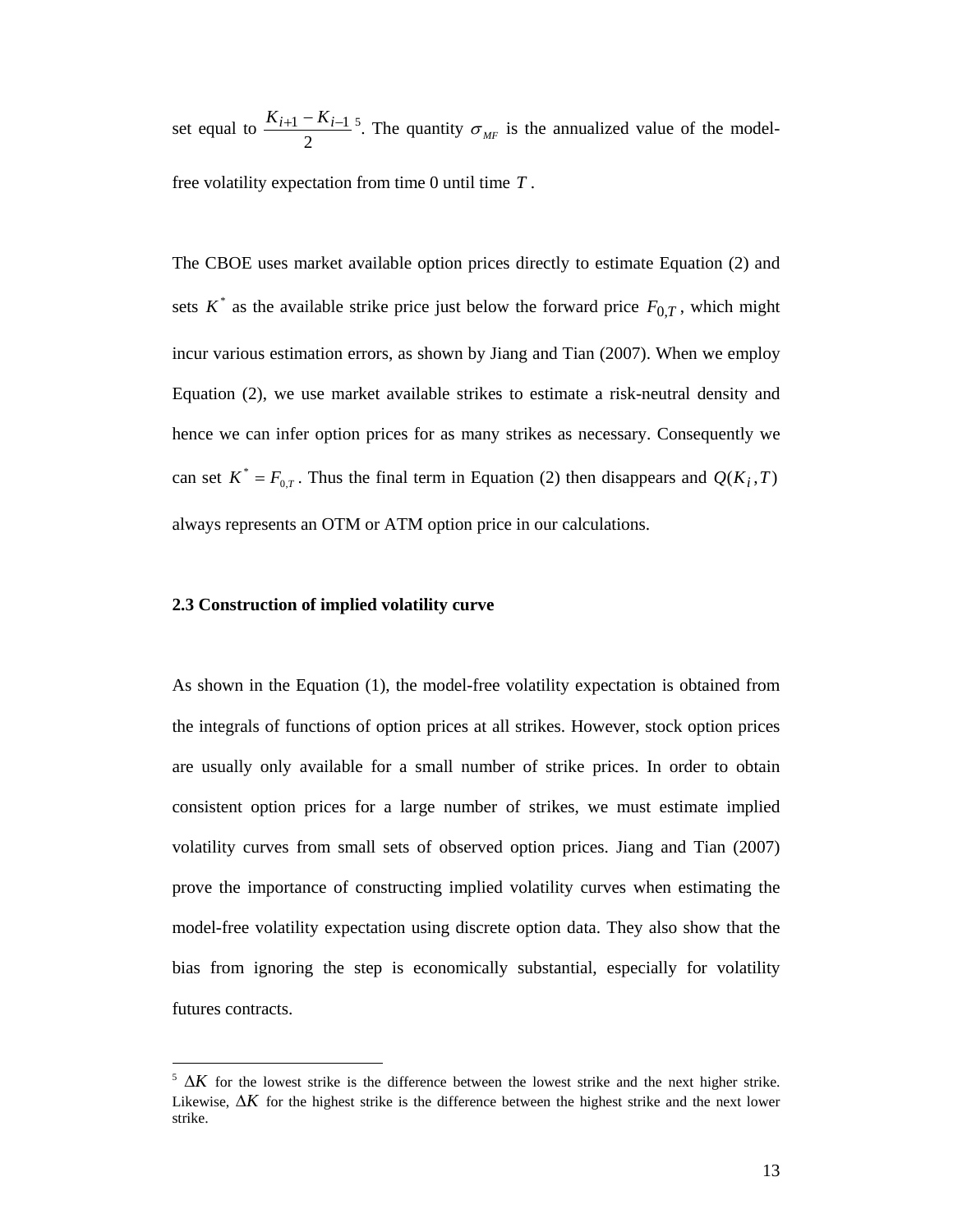We implement a variation of the practical strategy described by Malz (1997a, 1997b), who proposed estimating the implied volatility curve as a quadratic function of the Black-Scholes option's delta; previously a quadratic function of the strike price had been suggested by Shimko (1993). As stated by Malz (1997a), making implied volatility a function of delta, rather than of the strike price, has the advantage that the away-from-the-money implied volatilities are grouped more closely together than the near-the-money implied volatilities. Also, extrapolating a function of delta provides sensible limits for the magnitudes of the implied volatilities.

The quadratic specification is chosen because it is the simplest function that captures the basic properties of the volatility smile. Furthermore, there are insufficient stock option prices to estimate higher-order polynomials. Only three strike prices are required to estimate the parameters of a quadratic implied volatility function.

Delta is defined here as the first derivative of the Black-Scholes call option price with respect to the underlying forward price:

$$
\Delta_{i} = \frac{\partial C(F_{0,T}, K_{i}, T)}{\partial F_{0,T}} = e^{-rT} \Phi(d_{1}(K_{i}))
$$
\n(3),

with

$$
d_1(K_i) = \frac{\log(F_{0,T}/K_i) + 0.5\sigma^*T^2}{\sigma^*\sqrt{T}},
$$

where  $C(F_{0,T}, K_i, T)$  is the call option price with strike price  $K_i$  and maturity day  $T$ . Φ(.) is the cumulative probability distribution function. The value of *i* ranges from 1 to the number of strike prices that are observed for the firm's options at time zero.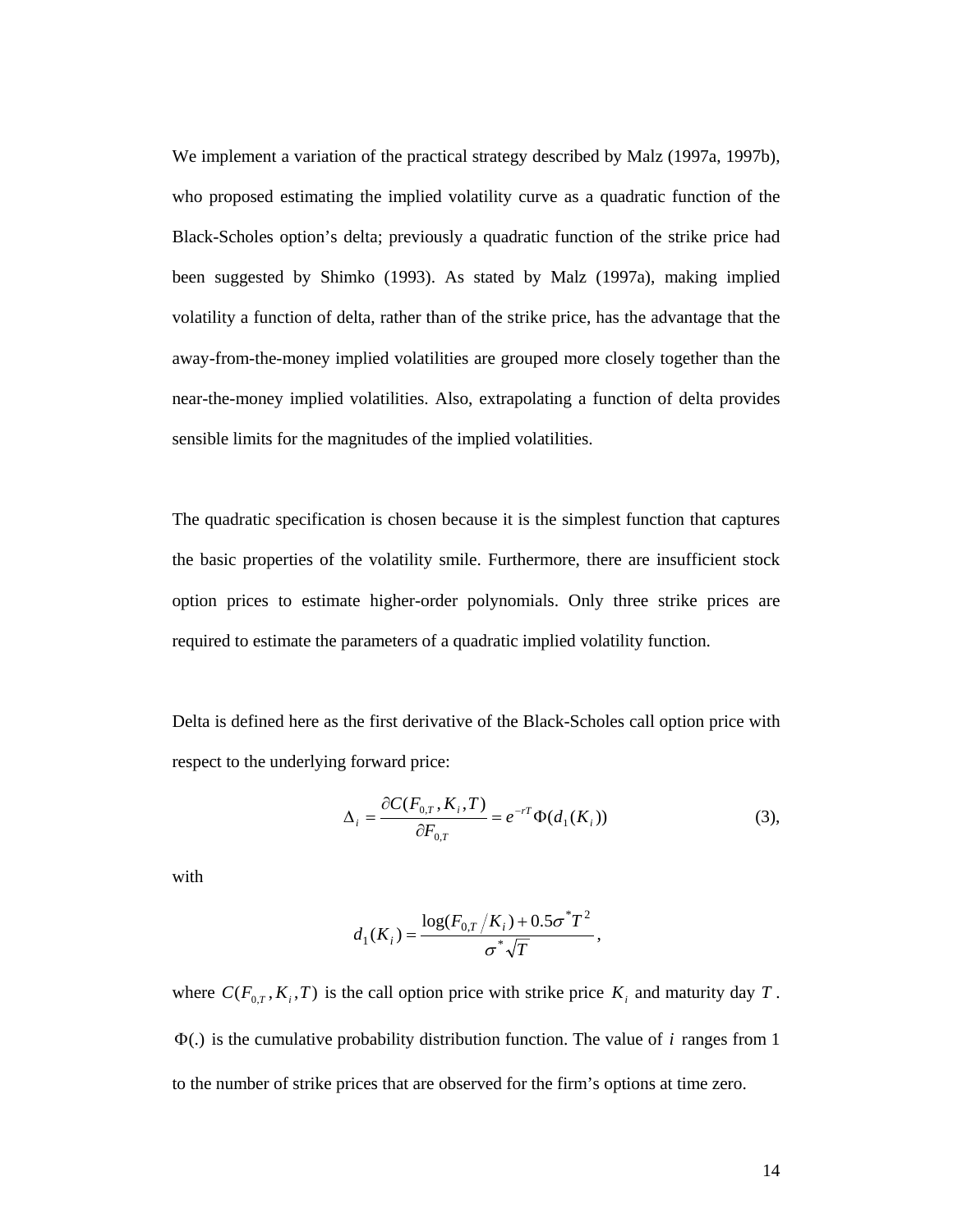Following Bliss and Panigirtzoglou (2002, 2004),  $\sigma^*$  is a constant that permits a convenient one-to-one mapping between delta and the strike price. In this study,  $\sigma^*$ is the volatility implied by the option observations whose strike price is nearest to the forward price,  $F_{0,T}$ . The value of the call delta,  $\Delta$ , increases from zero for deep outof-the-money (OTM) call options to  $e^{-rT}$  for deep ITM (in-the-money) call options.

The parameters of the quadratic function have been estimated by minimizing the sum of squared errors function:

$$
\sum_{i=1}^{N} w_i (IV_i - I\hat{V}_i(\Delta_i, \theta))^2
$$
 (4),

where *N* is the number of observed strike prices for the firm on the observation day, *IV<sub>i</sub>* is the observed implied volatility for a strike price  $K_i$  and  $I\hat{V}_i(\Delta_i, \theta)$  is the fitted implied volatility also for strike price  $K_i$ , with  $\Delta_i$  given by Equation (3) and  $\theta$  the vector of the three parameters defining the quadratic function. The minimization is subject to the constraint that the fitted implied volatility curve is always positive when delta,  $\Delta$ , is between 0 and  $e^{-rT}$ .

The squared errors of the fitted implied volatilities are weighted by  $w_i = \Delta_i (1 - \Delta_i)$ , to ensure that the most weight is given to near-the-money options. Far-from-themoney options are given low weights because their contracts are less liquid and hence their prices are the most susceptible to non-synchronicity errors. Introducing weights when fitting the quadratic function reduces the impact from any outliers of far-fromthe-money options.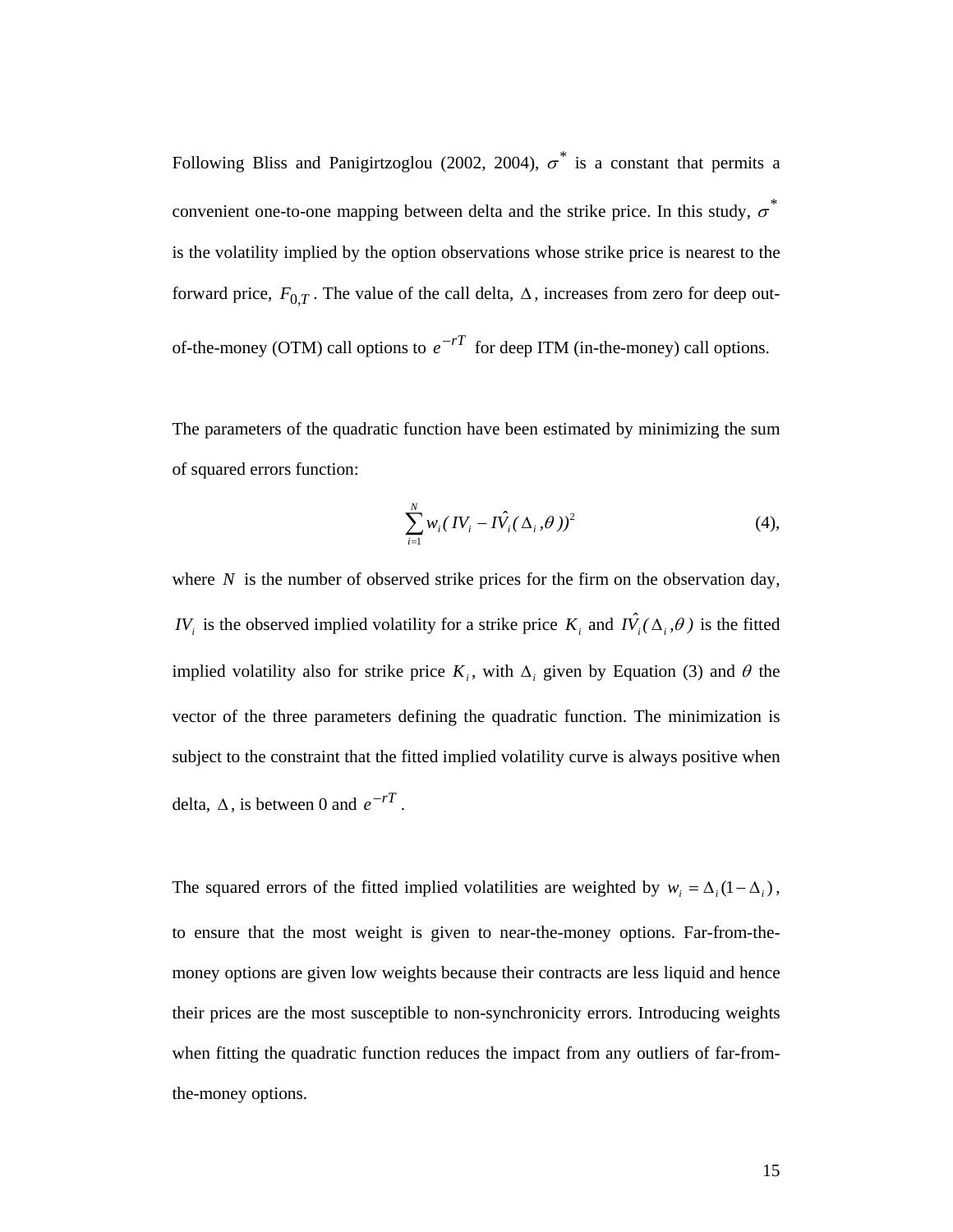After the implied volatility function is fitted, we extract 1000 equally spaced values of delta that cover the range from 0 to  $e^{-rT}$ . Equation (3) is used again for transferring delta values back to strike prices and then Black-Scholes option prices are calculated for OTM options. If either the least call price or the least put price exceeds 0.001 cents then we extend the range of strike prices<sup>6</sup>, to eliminate any error caused by truncating integrals The OTM prices are then used to evaluate the daily values of model-free volatility expectations.

## **3 Data**

 $\overline{a}$ 

The number of U.S. firms with option trading on the CBOE increased dramatically from 1996 to 1999. This provides some motivation for studying the individual stock options market. However, although the market as a whole is developing fast, the trading for each individual firm's options is far less active than the stock index options or exchange rate options. Therefore, research on individual stock options requires a selection of firms that includes those with sufficient option trading activities. This section introduces the data sources and the method to select firms from those listed on the CBOE.

 $6$  The extrapolation in either tail occurs with an equal spacing of 0.01 in moneyness, defined as  $K/F_{0,T}$ , with the implied volatility equal to the appropriate end-point of the quadratic function. It continues until the OTM prices are less than 0.001 cents.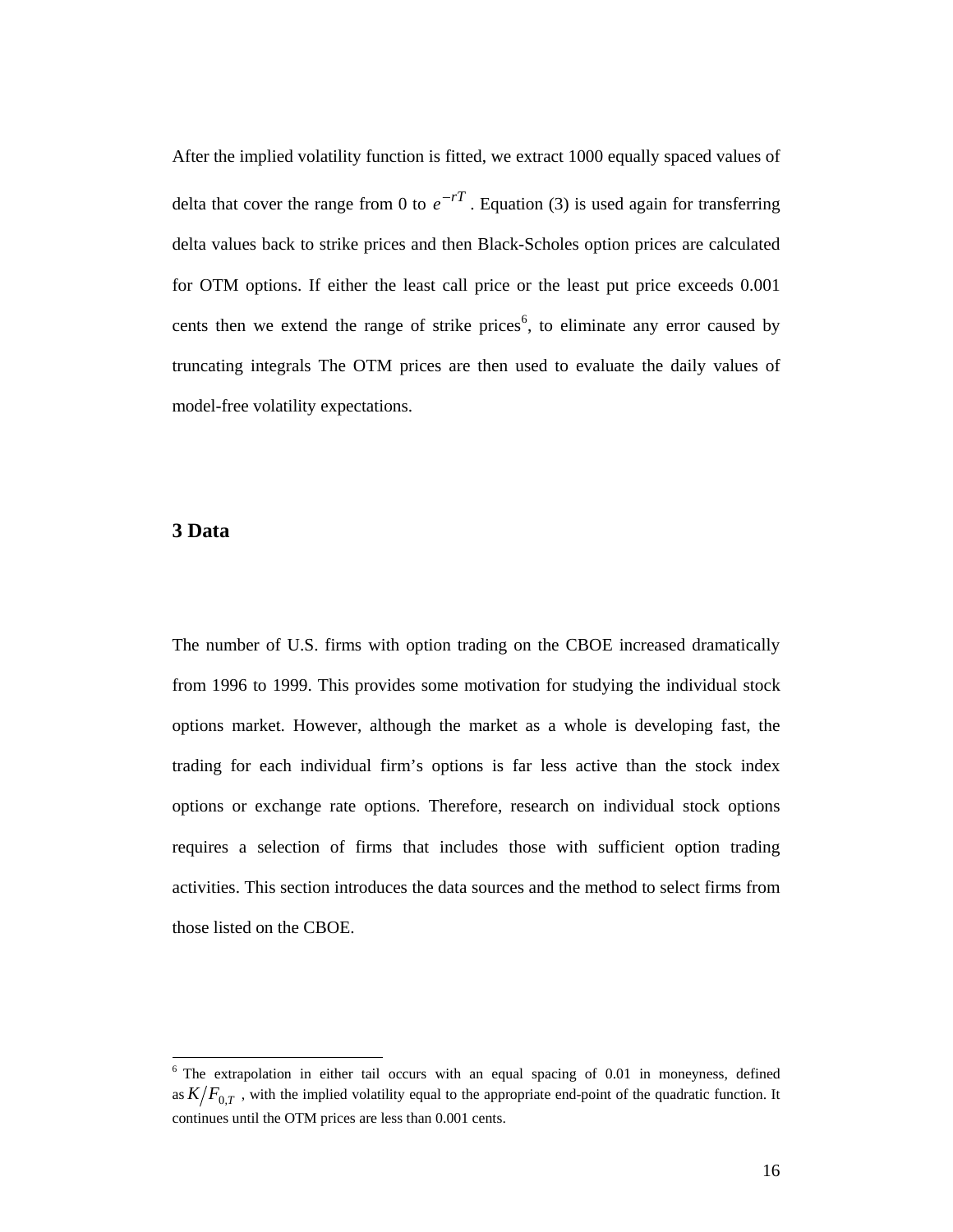#### **3.1 Sources**

The option data used in the following studies are from the IvyDB Database of OptionMetrics, which contains the prices for all U.S. listed equities and market indices and all U.S. listed index and equity options, based on daily closing quotes at the CBOE. Daily stock price data are from CRSP. The dataset also includes interest rate curves, dividend projections. Our sample starts in January 1996 and ends in December 1999. There are 1009 trading days during this period.

We use the implied volatilities provided by IvyDB Database directly in our study, as do Carr and Wu (2004) and Xing, Zhang and Zhao (2007) who choose the same database. Each implied volatility provided is computed from the midpoint of the highest closing bid price and the lowest closing offer price across all exchanges on which the option trades. As all individual stock options on the CBOE are Americanstyle options, the implied volatilities are calculated based on the binomial tree model of Cox, Ross and Rubinstein (1979), which takes account of the early exercise premium and dividends. Whenever call and put implieds are both available, for the same firm, trading day, expiry date and strike price, the average of the two implied volatilities is used. Doing so reduces any measurement errors from nonsynchronous asset and option prices, because the call error is normally negatively correlated with the put error. Options with less than seven days to maturity are excluded in order to avoid any liquidity and market microstructure effects around expiry.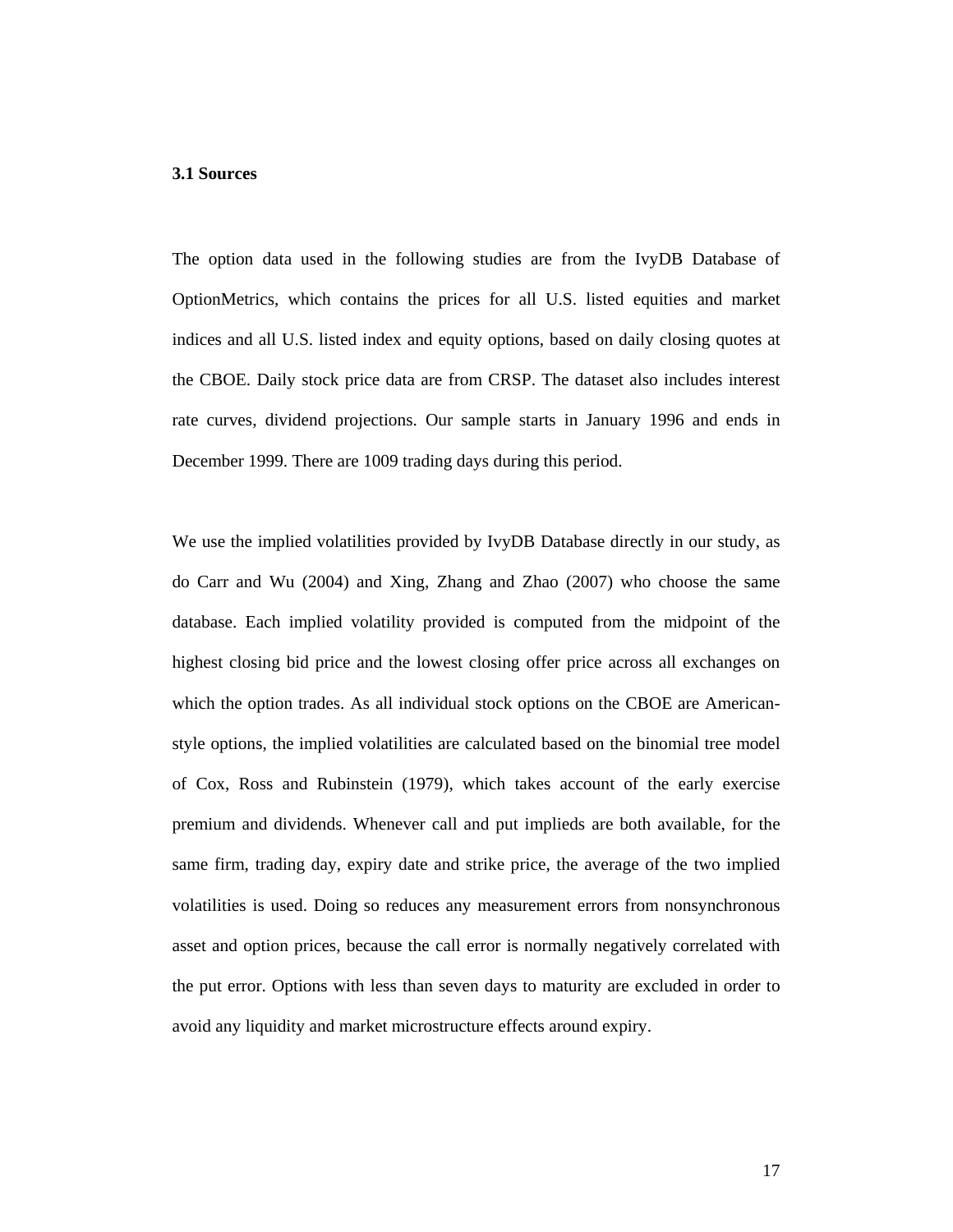The interest rate that corresponds to each option's expiration is obtained by linearly interpolating between the two closest continuously compounded zero-coupon rates that are derived from BBA LIBOR rates and included by the zero-curve file provided in the IvyDB Database. We calculate the forward stock price  $F_{0,T}$  that has the same expiry date, *T* , as options. It is defined as the future value of the difference between the current spot price and the present value of all future dividend distributions between times 0 and *T* inclusive. The dividend distribution information is also included in the IvyDB Database. Daily stock returns, taking account of dividends, have been obtained from CRSP for each firm. They are transformed into continuously compounded returns, such that  $r_t = \log(1 + r_t^*)$ , where  $r_t^*$  is the CRSP stock return.

#### **3.2 Selection of firms**

All firms with sufficient option trading activity are included in our study. Two criteria are used to select firms from the database. Firstly, only firms that have options written on them throughout the whole sample period are included. So every selected firm has option observations for 1009 trading days from January 1996 to December 1999. Consequently, the comparison of different volatility measures for each firm will not be influenced by either the firms' sample period or sample size.

Secondly, a firm must have sufficient option trading activity, where sufficient is defined by us as enough to construct implied volatility curves for at least 989 (i.e. 98%) of the 1009 trading days. If the firm has too many days of missing data, the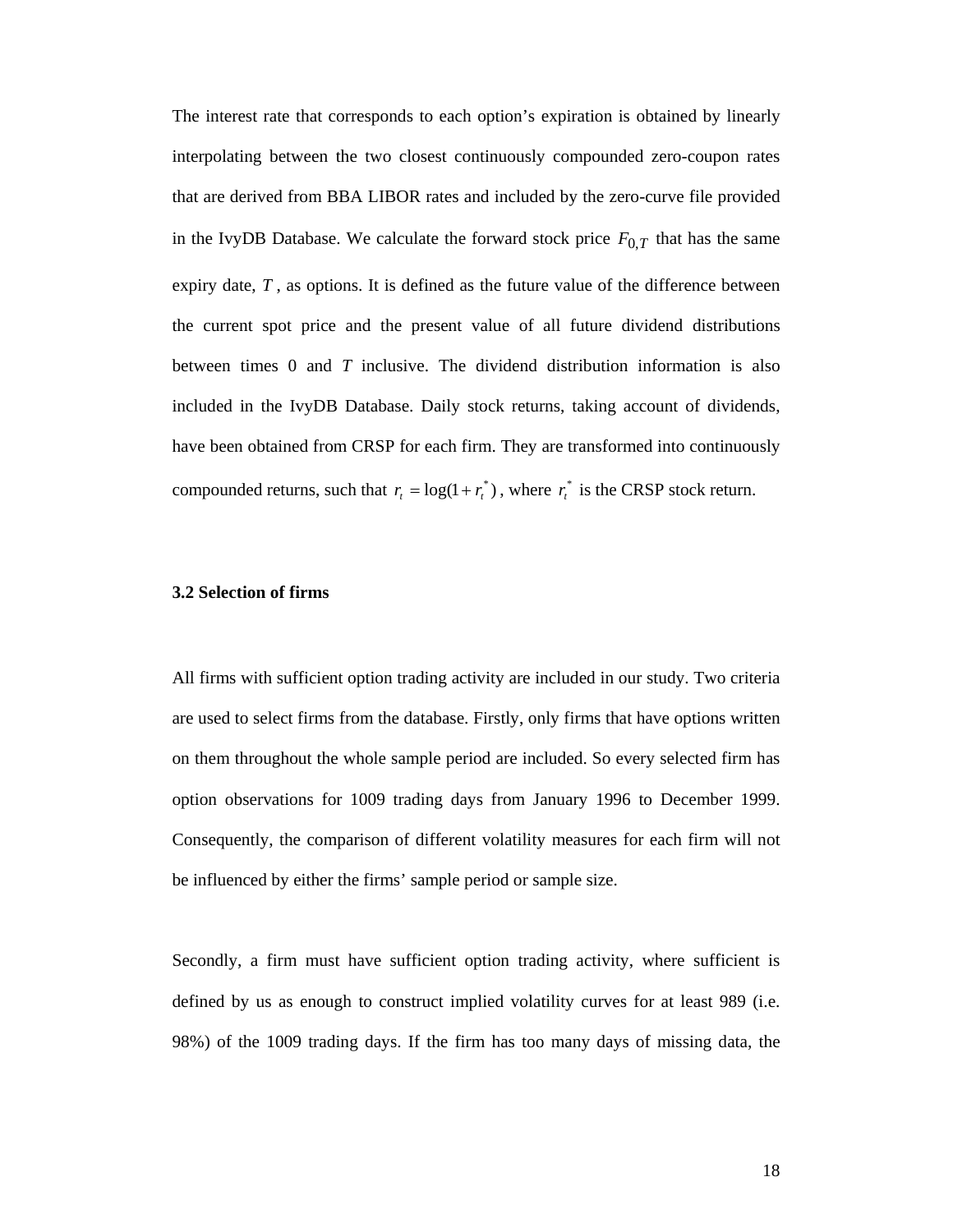firm's options are considered to be illiquid and then the information content of option prices is expected to reduce.

Our method for constructing the implied volatility curve is described in the next section and requires at least three strike prices and their corresponding implied volatilities to estimate a quadratic function. Whenever there are less than three available strike prices on a trading day, we are unable to construct the implied volatility curve and thus unable to calculate the model-free volatility expectation.

The options with the nearest time-to-maturity are usually chosen. When there are less than three available strike prices for the nearest time-to-maturity, we switch to the second nearest time-to-maturity, which is usually in the month after the trading day. However, when it is impossible to estimate the implied volatility curve for the two nearest-to-maturity sets of option contracts, we assume the estimates from option prices are missing data for that trading day and instead remain unchanged from the previous trading day.

A total of 149 firms pass both filters. The number of market option observations during the sample period varies from firm to firm and from period to period. There are less option observations in 1996, compared with later periods. The maximum number of daily option observations occurs in 1999 for 58 firms.

Figure 1 shows the distribution of the average number of daily available strike prices for the 149 selected firms. The average number for firm  $i$ ,  $\overline{N}_i$ , equals the total number of available strike prices for firm *i* during the sample period divided by the

19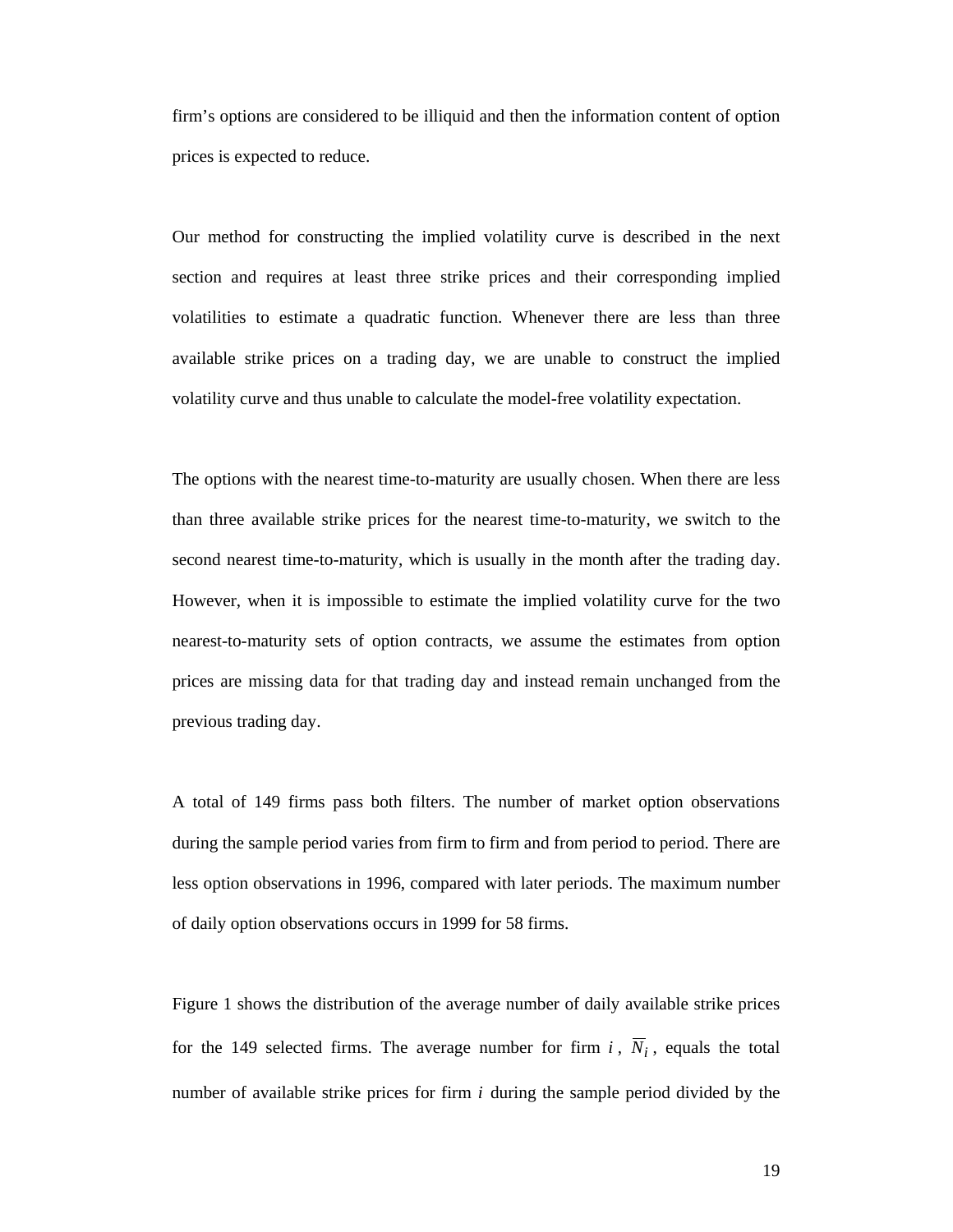number of trading days, which is 1009 for all firms; for those trading days when it is impossible to construct an implied volatility curve because of a lack of observations, the number of available strike prices is set to zero. The minimum, median and maximum values of  $\overline{N}_i$  across firms are 3.7, 5.1 and 12.9 respectively. More than a half of the averages  $\overline{N}_i$  are between 4 and 6. As shown by Figure 1, it is obvious that the stock options in our sample have far less observations than the stock index options studied in previous literature.

## **4 Empirical methodology**

We investigate the information efficiency of the model-free volatility expectation and the ATM implied volatility, firstly when the forecast horizon is one day and secondly when it is matched with the option's days to maturity. This section firstly introduces the ARCH specifications for one-day-ahead forecasts and the OLS regression models for option life forecasts. The second subsection describes how we compute the volatility estimates under consideration. Finally, the summary statistics of the volatility estimates are presented.

#### **4.1 Econometric specifications**

Both ARCH and regression models have been estimated in many previous comparisons of the information content of different volatility estimates. ARCH models can be estimated from daily returns, while regression models are estimated for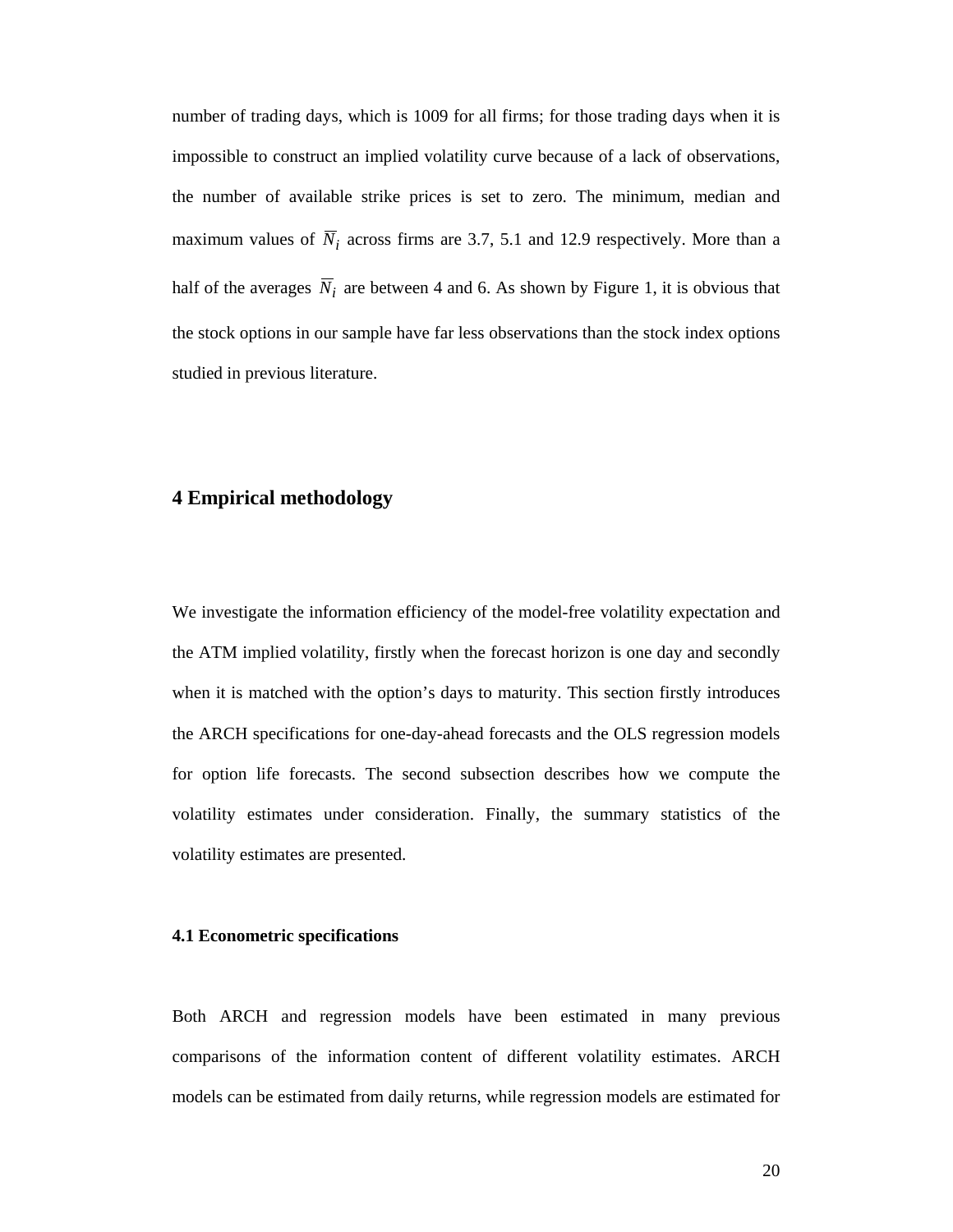a data-frequency that is determined by the expiration dates of the option contracts. The primary advantages of ARCH models are the availability firstly of more observations and secondly of maximum likelihood estimates of the model parameters. A disadvantage of ARCH models, however, is that the data-frequency is usually very different to the forecasting horizon that is implicit in option prices, namely the remaining time until expiry. This fact may weaken the relative performance in an ARCH context of volatility estimates extracted from option prices. To learn as much as we can about the volatility estimates drawn from the option prices, our study therefore evaluates both ARCH specifications for the one-day-ahead forecasts and regressions that employ a forecast horizon equal to the option's time to maturity.

#### *ARCH specifications for one-day-ahead forecasts*

To compare the performance of historical daily returns, ATM implied volatilities and model-free volatility expectations, when estimating future volatility, three different ARCH specifications that incorporate different daily information sets are estimated for daily stock returns  $r_t$  from January 1996 to December 1999. The specifications include an MA(1) term in the conditional mean equation to capture any first-order autocorrelation in stock returns.

The general specification is as follows:

$$
r_{t} = \mu + \varepsilon_{t} + \theta \varepsilon_{t-1},
$$
  
\n
$$
\varepsilon_{t} = \sqrt{h_{t}} z_{t}, \quad z_{t} \sim i.i.d.(0,1),
$$
  
\n
$$
h_{t} = \frac{\omega + \alpha \varepsilon_{t-1}^{2} + \alpha^{-} s_{t-1} \varepsilon_{t-1}^{2}}{1 - \beta L} + \frac{\gamma \sigma_{MF,t-1}^{2}}{1 - \beta_{\gamma} L} + \frac{\delta \sigma_{ATM,t-1}^{2}}{1 - \beta_{\delta} L}.
$$
\n(5)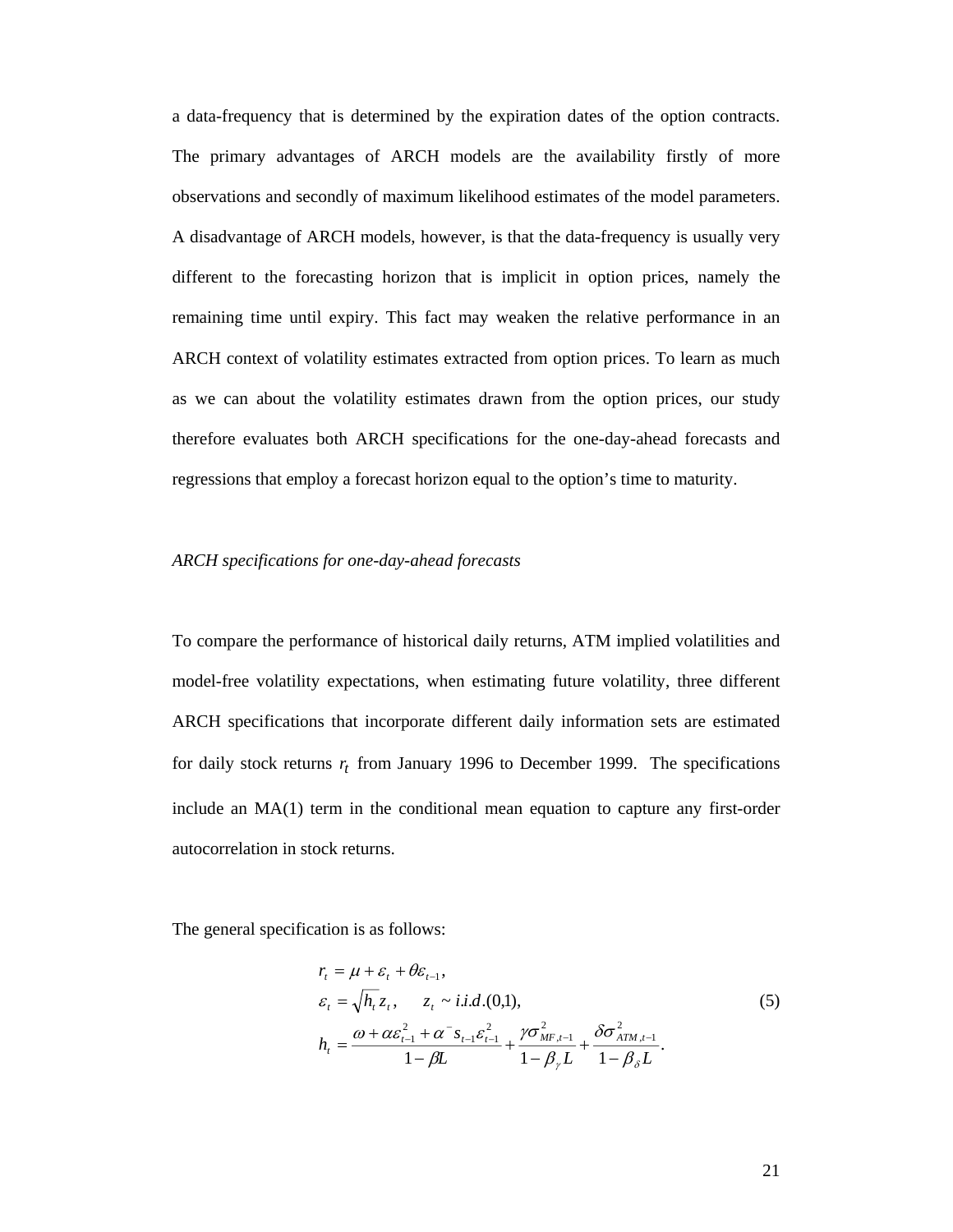Here *L* is the lag operator,  $h_t$  is the conditional variance of the return in period *t* and  $s_{t-1}$  is 1 if  $\varepsilon_{t-1}$  < 0 and it is 0 otherwise. The terms  $\sigma_{MF,t-1}$  and  $\sigma_{ATM,t-1}$  are respectively the daily estimates of model-free volatility expectation and the ATM implied volatility, computed at time  $t-1$  by dividing the annualized values by  $\sqrt{252}$ .

By placing restrictions on selected parameters in the conditional variance equation, three different volatility models based upon different information sets are obtained:

- (1) The GJR(1,1)-MA(1) model, as developed by Glosten, Jagannathan and Runkle (1993):  $\gamma = \beta_{\gamma} = \delta = \beta_{\delta} = 0$ .
- (2) The model that uses the information provided by model-free volatility expectations alone:  $\alpha = \alpha^- = \beta = \delta = \beta_\delta = 0$ .
- (3) The model that uses information provided by ATM implied volatilities alone:

$$
\alpha = \alpha^- = \beta = \gamma = \beta_\gamma = 0.
$$

The parameters are estimated by maximising the quasi-log-likelihood function, defined by assuming that the standardized returns  $z_t$  have a Normal distribution. To ensure that the conditional variances of all models remain positive, constraints such as  $\omega > 0$ ,  $\alpha \ge 0$ ,  $\alpha + \alpha^{-} \ge 0$ ,  $\beta \ge 0$ ,  $\beta_{\gamma} \ge 0$  and  $\beta_{\delta} \ge 0$  are placed on the parameters. Inferences are made through *t* −ratios, constructed from the robust standard errors of Bollerslev and Wooldridge (1992). The three special cases listed above are ranked by comparing their log-likelihood values; a higher value indicates that the information provides a better description of the conditional distributions of daily stock returns.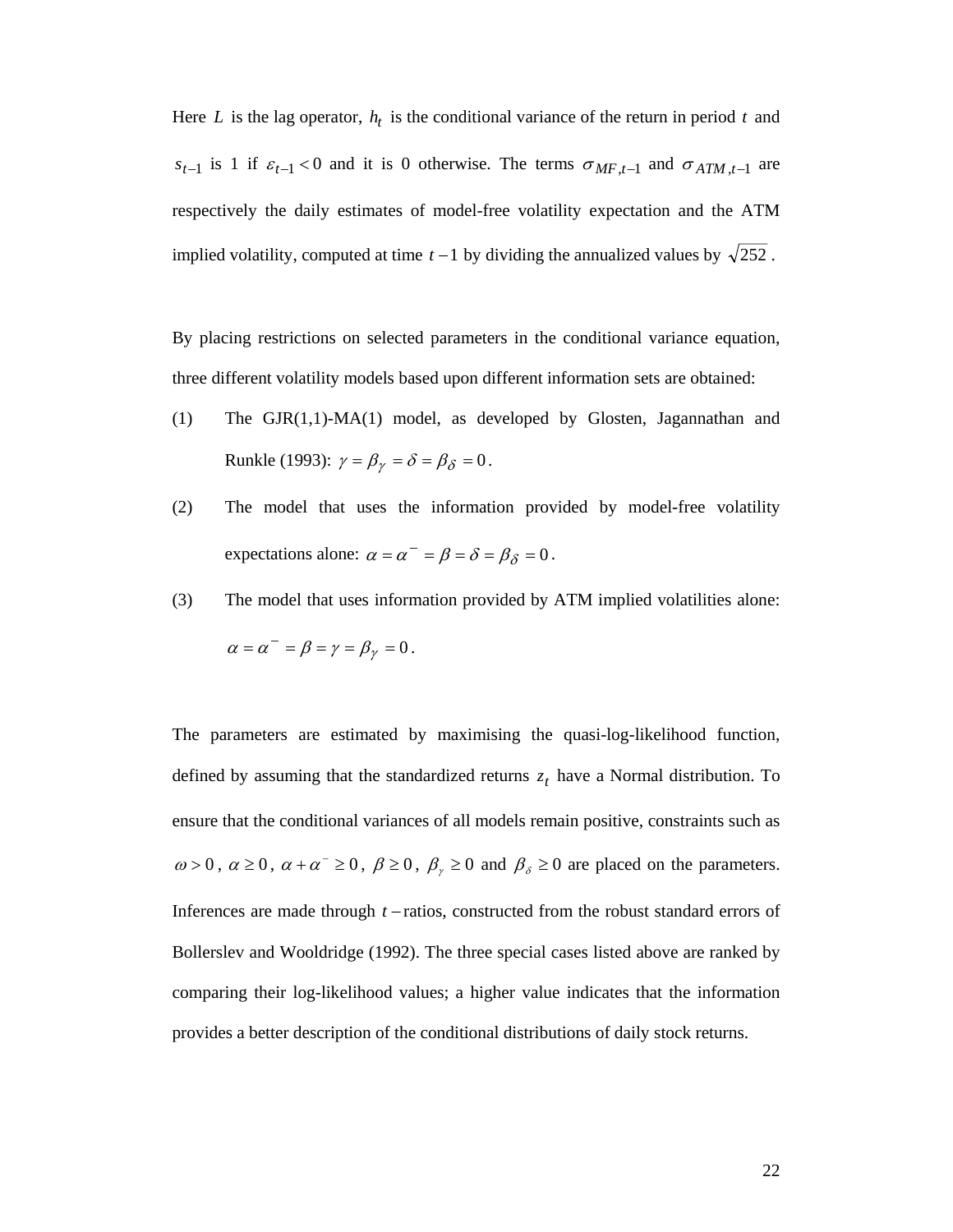Similar models with implied volatility added into ARCH models are also estimated by Day and Lewis (1992) and Blair, Poon and Taylor (2001) on the S&P100 index, Lamoureux and Lastrapes (1993) on individual stocks and Xu and Taylor (1995) on foreign exchange rates. The  $GJR(1,1)$  model is adopted here because asymmetric volatility effects have been found for individual U.S. firms by previous studies such as Cheung and Ng (1992) and Duffee (1995). It should be noted that as ARCH conditional volatility is always for the next day or week, to enhance the specification in Equation (5) the implied volatilities obtained from option prices should be chosen to have short times to maturity.

#### *OLS regressions for option life forecasts*

Univariate and encompassing regressions are estimated for each firm, as in the index studies by Canina and Figlewski (1993), Christensen and Prabhala (1998) and Jiang and Tian (2005). While a univariate regression can assess the information content of one volatility estimation method, the encompassing regression addresses the relative importance of competing volatility estimates.

The most general regression equation is specified as follows:

$$
\sigma_{RE,t,T} = \beta_0 + \beta_{His}\sigma_{His,t,T} + \beta_{MF}\sigma_{MF,t,T} + \beta_{ATM}\sigma_{ATM,t,T} + \varepsilon_{t,T}
$$
 (6),

where  $\sigma_{REL,T}$  is the measure of the realized volatility from time *t* to time *T*, and  $\sigma_{His, t, T}$  is a historical volatility forecast calculated from the GJR(1,1)-MA(1) model using the information up to time *t*. The terms  $\sigma_{MF,t,T}$  and  $\sigma_{ATM,t,T}$  are nonoverlapping measures of the model-free volatility expectation and the ATM implied volatility. Inferences are made using the robust standard errors of White (1980),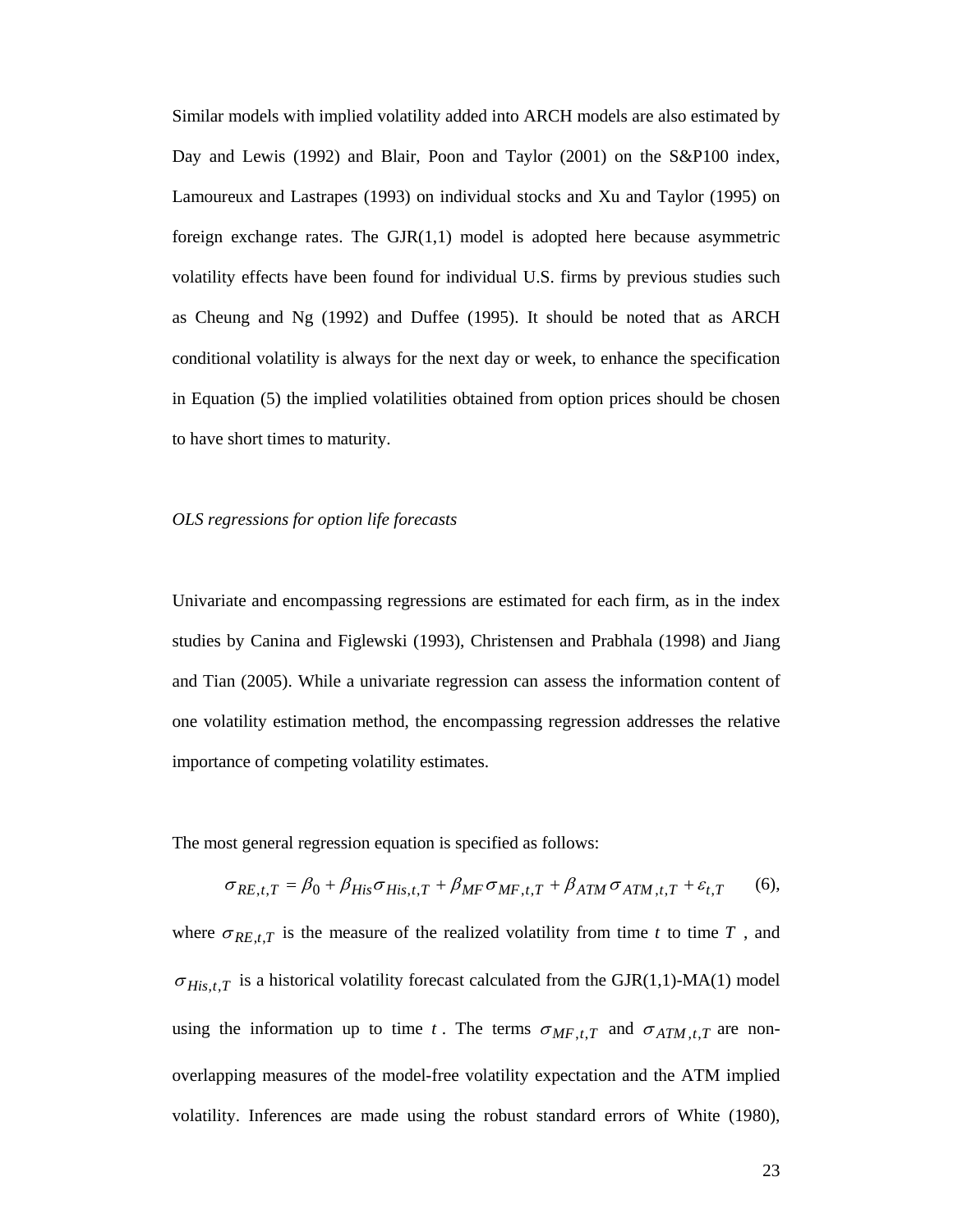which take account of heteroscedasiticity in the residual terms  $\varepsilon_{t,T}$ . Regression results are also obtained when the volatility variables are replaced either by variances or by the natural logarithms of 100 multiplied by volatilities.

#### **4.2 Estimating volatility**

#### *Option measures*

We use daily estimates of the ATM implied volatility and the model-free volatility expectation in the estimation of the ARCH models for one-day-ahead forecasts. The ATM implied volatility is the implied volatility corresponding to the available strike price closest to the forward price. It is taken from the IvyDB Database directly and is calculated through the binomial tree model as introduced in Section 3.1. The modelfree volatility expectation of Equation (2) is calculated by extracting a large number of OTM option prices from the fitted implied volatility curve described in Section 2.3.

Figure 3 shows two time series of daily option measures of volatility, for General Electric and IBM during our sample period. The dark line represents the model-free volatility expectation and the dotted line the ATM implied volatility. It is seen that these two volatility measures move closely with each other and that the ATM implied volatility tends to be slightly lower than the model-free volatility expectation.

To implement regression analysis for option life forecasts, both the model-free volatility expectation and the ATM implied volatility on the trading date that follows the previous maturity date are selected, so that non-overlapping samples of volatility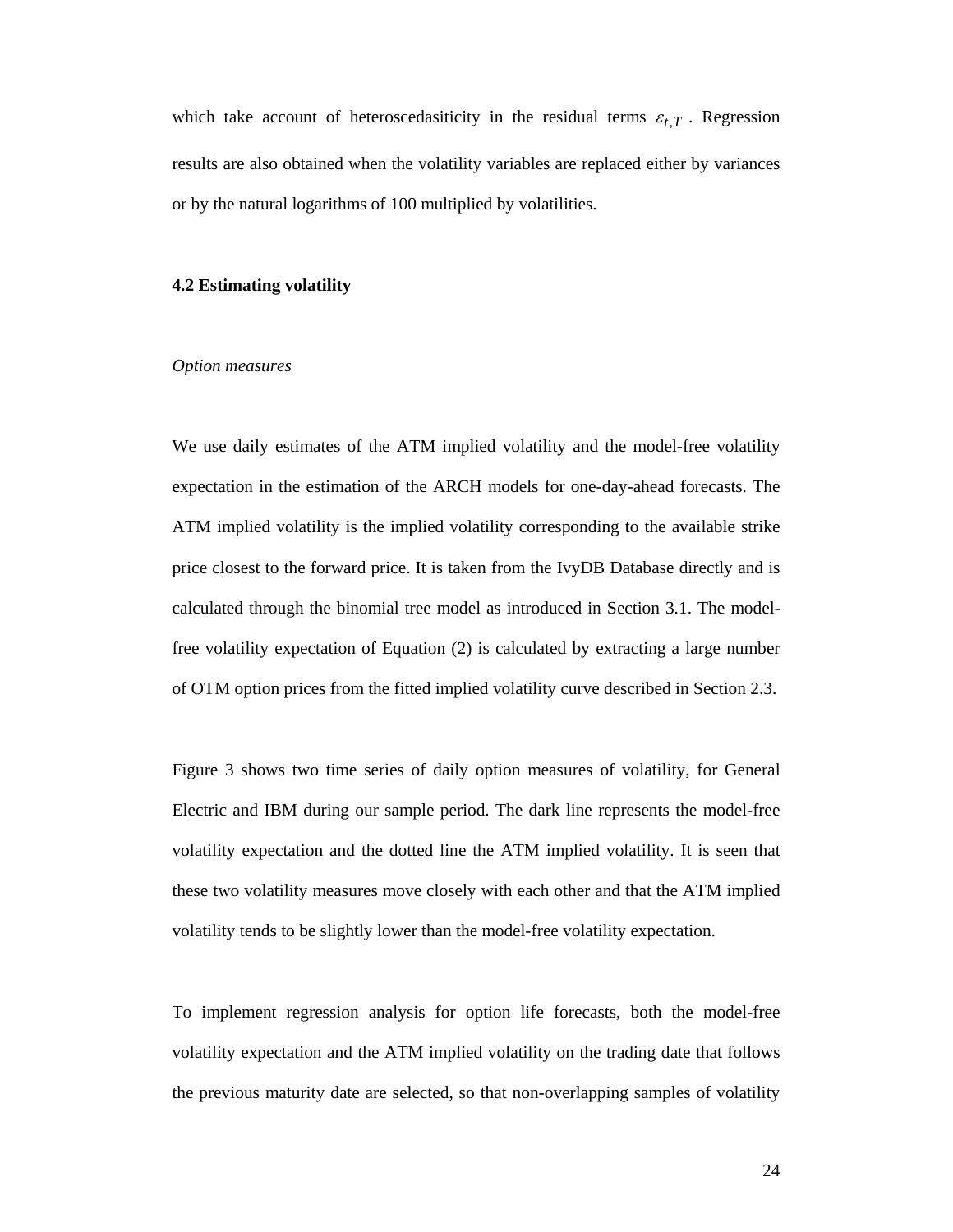expectations are obtained. We are able to use sets of 49 monthly observations, with maturity days from January 1996 to January 2000, for 129 of the 149 firms. For each of the remaining 20 firms, the number of observations is 46, 47 or 48 because of the occasional illiquidity of option trading for some firms. To match the horizon of all the variables in the OLS regressions with the one-month horizon of the options information, realized volatility measures and historical volatility forecasts are required for the remaining lives of the options.

#### *Realized volatility*

The annualized realized volatility from a day *t* until the option's maturity date *T* is calculated by applying the well-known formula of Parkinson (1980) to daily high and low stock prices, such that:

$$
\sigma_{_{RE,t,T}} = \sqrt{\frac{252}{H} \sum_{i=1}^{H} \frac{\left[ \log(h_{_{t+i}}) - \log(l_{_{t+i}}) \right]^2}{4 \log(2)}} \tag{7},
$$

where  $h_t$  and  $l_t$  are, respectively, the highest and lowest stock price for day  $t$ , and *H* is the number of days until the options expire. Parkinson (1980)'s estimator is expected to be a more accurate measure of realized volatility than the sum of daily stock returns, because intraday prices theoretically contain more volatility information than daily closing prices.

#### *Historical volatility*

In regression analysis, historical forecasts of volatility are evaluated using the  $GJR(1,1)-MA(1)$  model. The historical information up to the observation day  $t$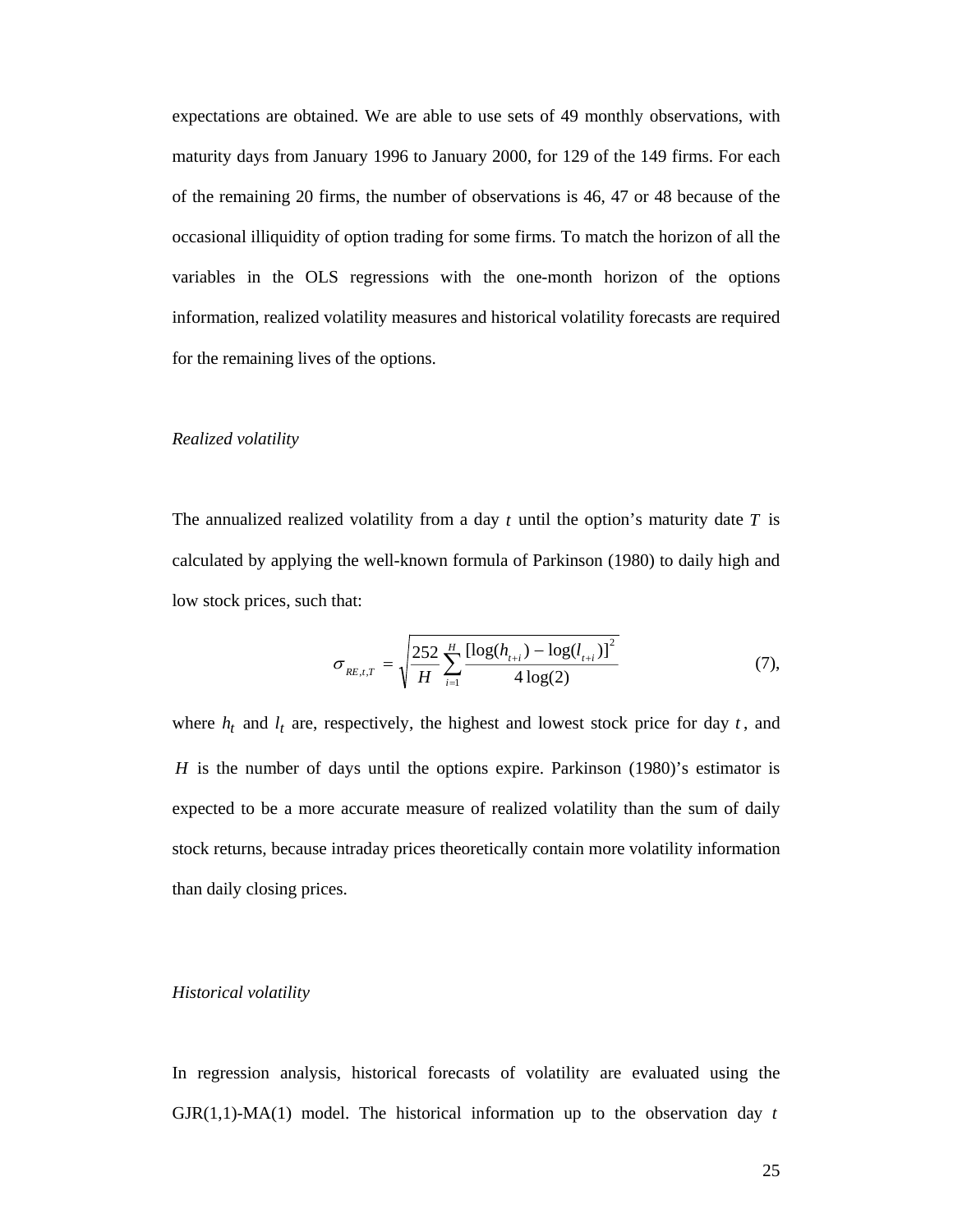provides the conditional variance  $h_{t+1}$  for day  $t+1$ . The forecast of the aggregate variance until the expiry time *T*, whose square root represents the historical volatility forecast,  $\sigma_{His}$ , in the regressions, is given by:

$$
h_{t+1} + \sum_{j=2}^{H} E\Big[ h_{t+j} \mid I_t \Big] \tag{8},
$$

where *H* is the forecast horizon and  $I_t$  is the historical information up to day *t*. For the  $GJR(1,1)$  model, the annualized historical volatility forecast simplifies to:

$$
\sigma_{His,t,T} = \sqrt{\frac{252}{H} \left[ H \sigma^2 + \frac{1 - \phi^H}{1 - \phi} (h_{t+1} - \sigma^2) \right]}
$$
(9),

where  $\phi = \alpha + \frac{1}{2}\alpha^{-} + \beta$ 2  $\frac{1}{2}\alpha^{-} + \beta$  and φ  $\sigma^2 = \frac{\omega}{1-\phi}$  are respectively equal to the persistence

parameter and the unconditional variance of the returns.

The parameters of the ARCH models used to define the historical forecasts are estimated by maximizing the log-likelihood of a set of *n* returns that do not go beyond time *t* . Ninety of the 149 firms have continuous price histories from January 1988 until January 2000. For these firms, we initially use  $n = 2024$  returns for the trading days between 4 January 1988 and 4 January 1996, as our first forecasts are made on 4 January 1996; the subsequent forecasts use parameters estimated from the 2024 most recent returns. For each of the other firms, whose histories commence after January 1988, we use all the daily returns until the observation day *t* (although we stop adding to the historical sample if *n* reaches 2024).

#### **4.3 Descriptive Statistics**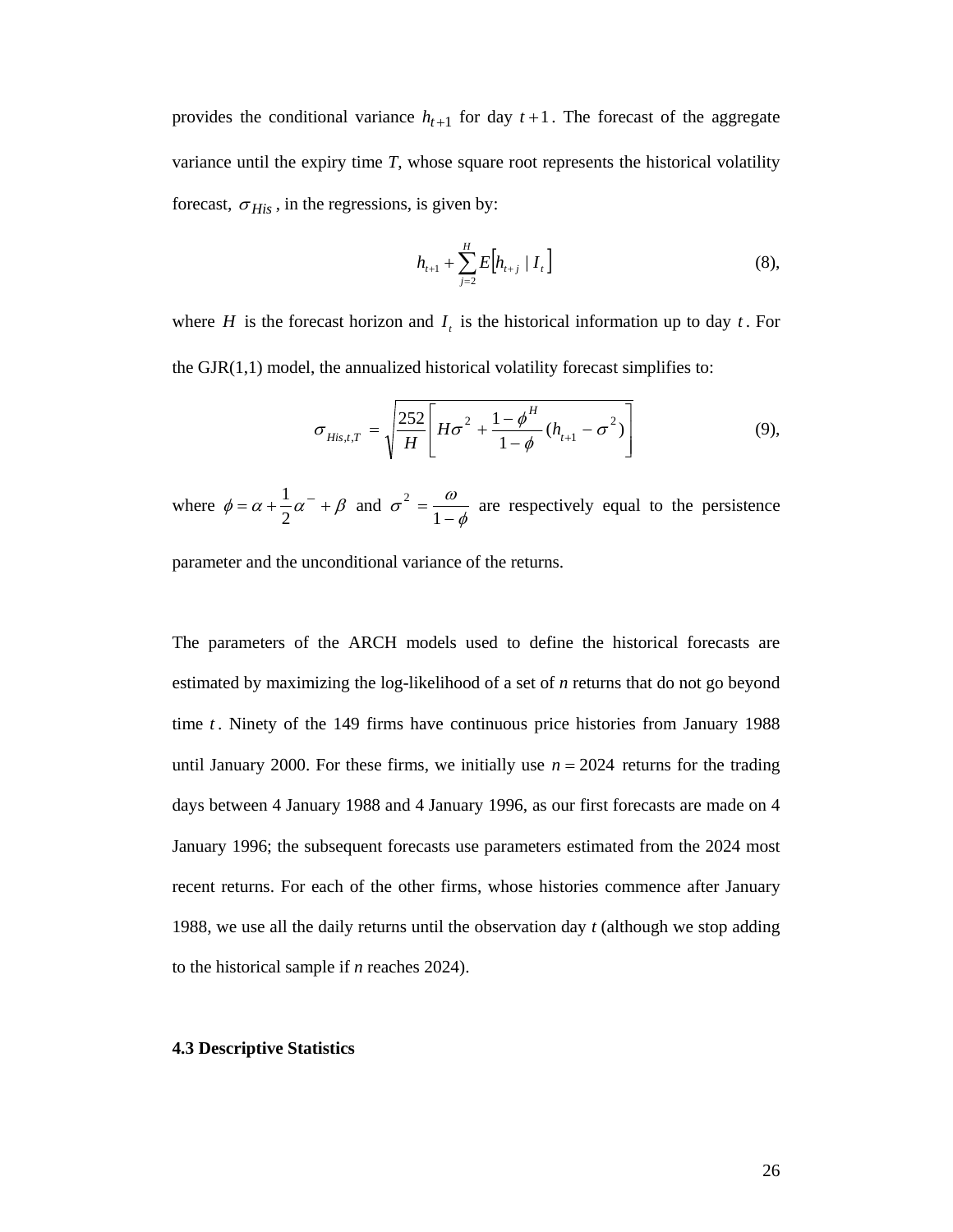Table 1 presents the summary statistics for daily estimates of model-free volatility expectation, ATM implied volatility and the difference between them. Statistics, including mean, standard deviation, maximum and minimum, are first obtained for each firm from time series of volatility estimates. Then the cross-sectional mean, lower quartile, median and upper quartile values of each statistic, across the 149 firms, are calculated and displayed in Table 1.

On average the model-free volatility expectation is higher than the ATM implied volatility although occasionally the latter is higher than the former. This also occurs in the study by Jiang and Tian (2005) on S&P 500 index options. We therefore conclude that the squared ATM implied volatility tends to be a downward biased measure of the risk-neutral expected variance. The null hypothesis, that the ATM implied volatility is an unbiased estimate of the model-free volatility expectation, is rejected for each of the 149 firms, at the 1% significance level using Student's *t* statistic.

The numbers in Panel D are the cross-sectional statistics of the correlations between daily  $\sigma_{MF}$  and  $\sigma_{ATM}$  for 149 firms. The two volatility estimates are highly correlated, with the mean and median respectively equal to 0.926 and 0.940. The high values reflect the similar information that is used to price ATM and OTM options.

Table 2 shows the summary statistics for non-overlapping volatility estimates used in the option life forecasts. The numbers, again, are the cross-sectional statistics including mean, lower quartile, median and upper quartile, calculated from timeseries statistics. The patterns of model-free volatility expectation and ATM implied volatility are overall similar to those of daily estimates presented in Table 1. We also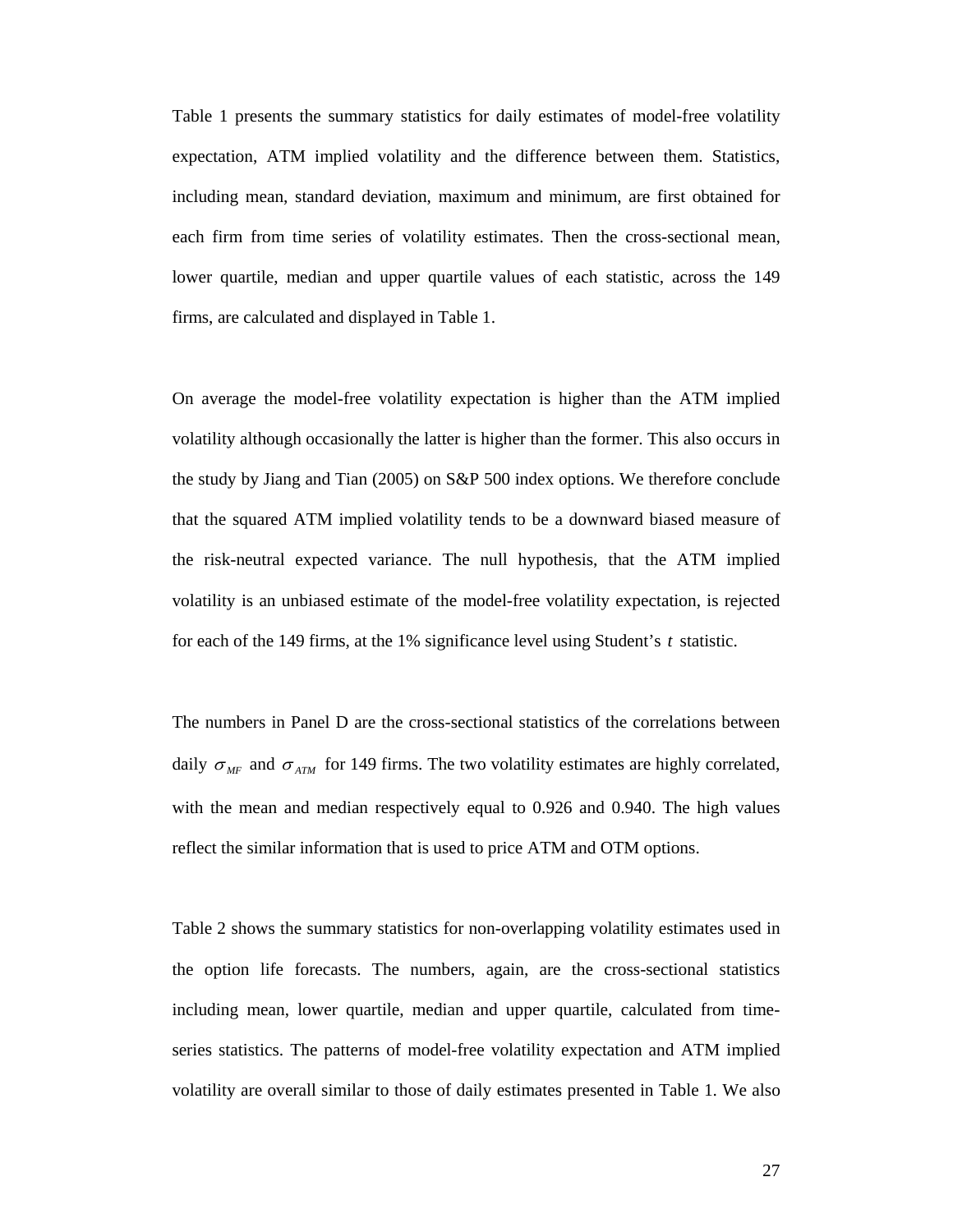show the summary statistics of variance estimates in Panel B, because the model-free volatility expectation obtained as the square root of risk-neutral variance expectation is theoretically higher than the risk-neutral expectation of volatility, according to Jensen's inequality. Regressions involving volatility thus might be affected if the upward bias is large.

The realized volatility measured by daily high and low prices is lower than the other volatility estimates. Parkinson (1980)'s measure of realized volatility is derived under the assumption of continuous trading. Discrete trading both in time and in price can reduce the efficiency of the volatility estimate and induce a downward bias, stated in Garman and Klass (1980). In addition, the reported skewness and excess kurtosis statistics in Table 2 reveal that the natural logarithm of volatility is closest to a Normal distribution. Thus regressions that explain the logarithm of volatility may be statistically more reliable than those that explain volatility or variance.

Table 3 presents the cross-sectional mean, lower quartile, median and upper quartile values of the correlation coefficients, which are calculated using time-series of nonoverlapping volatility estimates for each firm. Overall the ATM implied volatility provides the highest correlation values with the realized volatility and the historical volatility the lowest. The correlations of model-free volatility expectation with realized volatility are slightly lower than, but very close to, those of ATM implied volatility. The highest correlations statistics are between model-free estimates and ATM estimates in all panels.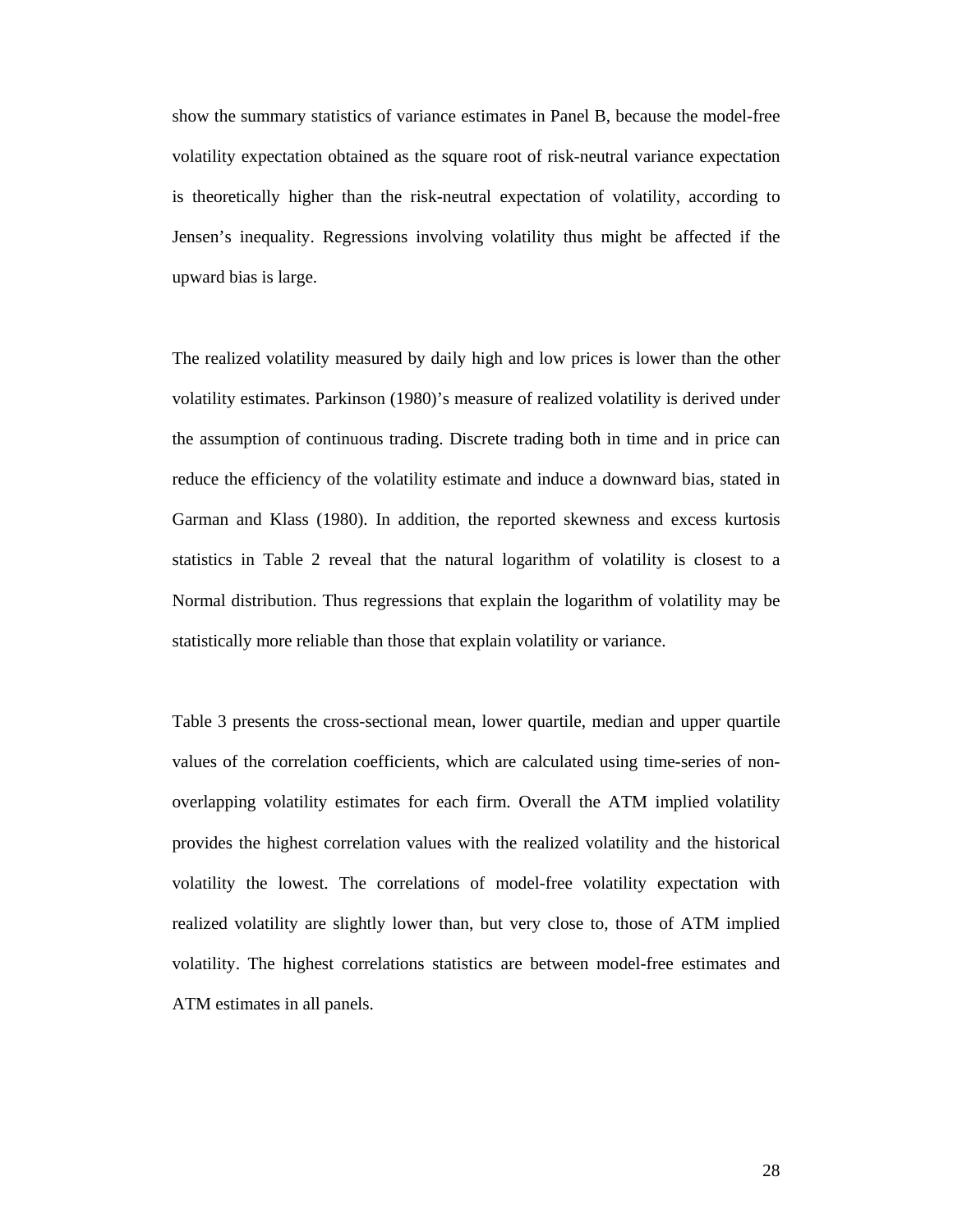# **5 Results**

This section provides the results of both one-day-ahead forecasts and option life forecasts for 149 sample firms. For each forecast horizon, estimated coefficients for each model, as well as comparisons across different sets of information, are discussed.

#### **5.1 One-day-ahead forecasts from ARCH specifications**

#### *Estimates of parameters*

Table 4 provides the summary statistics of the sets of 149 point estimates (their mean, standard deviation, lower quartile, median, and upper quartile) from the three ARCH specifications defined by Equation (5). Results are shown in Panel A for the  $GJR(1,1)-MA(1)$  model, in Panel B for the model that only uses the information provided by the model-free volatility expectation, and in Panel C for the model that uses the information provided by the ATM implied volatility alone. The column named "10%/5%/1%" contains the percentages of the estimates out of 149 that are significantly different from zero at the 10%, 5% and 1% levels.

The first model is the standard  $GJR(1,1)-MA(1)$  model, which uses previous stock returns to calculate the conditional variance. The value of  $\alpha$  measures the symmetric impact of new information (defined by  $\varepsilon_t$ ) on volatility while the value of  $\alpha^-$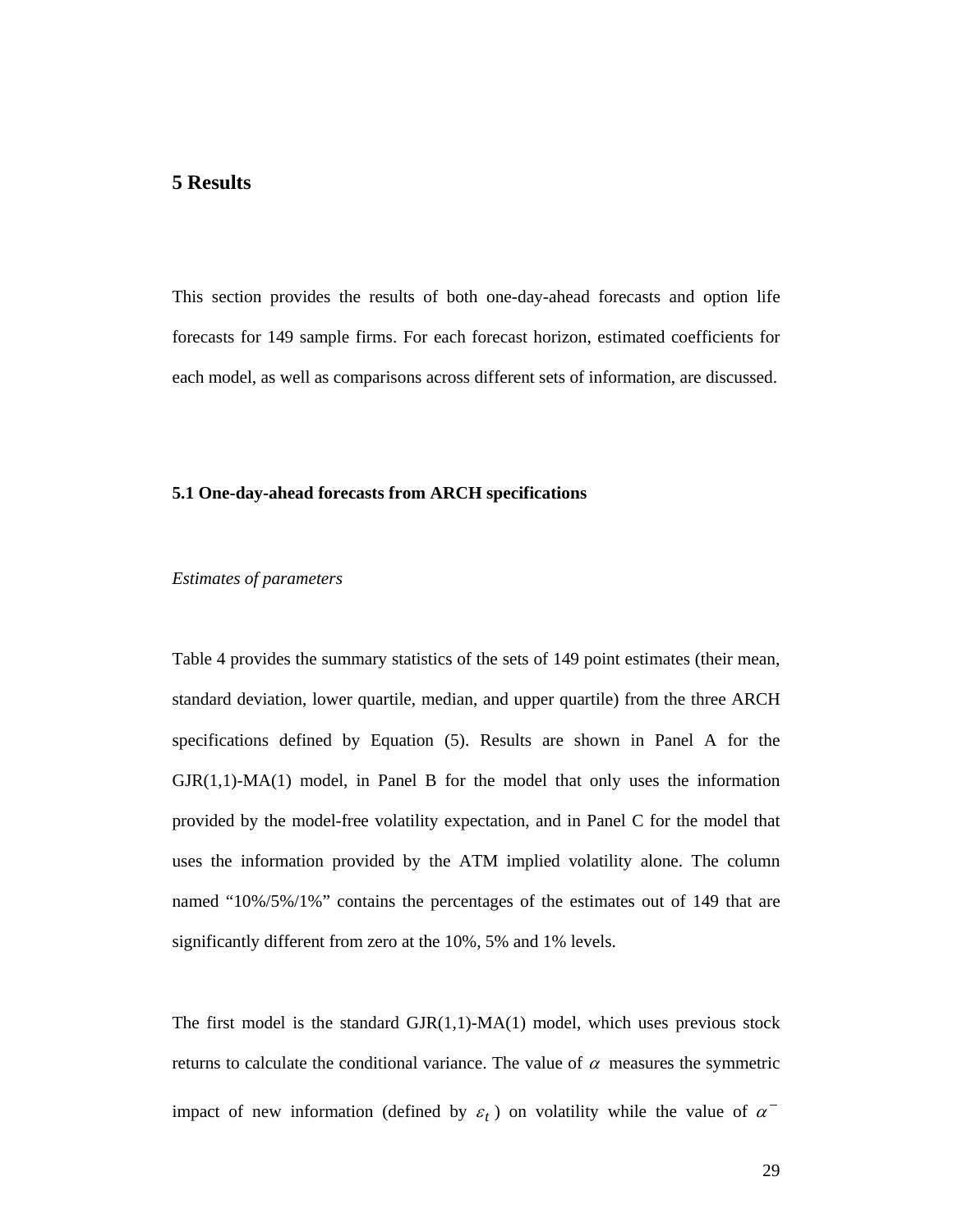measures the additional impact of negative information (when  $\varepsilon_t < 0$ ) on volatility.

Approximately 75% of all firms have a value of  $\alpha + \alpha^{-}$  that is more than twice the estimate of  $\alpha$ , indicating a substantial asymmetric effect for individual stocks.

For the majority of firms, the estimates of  $\alpha$  and  $\alpha^-$  are not significantly different from zero at the 5% level. This is probably a consequence of the relatively short sample period. The volatility persistence parameter, assuming returns are symmetrically distributed, is  $\alpha + 0.5\alpha^{-} + \beta$ . The median estimate of persistence across 149 firms equals 0.94.

The second model includes only the information contained in the time series of model-free volatility expectations,  $\sigma_{VE,t-1}$ . The series  $\sigma_{VE,t-1}$  is filtered by the function  $\gamma/(1 - \beta_{\gamma} L)$ . For half of the firms, the estimates of  $\gamma$  are between 0.48 and 0.85; also, 50.3% of the estimates are significantly different from zero at the 5% level. In contrast, most of the estimates of  $\beta_{\gamma}$  are near zero. This suggests that a conditional variance calculated from the model-free volatility expectation given by the latest option prices can not be improved much by using older option prices.

The third model uses only the information contained in the ATM implied volatility series,  $\sigma_{ATM,t-1}$ , to calculate the conditional variances. The interquartile range for  $\delta$ is from 0.62 to 1.01 and 42.3% of the estimates are significantly different from zero at the 5% level. More than half of the estimates of the lag coefficient,  $\beta_{\delta}$ , are zero and few of them are far from zero. On average,  $\delta$  exceeds  $\gamma$  and  $\beta_{\delta}$  is less than  $\beta_{\gamma}$ .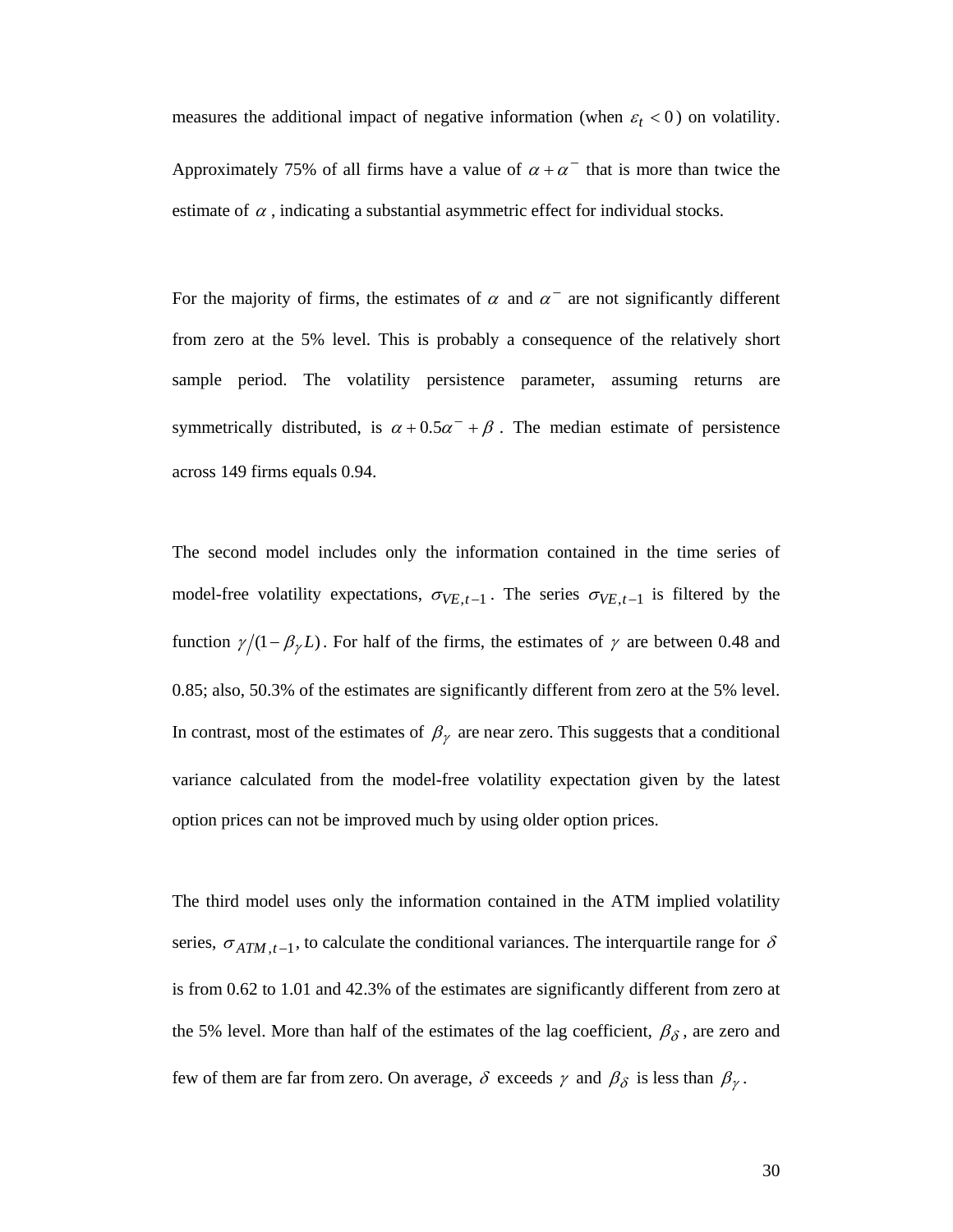The total weight in the conditional variance equation given to the model-free volatility expectations and the ATM implied volatilities are respectively defined by the quantities  $\gamma/(1 - \beta_{\gamma})$  and  $\delta/(1 - \beta_{\delta})$ . A higher value of these quantities may imply the information provided is more relevant to the conditional variance movements, or it may also indicate a lower level of the volatility estimates. Figure 3 is a scatter diagram of these two variables for the 149 firms. It is seen that there is a strong positive correlation between these two variables. Most points are closer to the x-axis than to the y-axis because  $\delta/(1 - \beta_{\delta})$  is usually higher than  $\gamma/(1 - \beta_{\gamma})$ .

#### *Comparisons of log-likelihoods*

A higher log-likelihood value indicates a more accurate description of the conditional distributions of daily stock returns. We use  $L_{His}$ ,  $L_{MF}$  and  $L_{ATM}$  to represent the loglikelihoods of the three models defined after Equation (5). The mean of  $L_{ATM}$ , 2144, is slightly higher than the means of  $L_{His}$  and  $L_{MF}$ . At the same time, the values of  $L_{ATM}$  are a little more dispersed across firms than the values of  $L_{His}$  and  $L_{MF}$ . Overall, there is no evidence showing that one method is systematically better than the others for all of our sample firms.

In Table 5, the frequency counts that show how often each of the three ARCH specifications has the highest log-likelihood for the observed daily returns are presented in the left block. More than a third of the firms (35.6% or 53 firms) have a log-likelihood for the GJR(1,1)–MA(1) model,  $L_{His}$ , that is higher than both  $L_{MF}$  and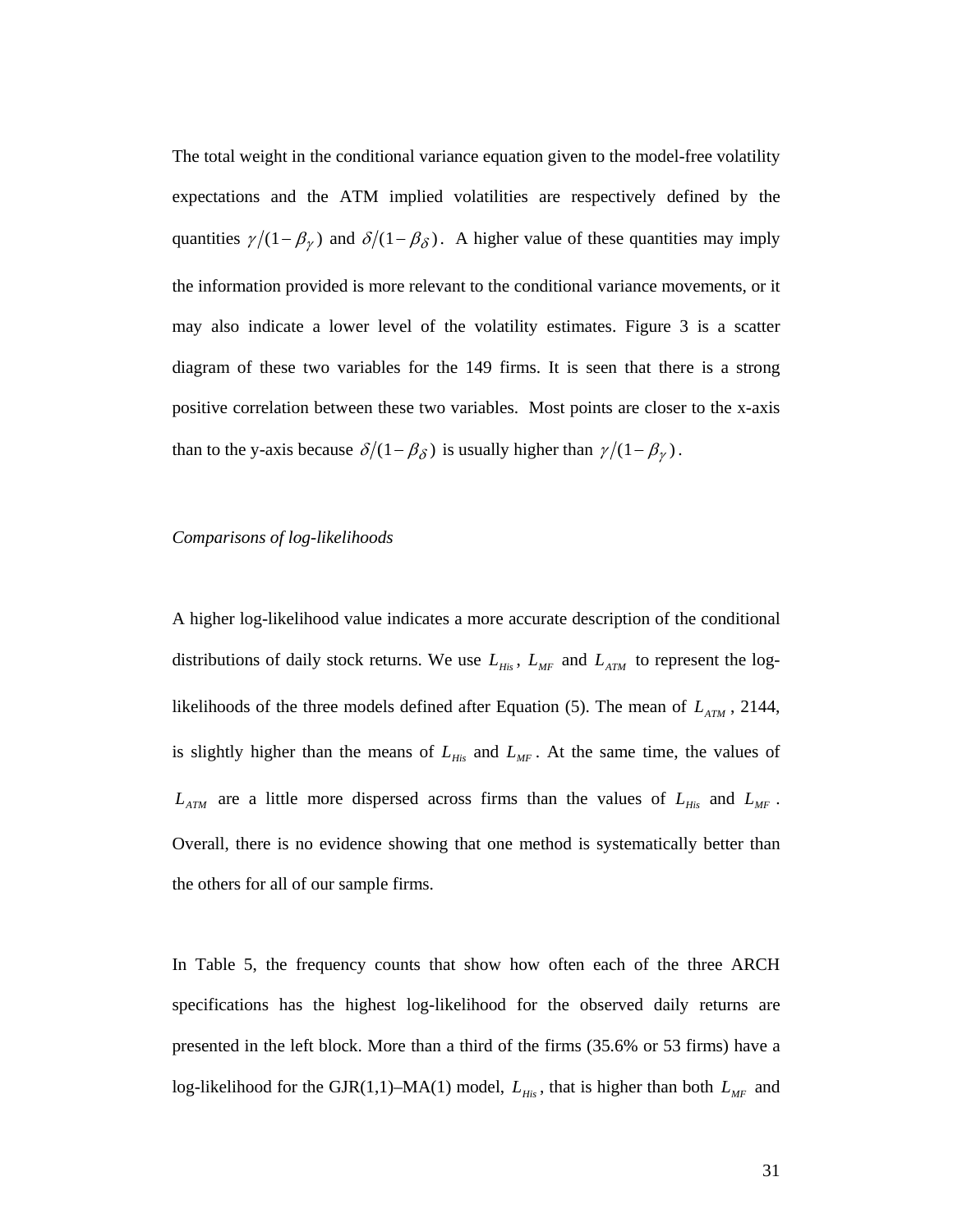$L_{ATM}$ , which are obtained from the options' information. For the 64.4% (96 firms) whose log-likelihoods are maximized using option specifications, the ATM specification (36.9%) is the best more often than the model-free volatility expectation (27.5%). This is an evidence for the superior efficiency of ATM option implied volatilities when estimating individual stock volatility.

The high frequency for the historical specification is contrary to the studies on options written on stock indices, which reach a consensus that option prices perform much better than ARCH models estimated from daily returns. However, our results are consistent with the in-sample conclusions of Lamoureux and Lastrapes (1993), who show that the GARCH(1,1) model has a slightly higher log-likelihood than the model that incorporates ATM implied volatilities, for all the 10 U.S. firms in their sample.

There are two reasons why the GJR model performs the best for so many firms. Firstly, the key difference between our data for individual stock options and the stock index options is that the latter are much more liquid than the former. The illiquidity of individual stock options may cause the inefficiency of volatility expectations. When we select the 30 firms with the highest average option trading volume, the historical volatility performs the best for only 2 firms; model-free volatility expectation for 11 and ATM implied volatility for 17 firms. The interquartile range for  $\gamma$  ( $\delta$ ) is from 0.64 to 1.87 (from 0.81 to 1.03) and 73.3% (76.7%) of the estimates are significantly different from zero at the 5% level. The means across these 30 firms of  $L_{His}$ ,  $L_{MF}$  and *L<sub>ATM</sub>* are respectively 2203, 2213 and 2216.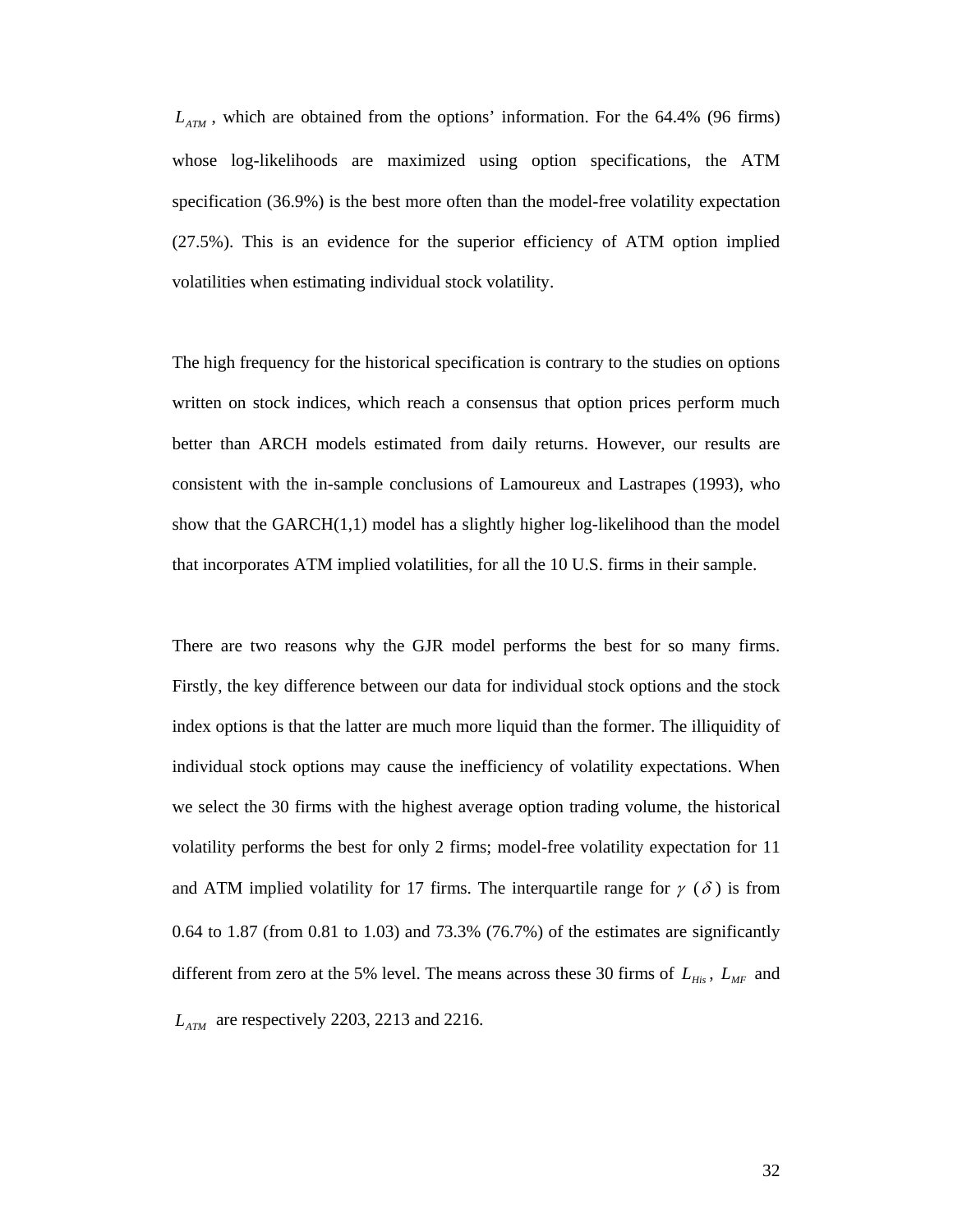Secondly, our ARCH specifications and the models in Lamoureux and Lastrapes (1993) are estimated with a horizon of one day, while volatility estimates from option prices represent the expected average daily variation until the end of the option's life. The mismatch between the estimation horizon and the option's time to maturity may reduce the relative performance of both model-free volatility expectation and ATM implied volatility when they are compared with the GJR (1,1) model.

#### **5.2 Option life forecasts from OLS regressions**

l

The regression results are for non-overlapping observations, defined so that the estimation horizon is matched with the option's time to maturity. Panel A, B and C of Table 6, respectively, report the results of both univariate and encompassing regressions that explain volatility, variance and the logarithm of volatility, respectively. The realized volatility is defined after Equation  $(7)^7$ . As before, Table 6 shows the mean, median, lower and upper quartile of the point estimates across 149 firms. The two numbers in parentheses for each parameter estimate are the percentages of firms whose estimates are significantly different from zero at the 10% and 5% levels. The last three columns show the summary statistics for the regression explanatory powers, the adjusted explanatory powers and the sum of squared errors.

<sup>&</sup>lt;sup>7</sup> We have also estimated the regressions when realized volatility is measured by the sum of daily squared returns, such that:  $\sigma_{RE,t,T} = \sqrt{\frac{252}{H}} \sum_{i=1}^{H} r_{t+}^2$  $\sum_{i=1}^{R} r_{i+i}^2$ 2 ,*t*,  $\sigma_{RE,t,T} = \sqrt{\frac{252}{H} \sum_{i}^{H} r_{t,i}^2}$ , where  $r_t$  is the return for day t, calculated using closing stock prices, and  $H$  is the number of days between  $t$  and the option expiry day. The results are similar to the results from Equation (6) but with lower average explanatory powers.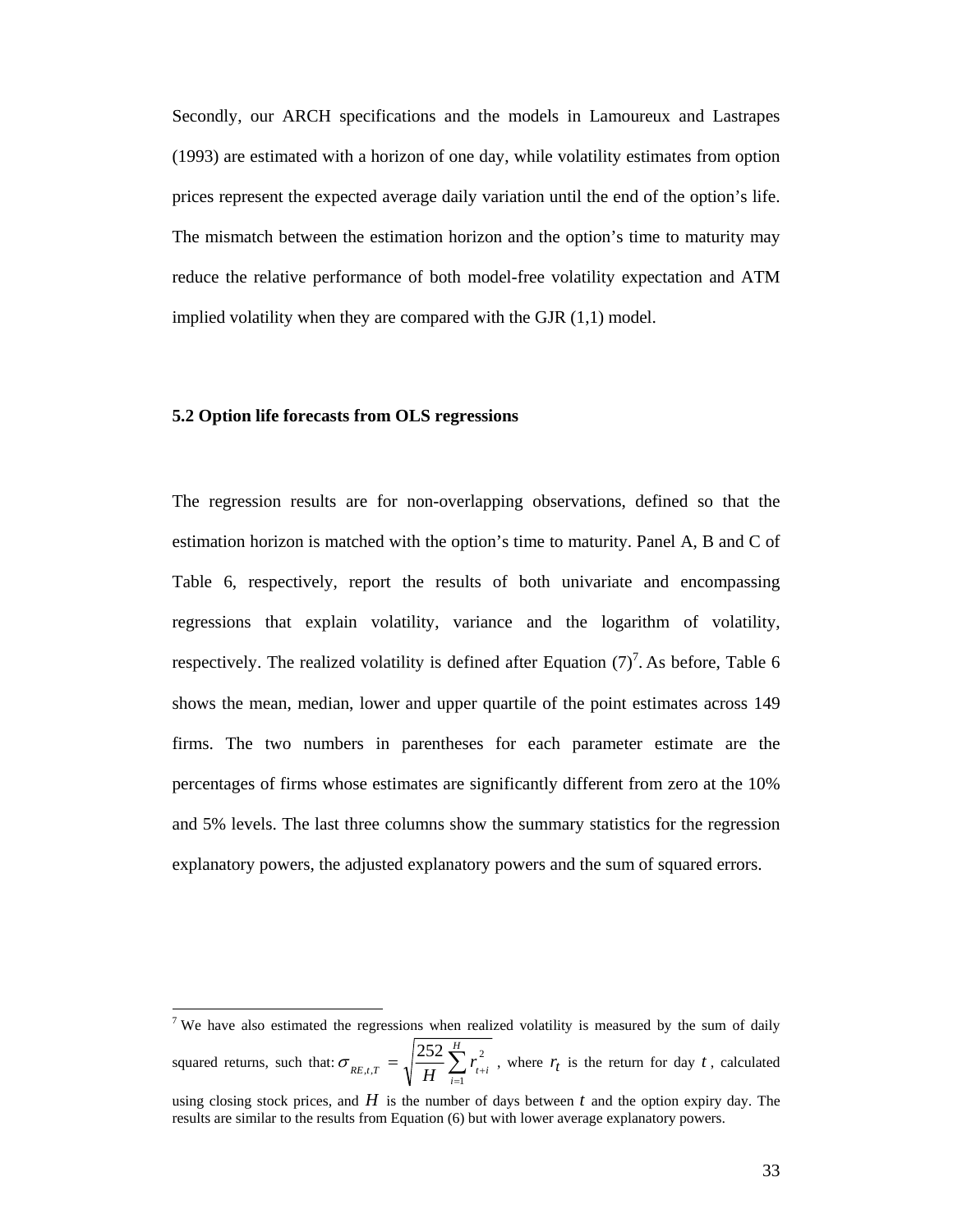We begin our discussion with the results of the univariate regressions in Panel A of Table 6. The null hypotheses  $\beta_{His} = 0$ ,  $\beta_{MF} = 0$  and  $\beta_{ATM} = 0$  are separately rejected for 71.1%, 89.9% and 92.6% of all firms at the 10% level. The values of  $R^2$ are highest for the ATM implied volatility (mean 0.281), but the values for the modelfree volatility expectation are similar (mean 0.272); the values for historical volatility, however, are much lower (mean 0.166). This evidence suggests that volatility estimates extracted from option prices are much more informative than historical daily stock returns when the estimation horizons match the lives of the options.

We next consider the encompassing regressions with two independent variables in Panel A of Table 6. The bivariate regression models that include the historical volatility variable increase the mean adjusted  $R^2$  values slightly from the univariate levels for option specifications; from 0.265 to 0.281 for the ATM implied volatility and from 0.256 to 0.273 for the model-free volatility expectation. For these bivariate regressions, only a small number of firms reject the null hypothesis  $\beta_{His} = 0$  at the 5% level (34 for  $\sigma_{His}$  and  $\sigma_{MF}$ , and 35 for  $\sigma_{His}$  and  $\sigma_{ATM}$ ). Therefore for most firms it can not be rejected that the historical volatility of the underlying asset is redundant when forecasting future volatility, which may be a consequence of the informative option prices and/or the small number of forecasts that are evaluated.

The bivariate regressions involving the model-free volatility expectation and the ATM implied volatility have a mean value of adjusted  $R^2$  equal to 0.274, which is fractionally less than that for the bivariate regressions involving the historical and the ATM volatilities. This can be explained by the very high correlation between the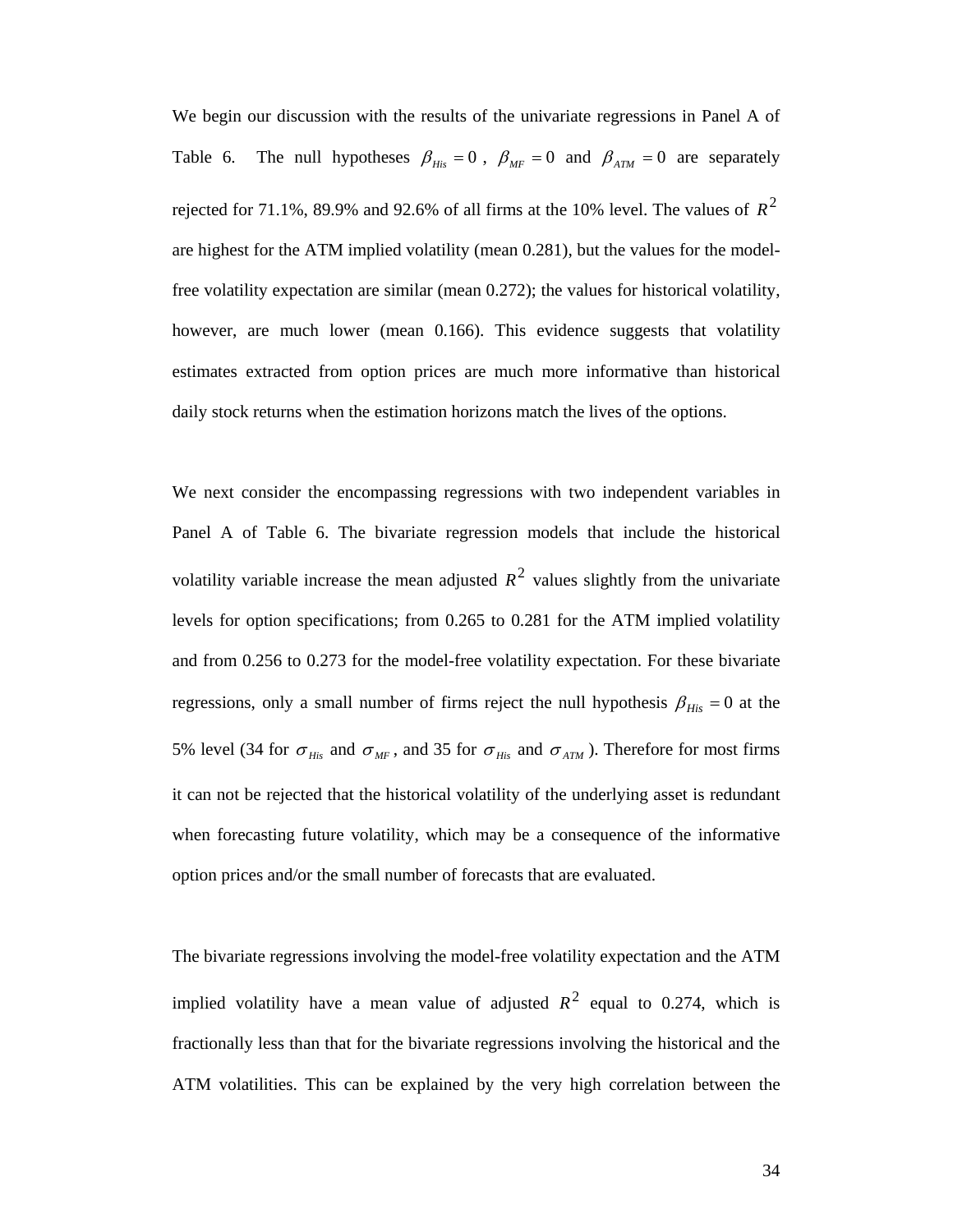model-free volatility expectation and the ATM implied volatility. For most firms, both the null hypotheses  $\beta_{MF} = 0$  and  $\beta_{ATM} = 0$  can not be rejected, showing that we can not decide that one option measure subsumes all the information contained in the other.

The regression involving all three volatility estimates has a mean adjusted  $R^2$  equal to 0.286. The mean values of  $\beta_{His}$ ,  $\beta_{MF}$  and  $\beta_{ATM}$  are respectively 0.058, 0.201 and 0.408, suggesting that the ATM forecasts are the most informative.

The volatility variables in the regressions are replaced by variance and by logarithms of volatilities in Panel B and Panel C of Table 6. The comparisons between different specifications provide the same conclusions as those deduced from volatility regressions in Panel A. The variance regressions have lower values of  $R^2$  and, therefore, fewer firms with significant coefficient estimates. However, the regressions that explain the logarithm of volatility generate higher values of  $R^2$  and more firms with significant coefficient estimates. The differences are expected from the summary statistics in Table 2, which shows that variance estimates have higher variations than volatility estimates. Regressions of logarithms of volatilities are less affected by extreme observations.

#### *Comparisons of the explanatory powers of univariate regressions*

We focus on the results of the volatility regressions in Panel A of Table 4.6, as the variance regressions and the logarithmic volatility regressions produce similar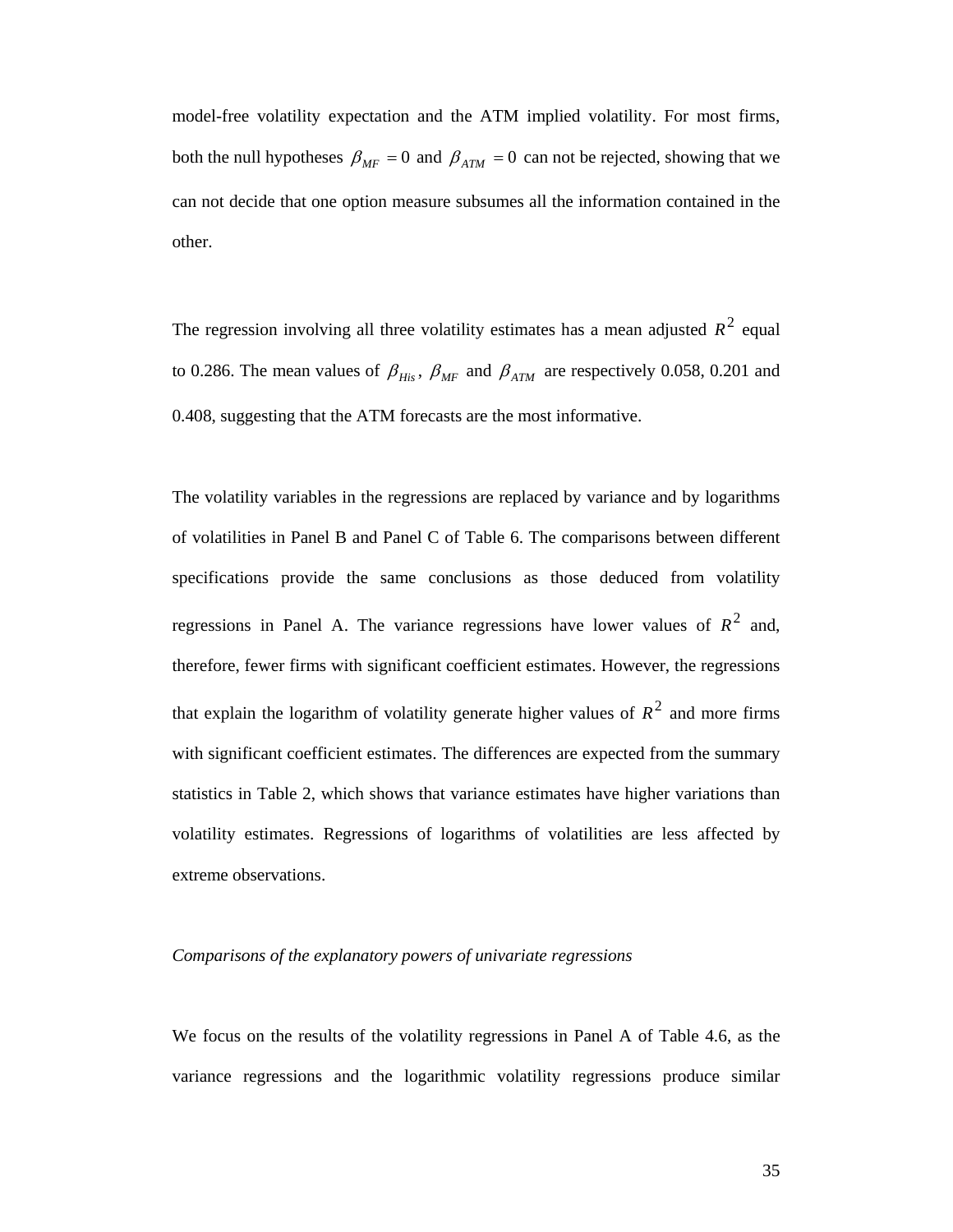conclusions. Firstly, from univariate regressions, we find that the ATM implied volatilities on average result in the highest  $R^2$  values and the historical volatilities the lowest. Secondly, in the bivariate regressions, the statistics of the adjusted  $R^2$  values are always higher than those in univariate regression. For 75 firms, the adjusted  $R^2$ of the bivariate regression involving both  $\sigma_{MF}$  and  $\sigma_{His}$  is higher than that of the univariate regression with only  $\sigma_{MF}$ . Similarly, for 71 firms, the adjusted  $R^2$  of the regression with both  $\sigma_{ATM}$  and  $\sigma_{His}$  is higher than that with only  $\sigma_{ATM}$ . Thirdly, the highest mean adjusted  $R^2$  occurs for the encompassing regression including all three volatility estimates. Therefore, we conclude that on average every volatility estimate contains some additional information beyond that provided by the other estimates. None of historical volatility, model-free volatility expectation or ATM implied volatility can subsume all the information in the others.

The right block of Table 5 provides the frequency counts that show how often each of the three univariate forecasts has the highest value of  $R^2$  in volatility regressions. There are important differences between the frequencies for one-day-ahead forecasts and in option life forecasts shown in Table 5. Only 15.4% (i.e. 23) of the firms have historical volatility ranking highest in the option life forecasts, compared with 35.6% in the left block. Both the model-free volatility expectation and the ATM implied volatility rank the highest more often in the right block than in the left block. The ATM implied volatility has the best regression results for 47.7% (i.e. 71) of the sample firms, while the model-free volatility expectation performs the best for 36.9% (i.e. 55 firms). Thus, only when the estimation horizon is matched do we find that the option prices are clearly more informative than the historical daily returns.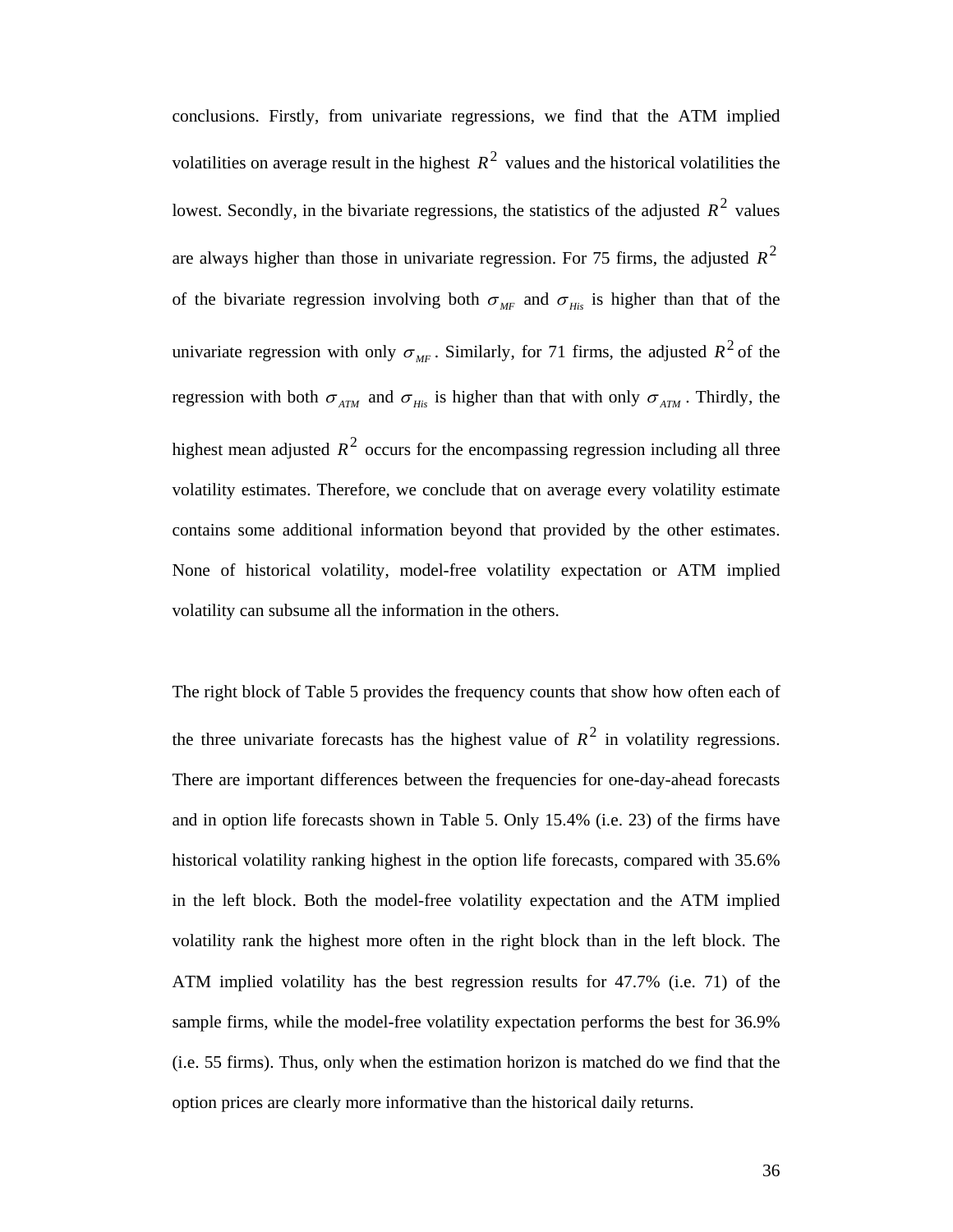# **6 Cross-sectional comparisons**

For both one-day-ahead forecasts and option life forecasts, we can not find any one volatility estimate, among historical volatility, model-free volatility expectation and ATM implied volatility, that is consistently more informative than the others for most of our sample firms. The liquidity of option trading can partially explain why some firms appear to have more informative option prices (relative to historical forecasts) while the others do not. However, it is hard to discover why ATM implied volatility outperforms the model-free volatility expectation for nearly half of the sample firms; this is true even for the firms having the more actively traded options.

Theoretically, the model-free volatility expectation is superior to Black-Scholes ATM implied volatility, as it is defined to contain the information from a complete set of option prices and is model-independent. In this section, we select some firm specific variables and try to discover the properties of the firms for which one prediction method is better than the others.

To explain the different performance of volatility estimates from option prices relative to historical forecasts, as stated before, the firm's option trading liquidity is one key factor. In the IvyDB Dataset, we are provided with the option trading volume, which is the number of option contracts traded in the market, but without the exact transaction prices. We choose to use this volume data as a measure of option liquidity although it might be the results of high or low option transaction prices and thus is an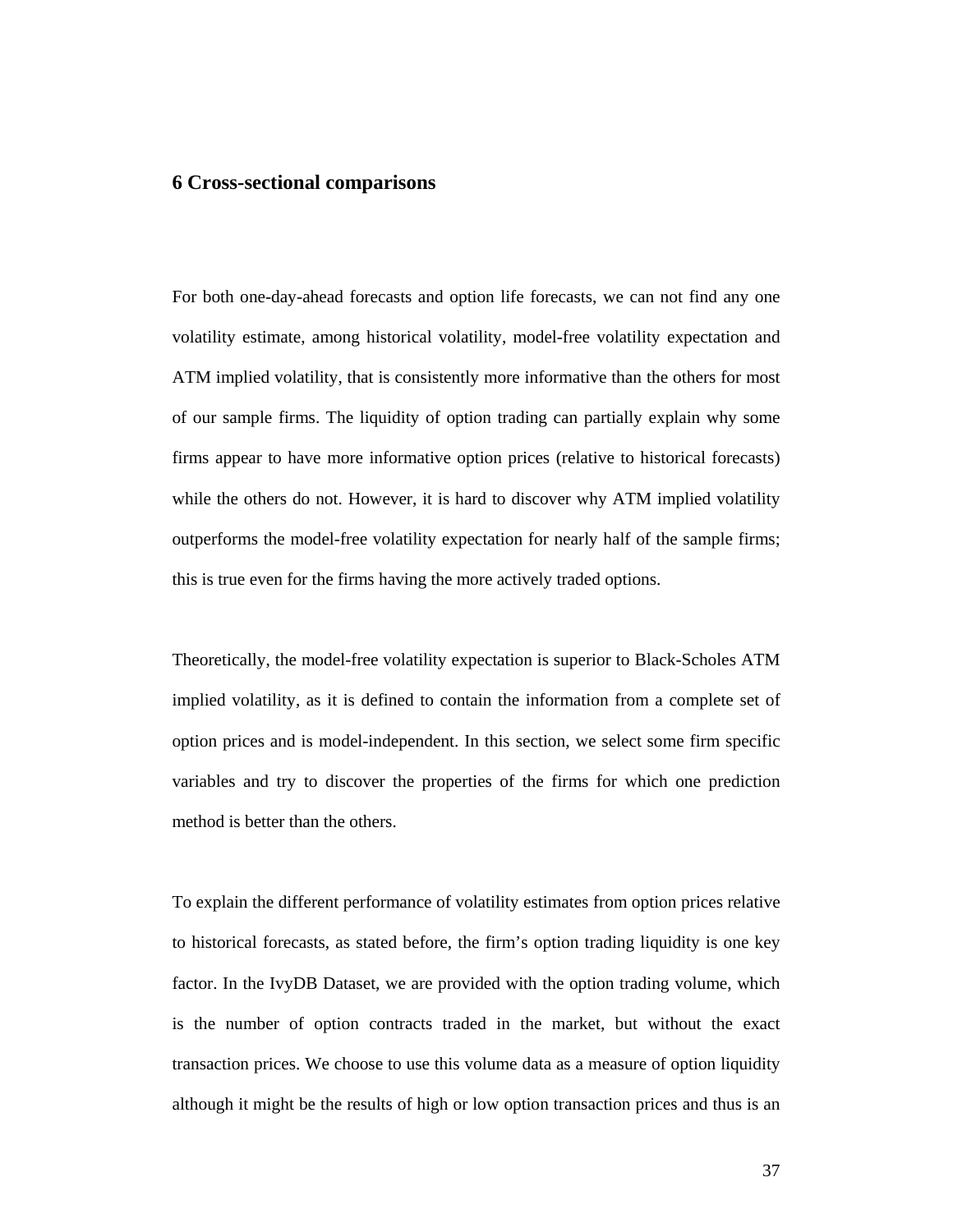approximate measure. In addition, we also calculate the firm's average stock trading volume and the firm's average market capitalization, because firms with more liquid stock trading and with larger size tend to have more liquid option trading. Therefore, we conjecture that firms with option prices more informative than historical volatilities have higher average values of option trading volume, stock trading volume and market capitalization than the firms with historical volatilities more informative than option prices.

We consider two types of explanations for the relative performance of model-free volatility expectation and ATM implied volatility. Firstly, we define appropriate variables that summarize the available market option prices, which might influence the implementation of the model-free volatility expectation. According to the simulation tests in Jiang and Tian (2005, 2007), the estimation error of the model-free volatility expectation is higher when the range of available strike prices is small and/or when the distance between each two strike prices is large. We estimate both the range of available strike prices and the average interval between each two consecutive strike prices<sup>8</sup> using the moneyness scale to measure theses intervals. We also consider the average number of market available strike prices because, with more strike prices, we may extract more information and thus the constructed implied volatility curve is more reliable.

l

 $8$  According to the contract specifications of option contracts written on individual stocks by the CBOE, the strike price intervals are generally 2.5 when the strike price is between \$5 and \$25, 5 when the strike price is between \$25 and \$200, and 10 when the strike price is over \$200. The discretization errors in the numerical integrations in our estimation of model-free volatility expectation are reduced because we use a large number of interpolated option prices with tiny intervals between each two traded. The average interval between market available strike prices included here actually assesses the reliability of the estimation of the implied volatility curve.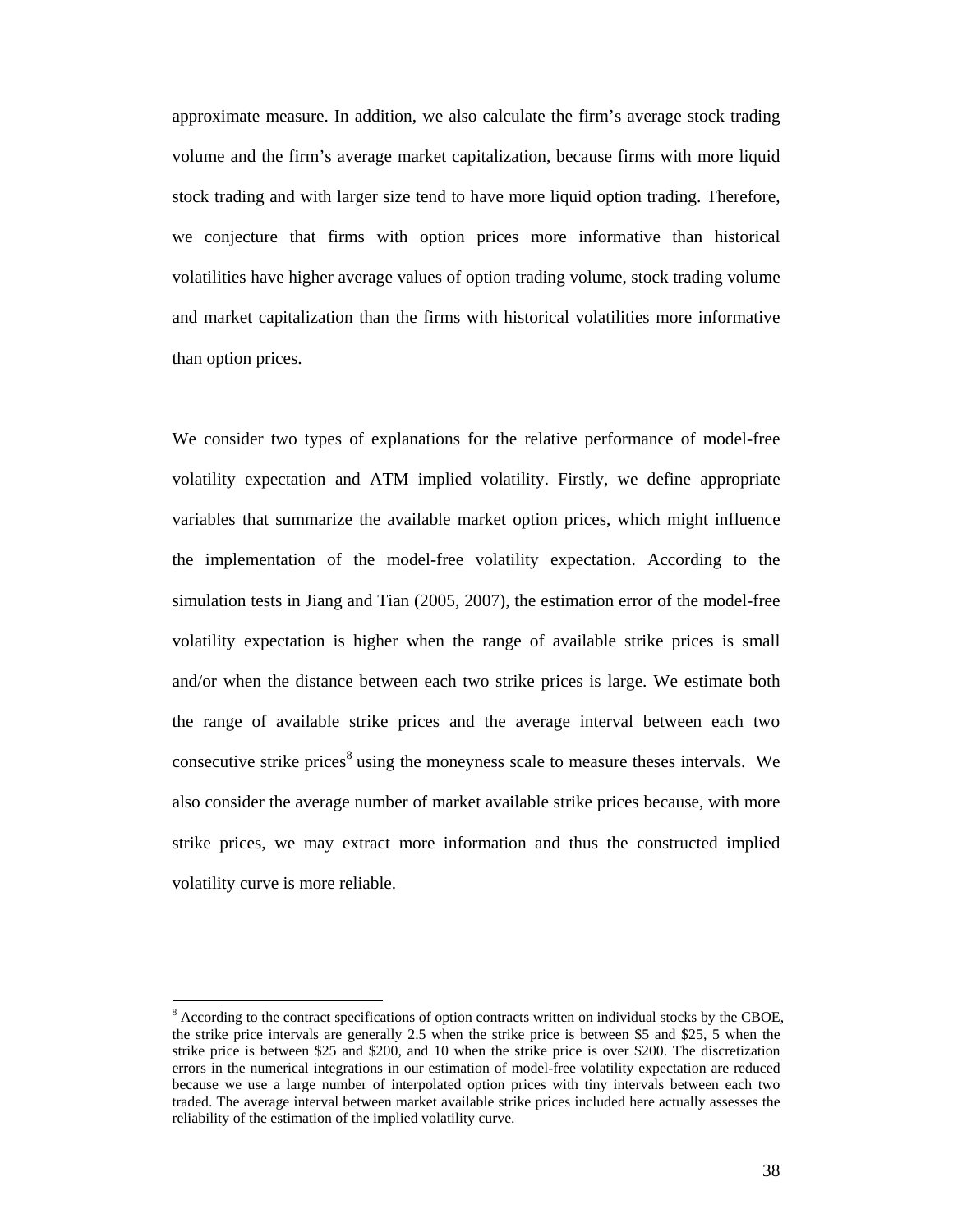Secondly, the relative option liquidity of ATM or near-the-money options to OTM options may be relevant. The information efficiency of model-free volatility expectation relies on the efficiency of OTM option prices while ATM implied volatility represents only the ATM options. If most option trading is concentrated on ATM options, the measure of model-free volatility expectation might be influenced because the option prices used to derive it might not reflect the true market expectations of rational investors. Therefore we estimate the ratio between the trading volume of ATM options and all option trading volume and conjecture that the firms with ATM implied volatility outperforming model-free volatility expectation tend to have a higher average value of the ratio.

With a similar motivation, we also include the ratio between the trading volume of intermediate delta options over all option trading volume, where intermediate delta options are defined by us as the options with delta within the interquartile range of Black-Scholes delta values, which is  $[0.25 e^{-rT}$ ,  $0.75 e^{-rT}$ ]. When the relative trading activity of these options is high, there is relatively less or no trading in the strike prices that are far away from ATM. Therefore, the model-free volatility expectation, which includes all strike prices, might then lose its advantage and thus the ATM implied volatility concentrated on only one central strike price might tend to perform better.

The eight selected firm specific variables and how we estimate them are summarized in Table 7. The means and standard deviations of each variable across 149 firms are presented in Panel A of Table 8. In Panel B of Table 8, we consider the 16 firms for which the historical volatility appear to be more informative than option prices under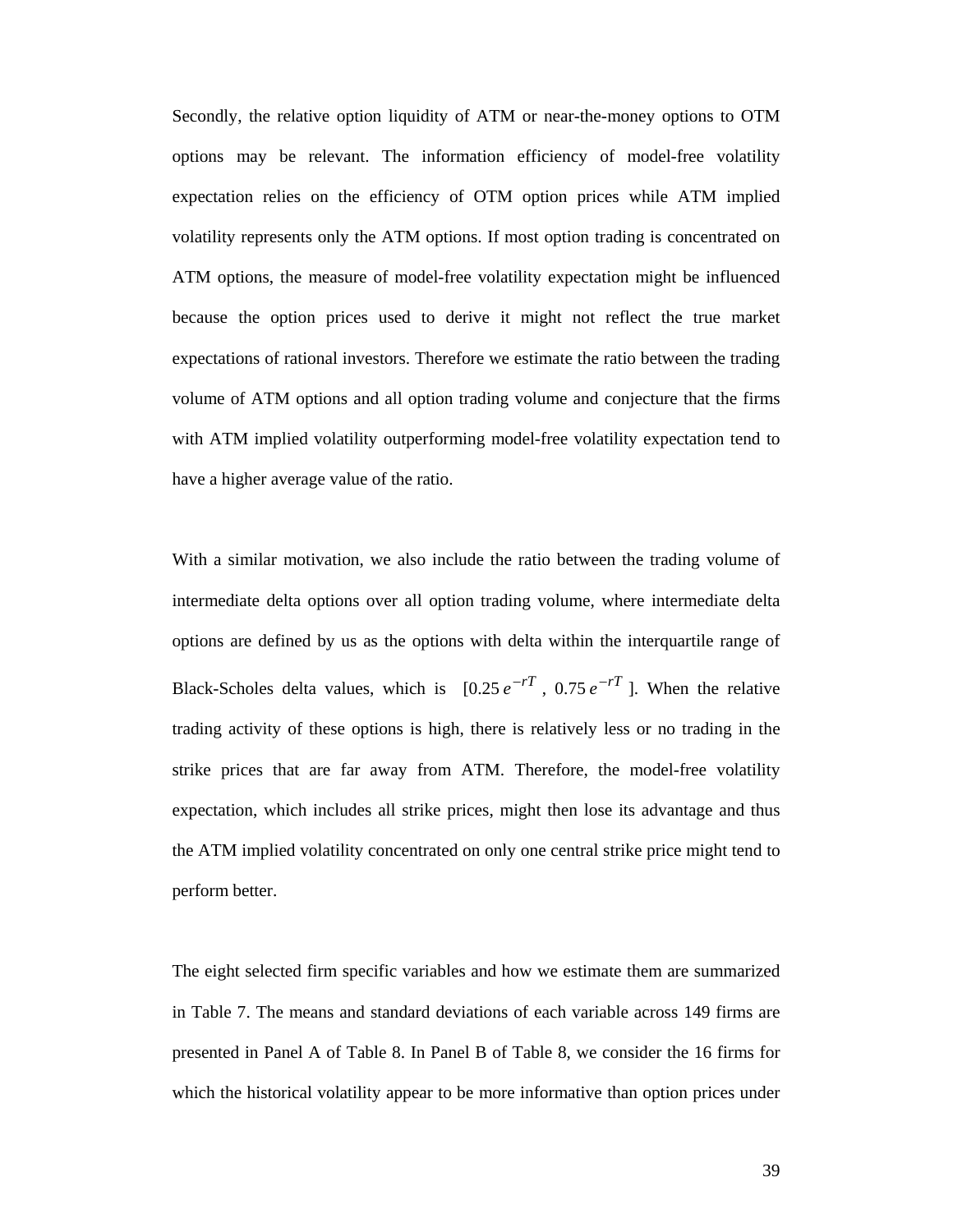both one-day-ahead forecasts and option life forecasts, in the group called "His>OP". The symbol "OP" refers to both model-free volatility expectation and ATM implied volatility, and the group of "His>OP" includes the firms satisfying both "His>MF" and "His>ATM". Based on similar criteria, there are 73 firms satisfying "OP>His", which is equivalent to the criteria of "MF>His" or "ATM>His" in both one-day-ahead forecasts and option life forecasts.

First of all, as we expected, the means of variables representing or proxying option liquidity, including option trading volume, stock trading volume and firm size, in the group "His>OP" are all lower than those in the group "OP>His". We perform the Student's *t* test with the null hypothesis that the mean in group "His $\ge$ OP" is equal to or higher than the mean in group "OP>His" and find that the null hypothesis is strongly rejected for each of these three variables. The  $t$ -test statistics are  $-5.08$ (option volume), -4.03 (stock volume) and –2.75 (firm size).

Secondly, the same null hypothesis is also decisively rejected for the average number of strike prices, with a *t* -test value equal to –5.03. When there are more market available strike prices, the estimation of model-free volatility expectation is likely to be improved. Moreover, the CBOE issues new strike prices and increases the number of strike prices when the underlying asset price varies beyond the existing strike prices range. So when the number of strike prices increases, options may better and more quickly capture the variation in stock prices movements, than historical forecasts that are based upon only the autocorrelation property of daily volatilities.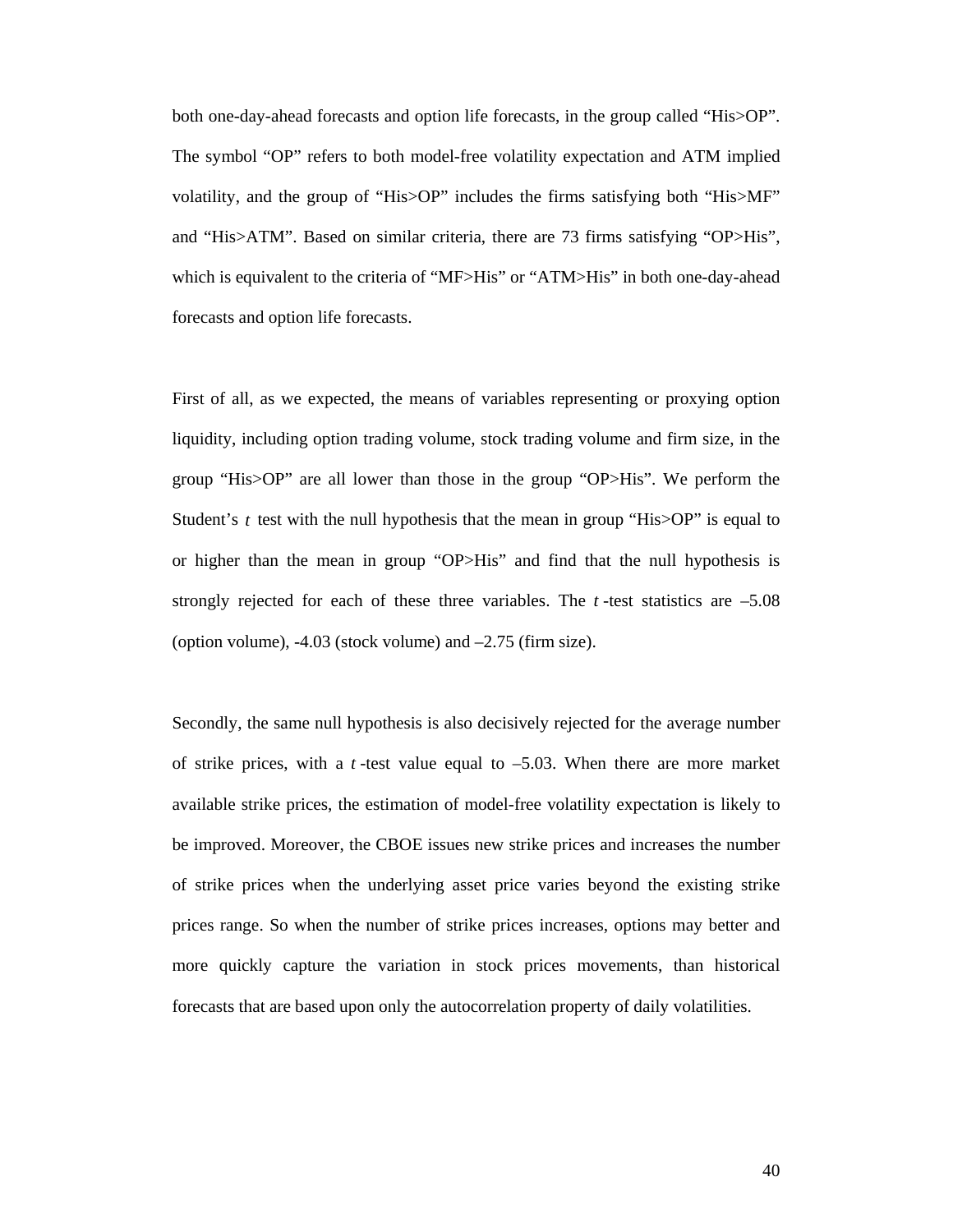In Panel C of Table 8, we compare the firms satisfying "MF>ATM" and the firms satisfying "ATM>MF" for both one-day-ahead forecasts and option life forecasts. The selections of firms consider only the comparisons between model-free volatility expectation and ATM implied volatility, by ignoring the ranking of historical volatility. There are 37 firms in the group "MF>ATM" and 60 in the group "ATM>MF", showing again that the ATM implied volatility performs better than the model-free volatility expectation for more firms under both forecast horizons.

In the one-sided hypothesis tests, the student *t* statistics are not highly significant for most of the variables. The *p* − values of average strike prices interval and firm size are slightly lower than the 5% significance level. The firms in the group "ATM>MF" have a higher average firm size than that of the firms in the group "MF>ATM". Opposite to what we expected, the average strike price interval for the firms with the model-free volatility expectation performing better is slightly higher. This might reflect a wider strike price range for these firms. It is possible when the distribution of market available strike prices is more dispersed, that the theoretical advantages of the model-free volatility expectation will be more likely to be detected.

We can not find evidence that the relative trading volume of ATM options or the ratio of intermediate delta options to all options can explain the comparisons between ATM implied volatility and model-free volatility expectation. A high relative trading for ATM options or intermediate delta options might occur when there is illiquid trading for all options. In order to discover for which kind of firms model-free volatility expectation is more informative than ATM implied volatility, for each firm, we also estimate some other variables, including realized volatility over the sample period,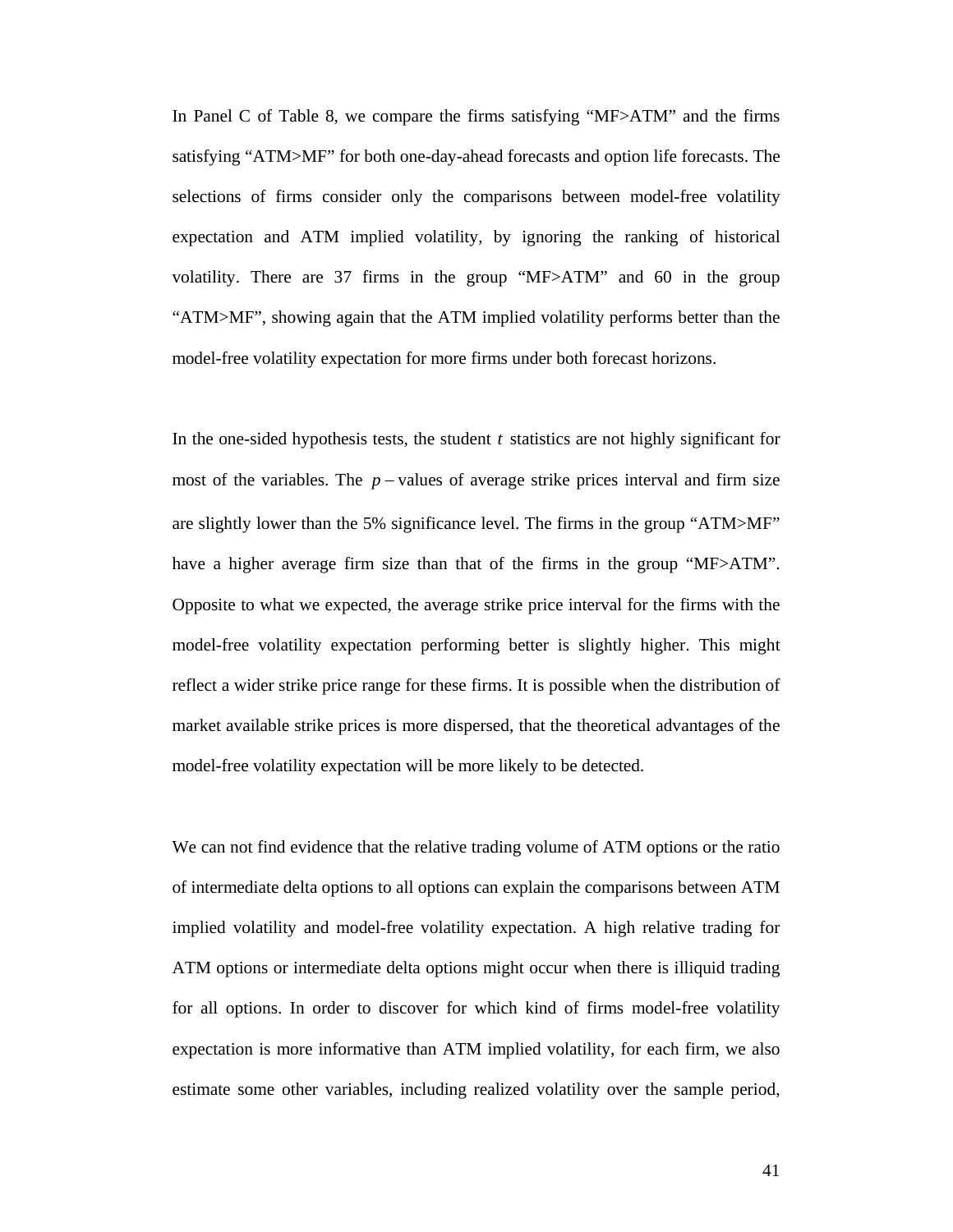average risk-neutral skewness<sup>9</sup> and Beta<sup>10</sup>. However, the average level of any of these variables for firms with model-free volatility expectations more informative than ATM implied volatilities is not significantly different from the average level for the firms that have ATM implied volatilities performing better.

From the cross-sectional analysis, it is obvious that the relative performance of option prices and historical forecasts when forecasting volatility for individual stocks is highly determined by the liquidity of option trading. As for the comparisons between model-free volatility expectation and ATM implied volatility for individual stocks, it is hard to identify the key effective factors. There are two possible explanations of the relatively poor performance of model-free volatility expectation, which can not be verified using our available data. Firstly, the individual stock options data might contain measurement errors from nonsynchronous trading of option and stocks, bidask spread etc, with different levels for different strike prices. The model-free volatility expectation calculated as a combination of option prices across all strikes, contains more noise in total than ATM implied volatility that is from the ATM options alone. This may also explains why the explanatory powers in our regressions for option life forecasts are lower than those in some existing literature on stock index options that contain less measurement errors.

Another explanation may be that the trading of individual stock options, especially the OTM options, is not sufficient to reflect the advantages of the model-free volatility expectation over ATM implied volatility. Even for the firms with the highest option

 $\overline{a}$ 

<sup>&</sup>lt;sup>9</sup> The measures of risk-neutral skewness are estimated according to Bakshi, Kapadia and Madan (2003). The time-series average of daily measures is used for each firm.

 $10$  Beta for each firm is calculated as the coefficient estimate when regressing the firm's daily stock returns, from January 1996 to December 1999, on the daily returns of the S&P 100 index.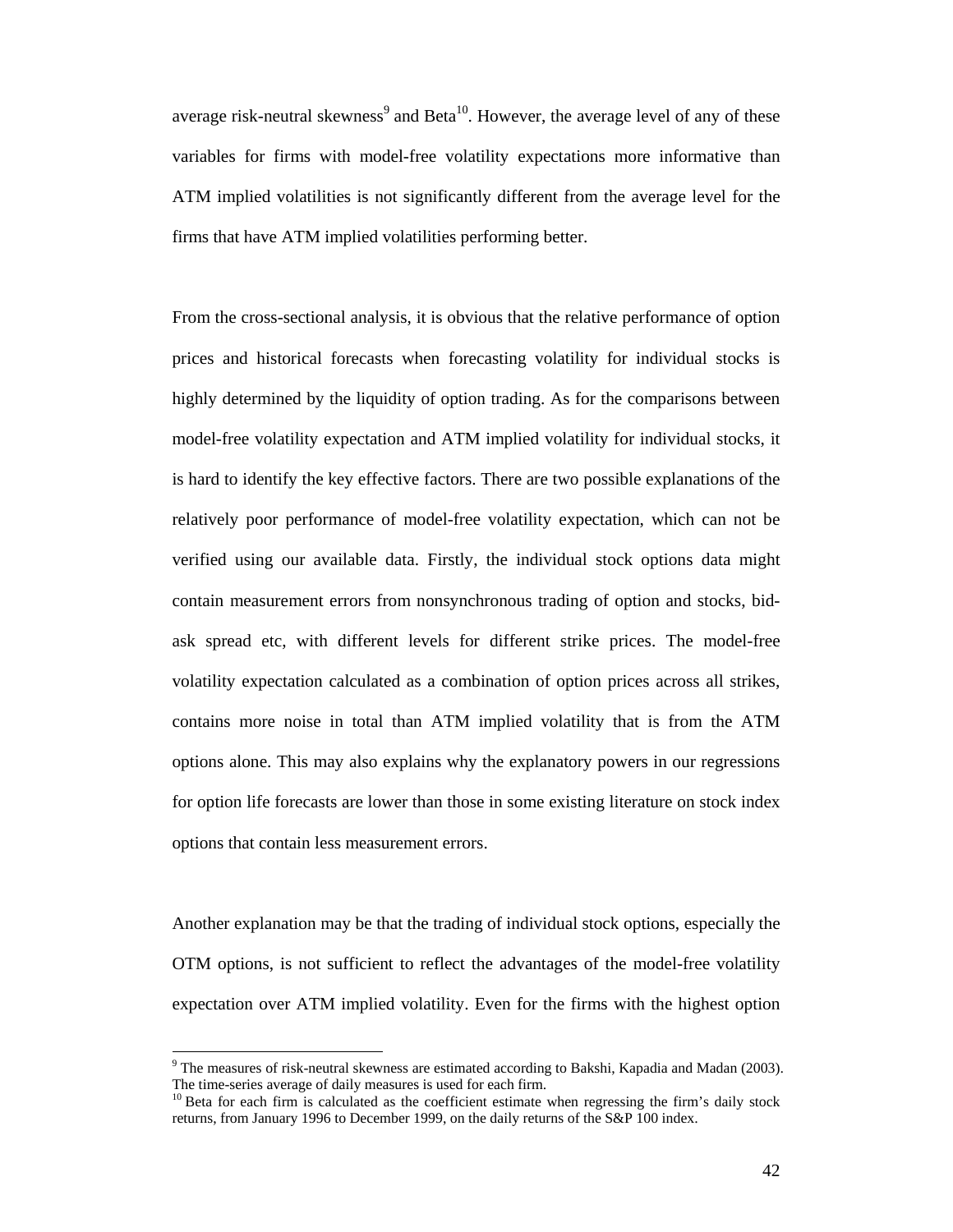trading volume, the liquidity of their options are still far less than that of the stock indices or exchange rate options. Illiquidity might also be the reason why we can not find significant results when using the firm specific variables, such as relative option trading volume, to explain the performance of the model-free volatility expectation.

# **7 Conclusion**

The main contribution of this chapter is that, for the first time in the existing literature, we compare the information content of three volatility estimates, namely the historical forecasts, the newly-developed model-free volatility expectation and the ATM implied volatility, for each of a large number of U.S. individual stocks.

For the majority of our sample firms, the three volatility estimates are all shown to contain relevant, but not all, information about the variation of underlying asset returns. There is a consensus from previous studies about the informational efficiency of options written on stock indices and foreign exchange rates that option prices are more informative than historical daily stock returns when estimating and predicting the volatility of underlying assets. Our analysis of 149 firms shows that, however, a different estimation conclusion applies to options for individual firms. For one-dayahead estimation, more than a third of our firms do not have volatility estimates, extracted from option prices, that are more accurate than those provided by a simple ARCH model estimated from daily stock returns. When the prediction horizon extends until the expiry date of the options, the historical volatility becomes less informative than either the ATM implied volatility or the newly-developed model-free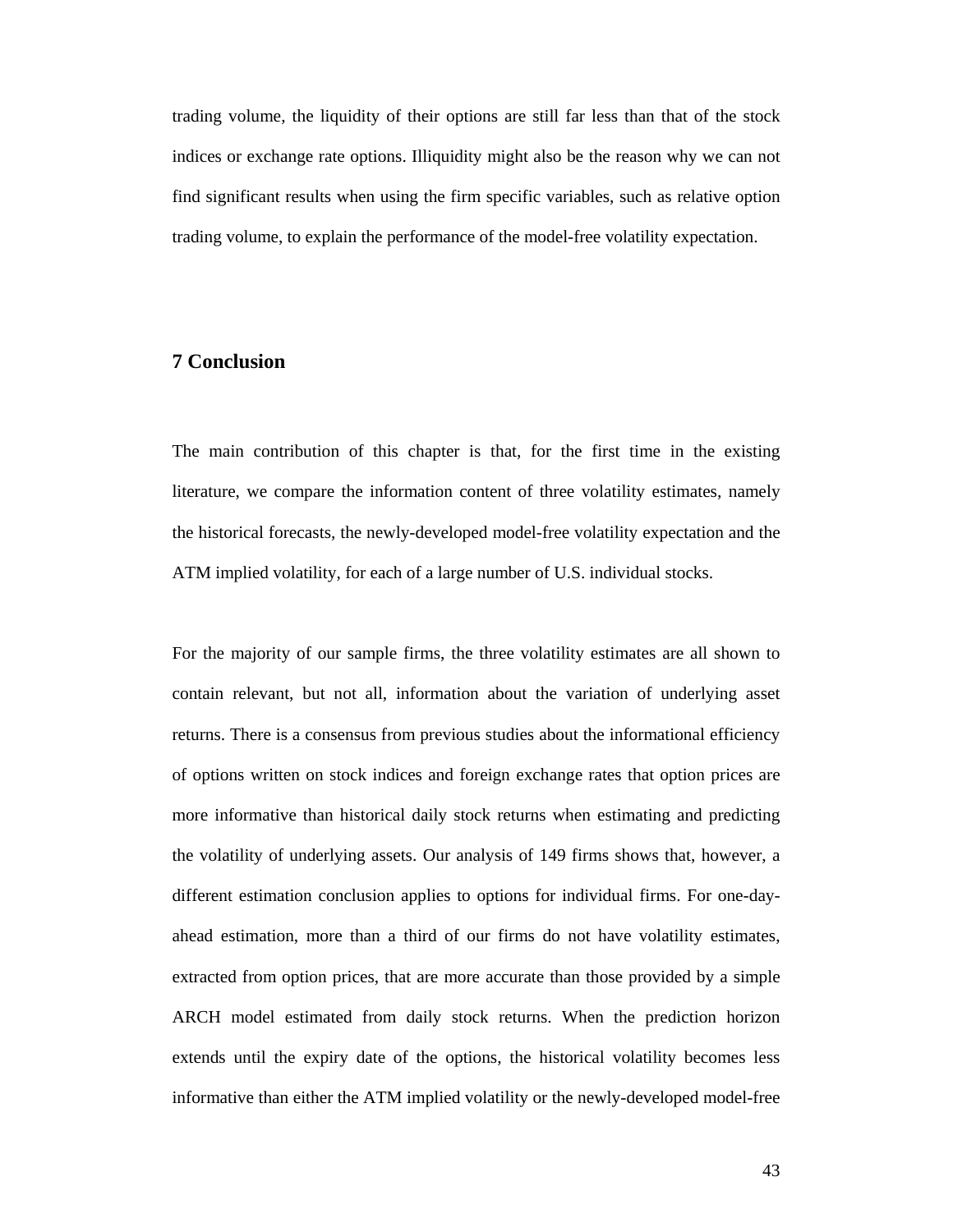volatility expectation for 126 out of 149 firms. Our results also show that both volatility estimates from option prices are more likely to outperform historical returns when the firm has higher average option trading volume.

The interest shown in the model-free volatility expectation is largely due to its property of model independence. We use a quadratic function of delta to estimate the implied volatility curve and then interpolate a large number of option prices to approximate the integral function used to estimate the model-free volatility expectation. Although the model-free volatility expectation has been demonstrated firmly to be the most accurate predictor of realized volatility by Jiang and Tian (2005) for the S&P 500 index, it only outperforms both the ATM implied volatility and the historical volatility for about one-third of our sample firms. In contrast, the ATM implied volatility is the method that most often performs the best. It is also interesting to find that for those firms with ATM implied volatility outperforming model-free volatility, the relative trading volume of ATM options are not significantly higher than that of the firms with model-free volatility expectation performing better.

The relatively poor performance of the model-free volatility expectation might be explained by the overall illiquidity of the individual stock option market. That is why we can not draw significant conclusions when using relative option trading volume to explain for which firms the model-free volatility expectation tends to outperform the ATM implied volatility. Another possible explanation is that the OTM option prices contain measurement error or are mispriced and, therefore, the model-free volatility expectation, which is a combination of option prices across all strikes, is outperformed by the information provided by ATM options alone. A third explanation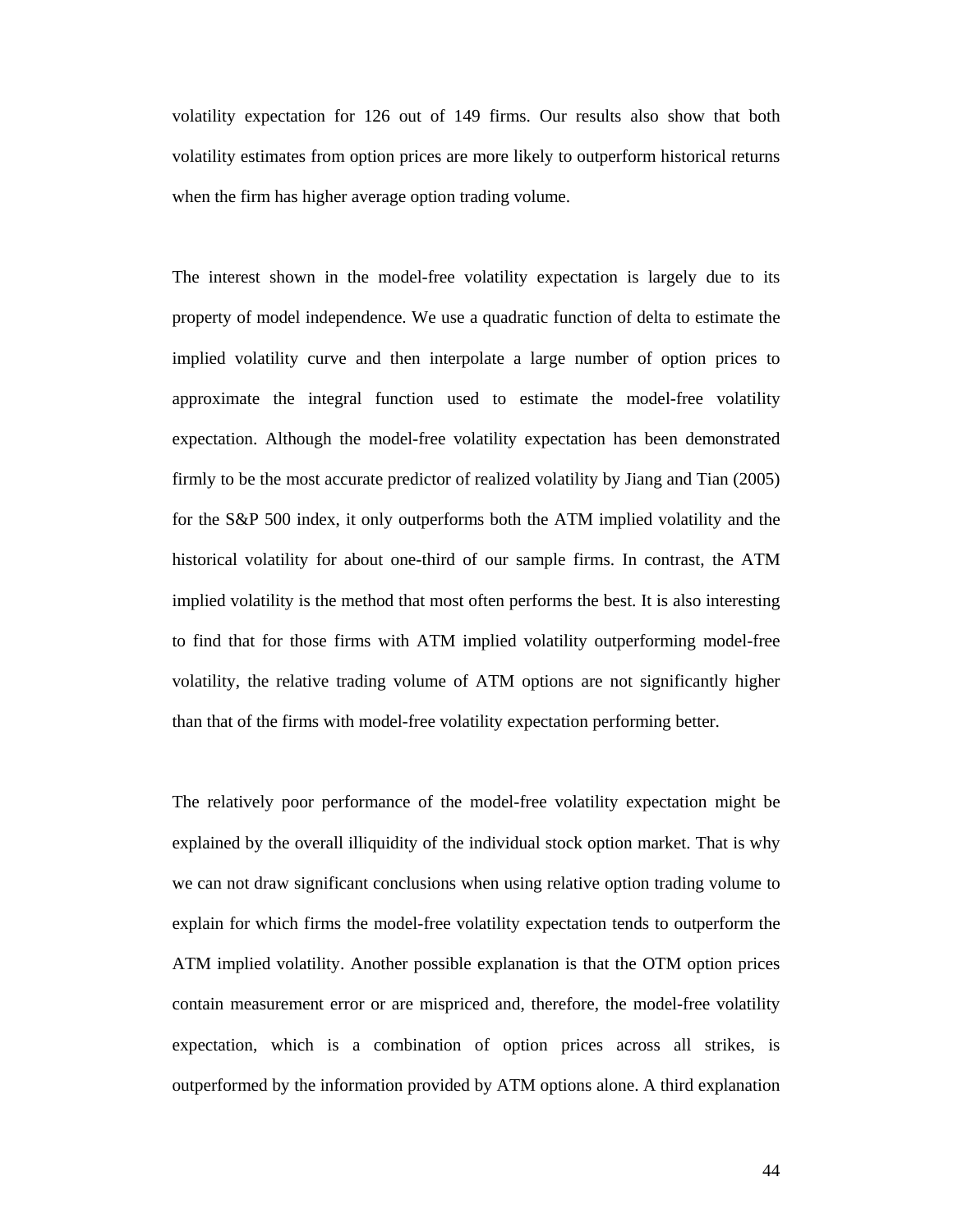may be that option prices for all strikes can not be inferred reliably from a handful of traded strikes. So the theoretical predomination of model-free volatility expectation over ATM implied volatility is not exhibited for our individual stock options.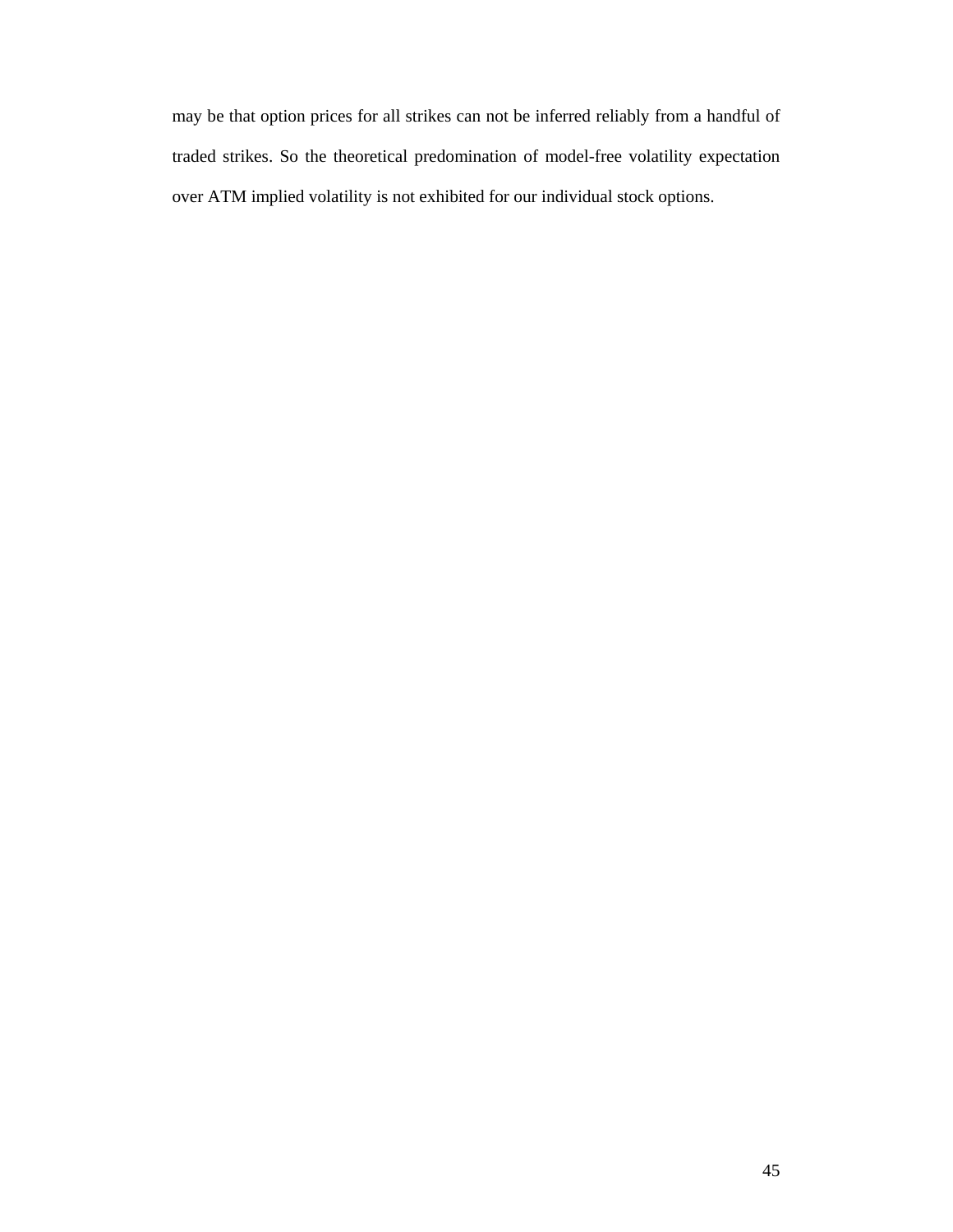# **References**

- Andersen, Torben G., Tim Bollerslev, Francis X. Diebold, and Paul Labys, 2003, Modeling and Forecasting Realized Volatility, *Econometrica* 71, 579-625.
- Bakshi, Gurdip, Nikunj Kapadia, and Dilip Madan, 2003, Stock Return Characteristics, Skew Laws, and the Differential Pricing of Individual Equity Options, *The Review of Financial Studies* 16, 101-143.
- Black, Fischer, and Myron Scholes, 1973, The Pricing of Options and Corporate Liabilities, *The Journal of Political Economy* 81, 637-654.
- Blair, Bevan J., Ser-Huang Poon, and Stephen J. Taylor, 2001a, Modelling S&P 100 volatility: The information content of stock returns, *Journal of Banking & Finance* 25, 1665-1679.
- Blair, Bevan J., Ser-Huang Poon, and Stephen J. Taylor, 2001b, Forecasting S&P 100 volatility: the incremental information content of implied volatilities and highfrequency index returns, *Journal of Econometrics* 105, 5-26.
- Bliss, Robert R., and Nikolaos Panigirtzoglou, 2002, Testing the stability of implied probability density functions, *Journal of Banking & Finance* 26, 381-422.
- Bliss, Robert R., and Nikolaos Panigirtzoglou, 2004, Option-Implied Risk Aversion Estimates., *Journal of Finance* 59, 407-446.
- Bollerslev, Tim, and J.M. Woodldridge, 1992, Quasi-maximum likelihood estimation and inference in dynamic models with time-varying covariances, *Econometric Reviews* 11, 143-179.
- Breeden, Douglas T., and Robert H. Litzenberger, 1978, Prices of State-Contingent Claims Implicit in Option Prices, *The Journal of Business* 51, 621-651.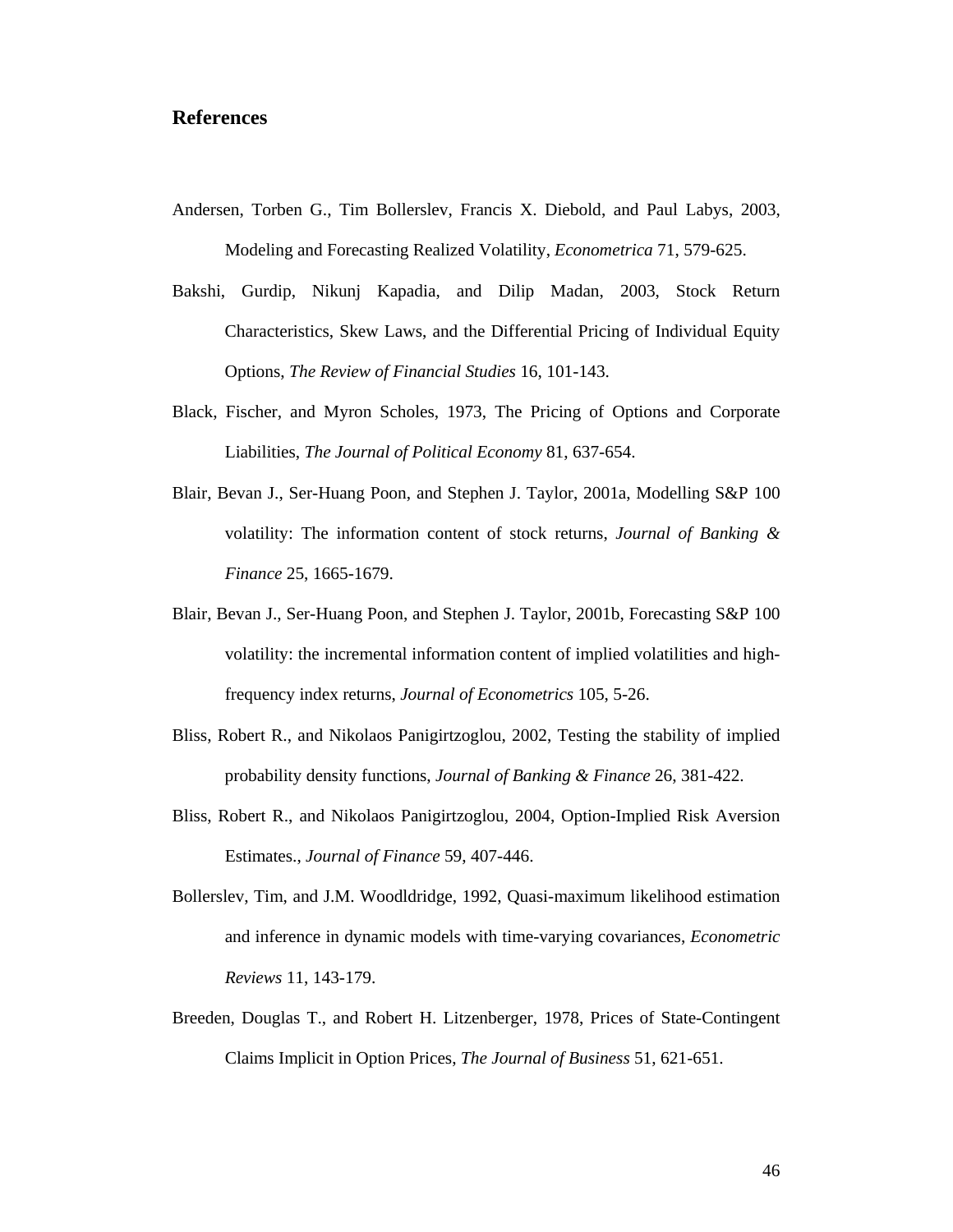- Britten-Jones, Mark, and Anthony Neuberger, 2000, Option Prices, Implied Price Processes, and Stochastic Volatility, *The Journal of Finance* 55, 839-866.
- Canina, Linda, and Stephen Figlewski, 1993, The Informational Content of Implied Volatility, *The Review of Financial Studies* 6, 659-681.
- Carr, Peter, and Dilip Madan, 1998, Towards a Theory of Volailtity Trading, in R.A.Jarrow, ed.: *Volatility* (Risk Books, London).
- Carr, Peter, and Liuren Wu, 2006, A Tale of Two Indices., *Journal of Derivatives* 13, 13-29.
- Carr, Peter., and Liuren Wu, 2004, Variance Risk Premia, *Forthcoming The Review of Financial Studies*.
- Cheung, Yin-Wong, and Lilian K. Ng, 1992, Stock Price Dynamics and Firm Size: An Empirical Investigation, *The Journal of Finance* 47, 1985-1997.
- Christensen, B. J., and N. R. Prabhala, 1998, The relation between implied and realized volatility, *Journal of Financial Economics* 50, 125-150.
- Cox, John C., Stephen A. Ross, and Mark Rubinstein, 1979, Option pricing: A simplified approach, *Journal of Financial Economics* 7, 229-263.
- Day, Theodore E., and Craig M. Lewis, 1992, Stock market volatility and the information content of stock index options, *Journal of Econometrics* 52, 267- 287.
- Demeterfi, Kresimir, Emanuel Derman, Michael Kamal, and Joseph Zou, 1999a, More Than You Ever Wanted to know About Volaitlity Swaps, *Quantitative Strategies Research Notes, Goldman Sachs*.
- Demeterfi, Kresimir, Emanuel Derman, Michael Kamal, and Joseph Zou, 1999b, A Guide to Volatility and Variance Swaps., *Journal of Derivatives* 6, 9-32.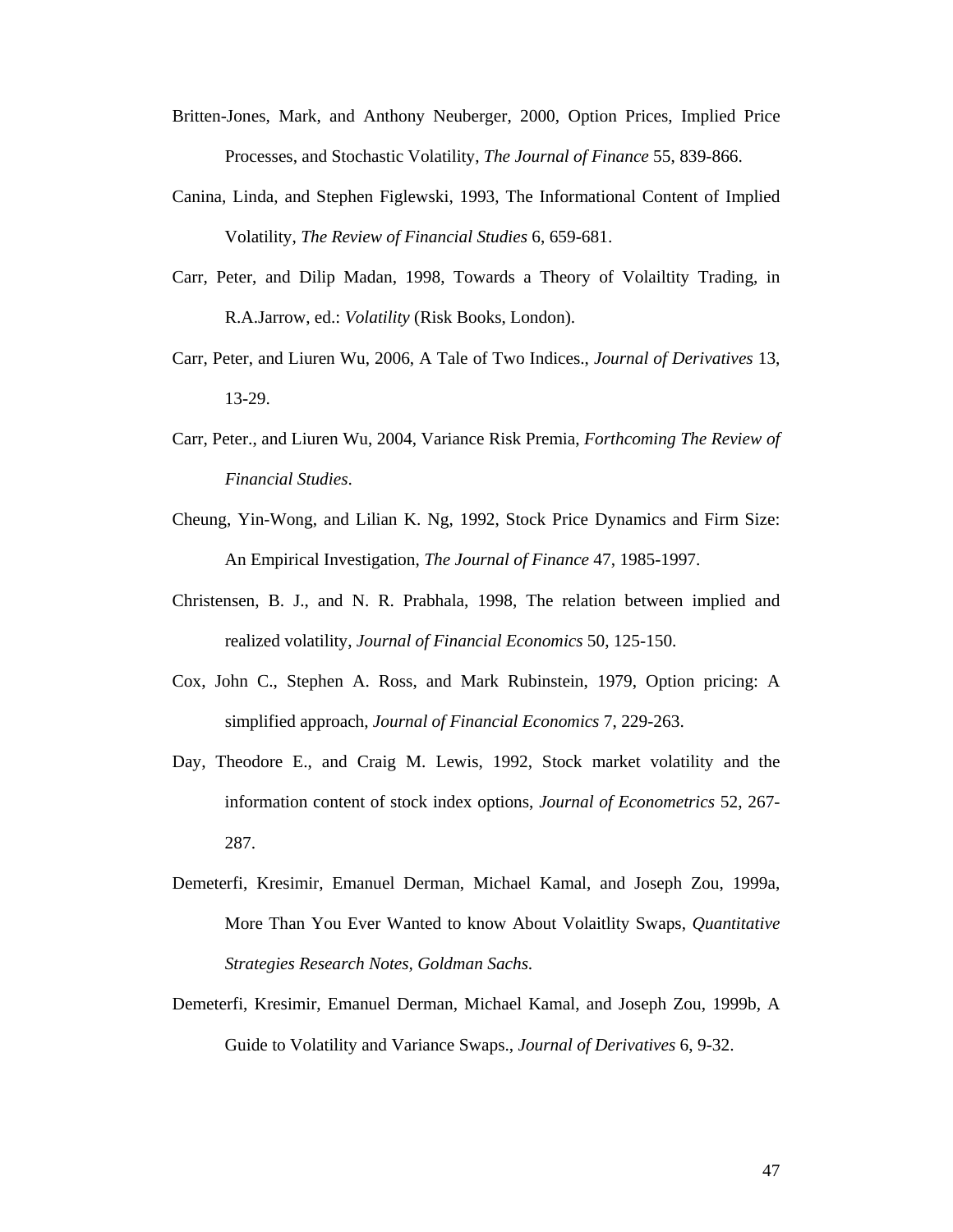- Duffee, Gregory R., 1995, Stock returns and volatility a firm-level analysis, *Journal of Financial Economics* 37, 399-420.
- Ederington, Louis H, and Wei Guan, 2002a, Measuring implied volatility: Is an average better? Which average?, *The Journal of Futures Markets* 22, 811.
- Fleming, Jeff, 1998, The quality of market volatility forecasts implied by S&P 100 index option prices, *Journal of Empirical Finance* 5, 317-345.
- Garman, Mark B., and Michael J. Klass, 1980, On the Estimation of Security Price Volatilities from Historical Data, *The Journal of Business* 53, 67-78.
- Glosten, Lawrence R., Ravi Jagannathan, and David E. Runkle, 1993, On the Relation between the Expected Value and the Volatility of the Nominal Excess Return on Stocks, *The Journal of Finance* 48, 1779-1801.
- Guo, Dajiang, 1996, The Predictive Power of Implied Stochastic Variance from Currency Options, *The Journal of Futures Markets (1986-1998)* 16, 915.
- Jiang, George J., and Yisong S. Tian, 2005, The Model-Free Implied Volatility and Its Information Content, *The Review of Financial Studies* 18, 1305.
- Jiang, George J., and Yisong S. Tian, 2007, Extracting Model-Free Volatility from Option Prices: An Examination of the VIX Index., *Journal of Derivatives* 14, 35-60.
- Jorion, Philippe, 1995, Predicting Volatility in the Foreign Exchange Market, *The Journal of Finance* 50, 507-528.
- Kroner, Kenneth F, Kevin P Kneafsey, and Stijn Claessens, 1995, Forecasting volatility in commodity markets, *Journal of Forecasting* 14, 77.
- Lamoureux, Christopher G., and William D. Lastrapes, 1993, Forecasting Stock-Return Variance: Toward an Understanding of Stochastic Implied Volatilities, *The Review of Financial Studies* 6, 293-326.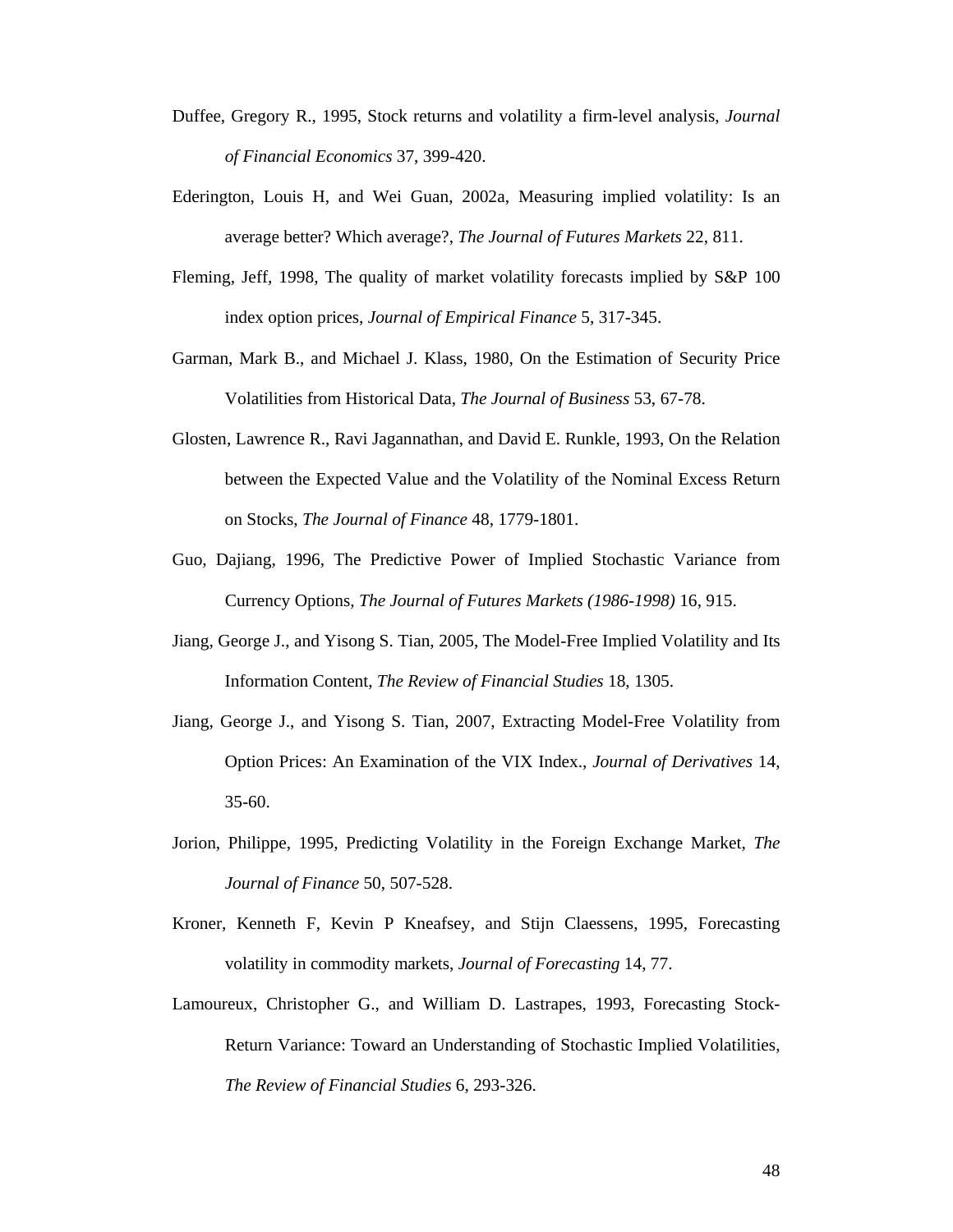- Li, Kai, 2002, Long-Memory versus Option-Implied Volatility Predictions., *Journal of Derivatives* 9, 9-25.
- Lynch, Damien P., and Nikolaos Panigirtzoglou, 2004, Option Implied and Realized Measures of Variance, Working Paper.
- Malz, Allan M, 1997a, Estimating the probability distribution of the future exchange rate from option prices, *Journal of Derivatives* 5, 18.
- Malz, Allan M., 1997b, Option-Implied Probability Distributions and Currency Excess Returns, Working Paper.
- Parkinson, Michael, 1980, The Extreme Value Method for Estimating the Variance of the Rate of Return, *The Journal of Business* 53, 61-65.
- Pong, Shiuyan, Mark B. Shackleton, Stephen J. Taylor, and Xinzhong Xu, 2004, Forecasting currency volatility: A comparison of implied volatilities and AR(FI)MA models, *Journal of Banking & Finance* 28, 2541-2563.
- Poon, Ser-Huang, and Clive W. J. Granger, 2003, Forecasting Volatility in Financial Markets: A Review, *Journal of Economic Literature* 41, 478-539.
- Rubinstein, Mark, 1994, Implied Binomial Trees., *Journal of Finance* 49, 771-818.
- Shimko, D., 1994, Bounds of Probabiltiy, *Risk* 6, 33-37.
- Taylor, Stephen J., and Gary X. Xu, 1994, The magnitude of implied volaitlty similes: theory and empirical evidence for exchange rates, *Review of Futures Markets* 13, 355-380.
- Taylor, Stephen J., and Xinzhong Xu, 1997, The incremental volatility information in one million foreign exchange quotations, *Journal of Empirical Finance* 4, 317-340.
- White, Halbert, 1980, A Heteroskedasticity-Consistent Covariance Matrix Estimator and a Direct Test for Heteroskedasticity, *Econometrica* 48, 817-838.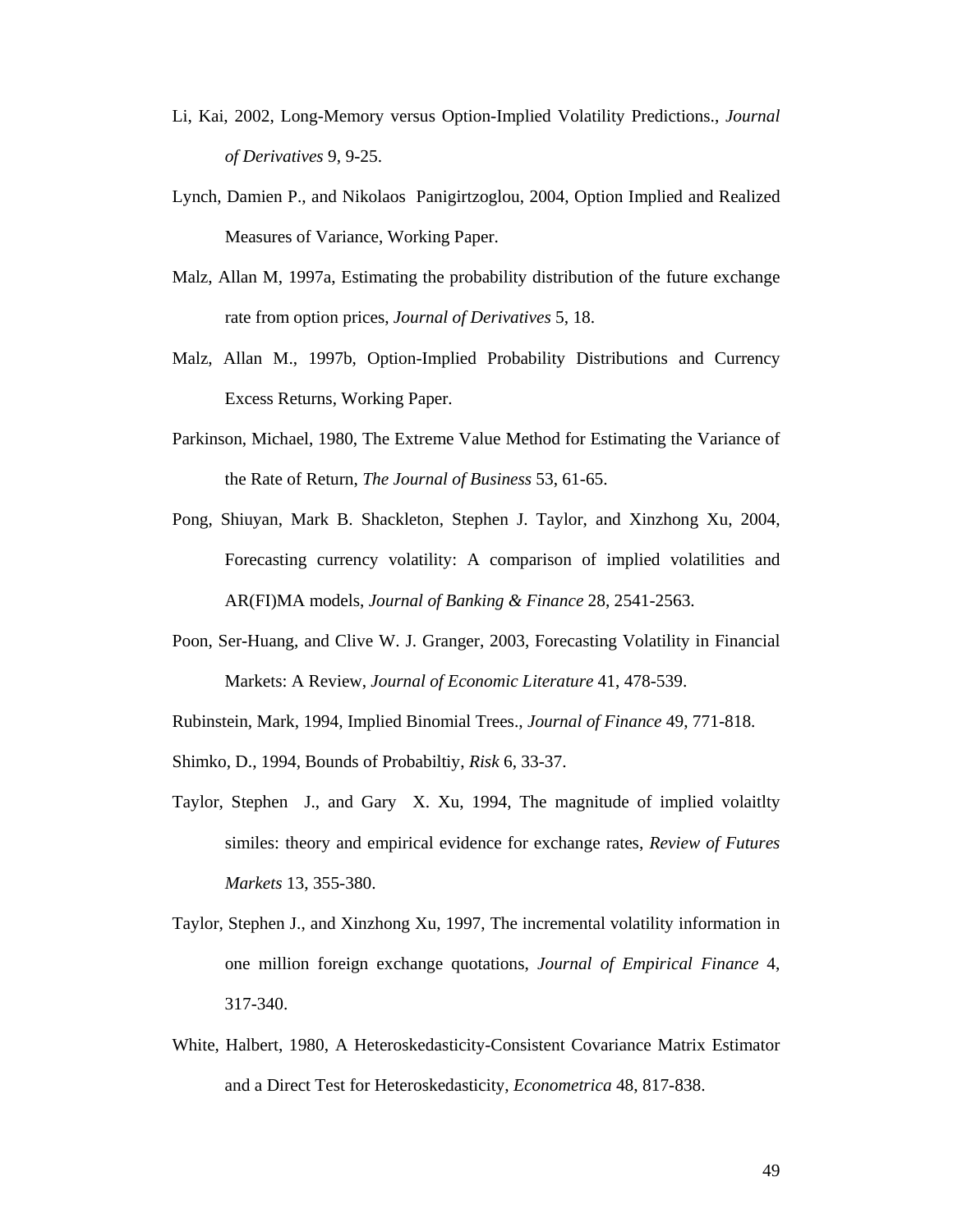Xu, Xinzhong, and Stephen J. Taylor, 1995, Conditional volatility and the informational efficiency of the PHLX currency options market, *Journal of Banking & Finance* 19, 803-821.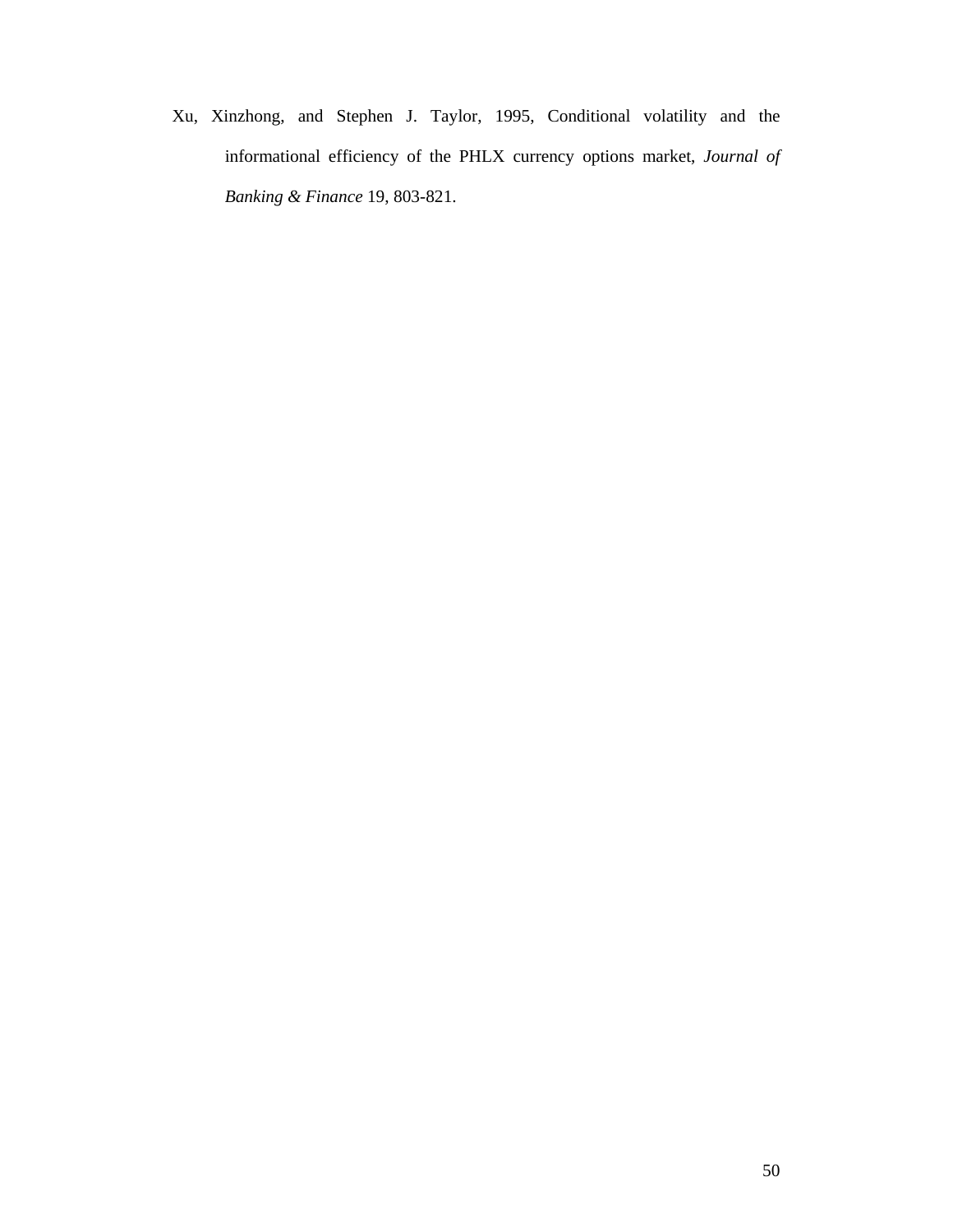# **Figure 1 Distribution of the average number of daily available strike prices for 149 firms**

This figure shows the frequency counts of firms having different number of option observations during the sample period from January 4, 1996 to December 31, 1999. The xaxis is the average number of daily available strike prices for firm  $i$ ,  $\overline{N}_i$ , defined as the total number of option observations for firm *i* during the sample period divided by the number of trading days. The y-axis is the number of firms.

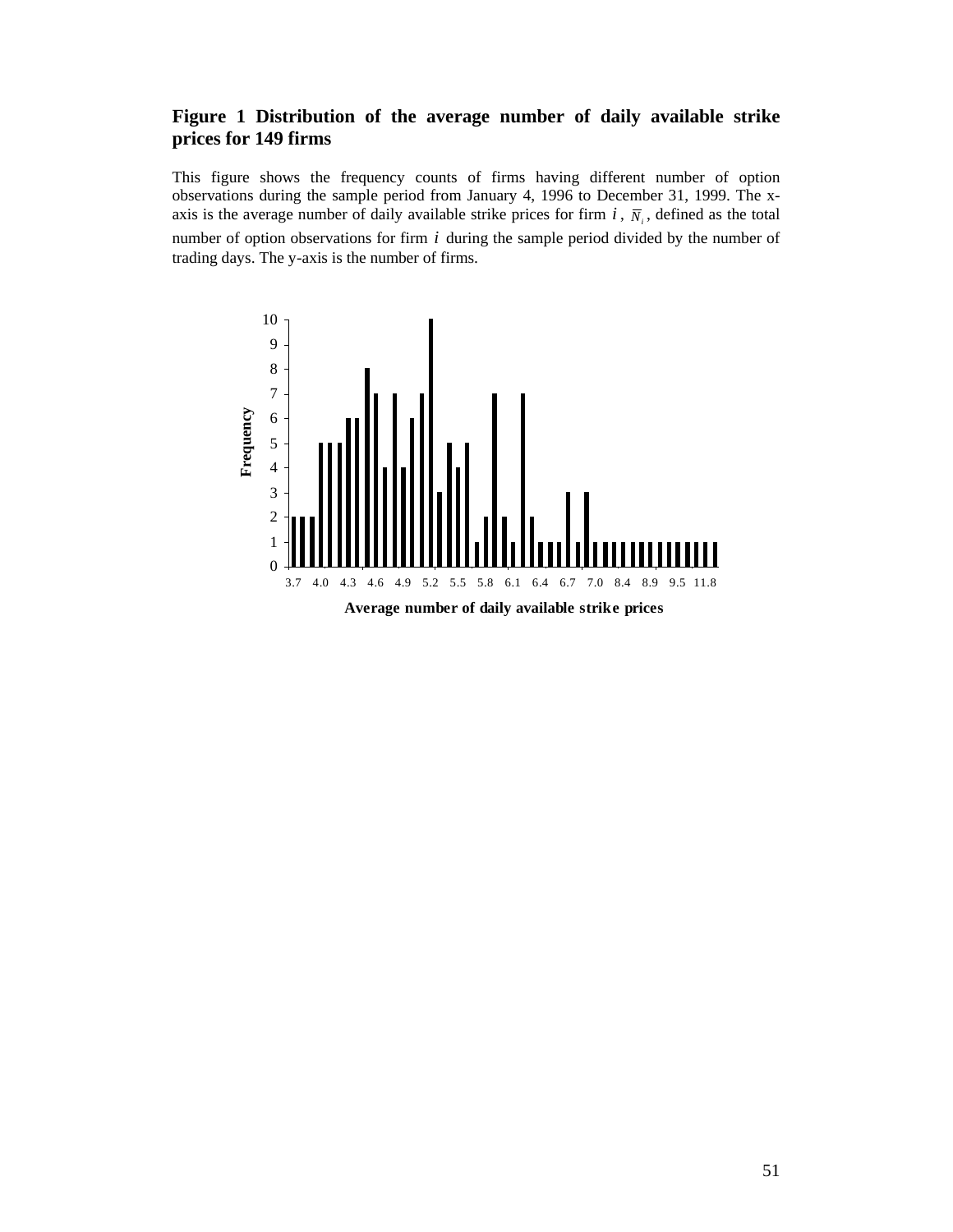# **Figure 2 Examples of the model-free volatility expectation and the ATM implied volatility**

The figure plots the time series of daily estimates of model-free volatility expectation and ATM implied volatility over the sample period from January 1996 to December 1999.



*Panel A: Time series plot for General Electric* 



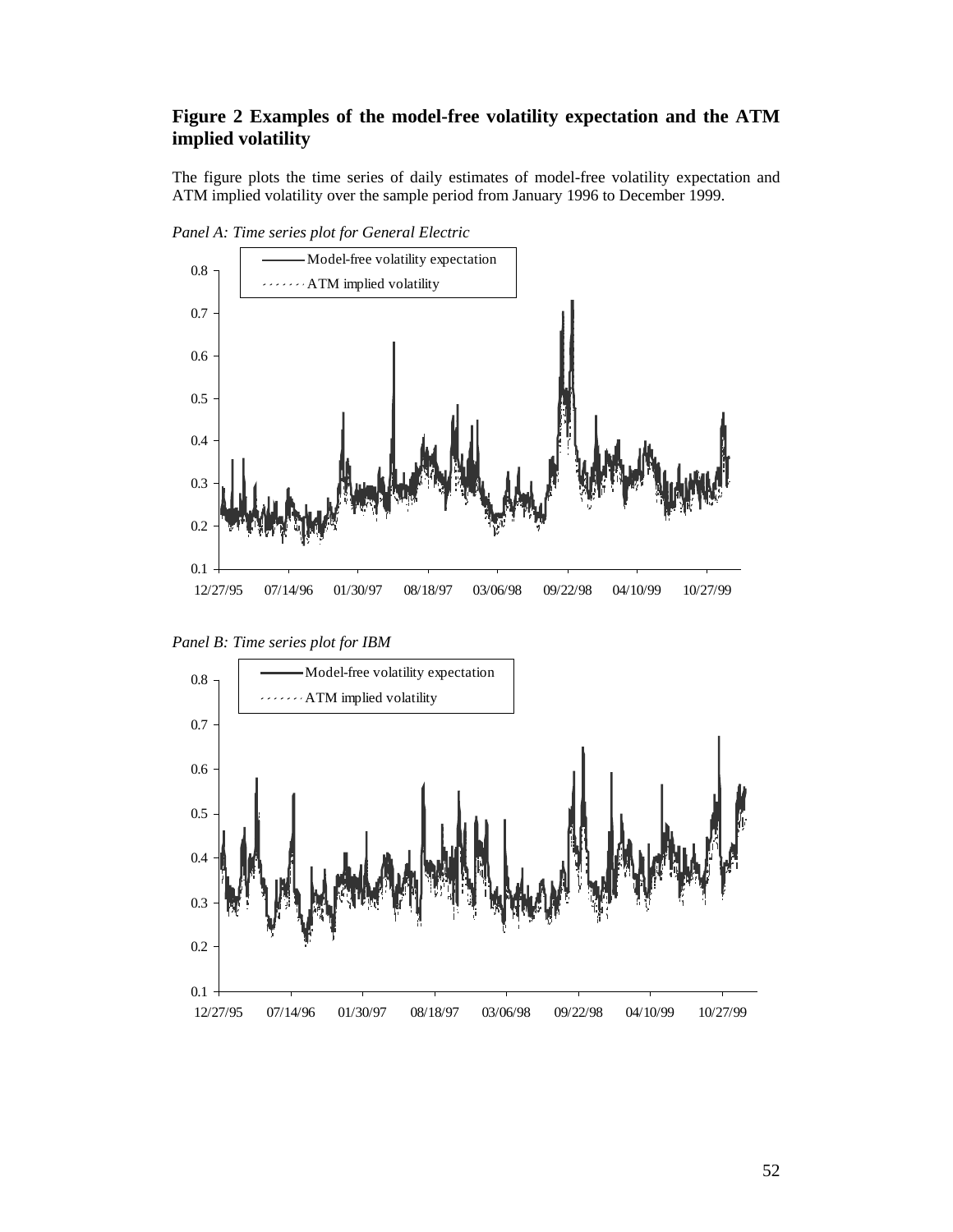# **Figure 3 Comparison of the estimated values of**  $\frac{\gamma}{1-\beta_{\gamma}}$  **and**  $\frac{\partial}{1-\beta_{\delta}}$  $\frac{\delta}{1-\beta_s}$  for 149

# **firms**

For each firm,  $\beta_{_{\gamma}}$ γ 1− and  $\pmb{\beta}_{\delta}$ δ 1− are, respectively, obtained from the estimates of the ARCH

specification using information provided by the model-free volatility expectation only and the estimates of the model using information provided by the ATM implied volatility only. The straight line is the 45-degree line.

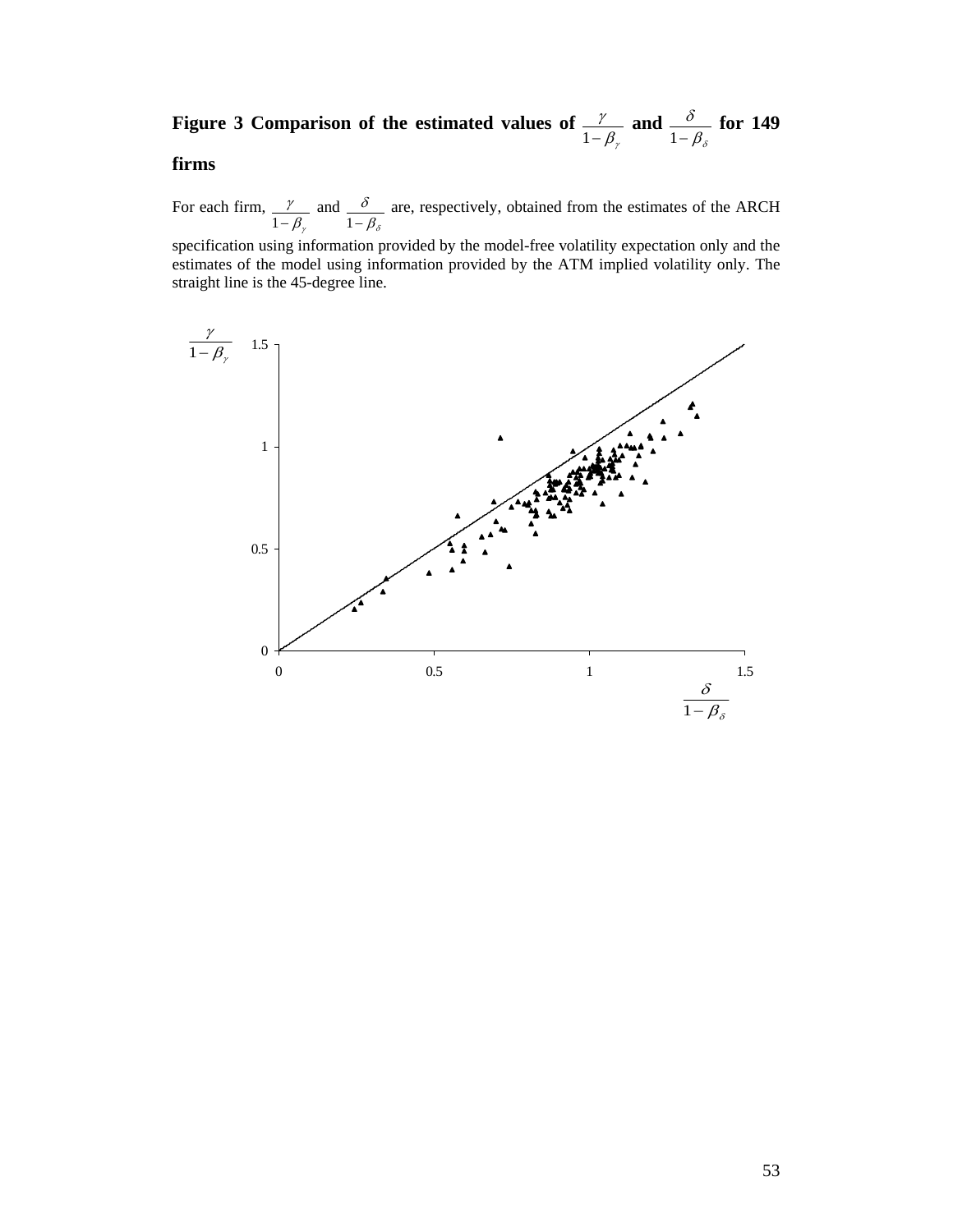#### **Table 1 Summary statistics for daily volatility estimates**

The table contains the summary statistics for daily volatility estimates obtained from options, from January 1996 to December 1999. Numbers are cross-sectional statistics calculated from time series statistics, for a cross-section of 149 firms. The mean,  $L_q$ , Median and  $U_q$  are, respectively, the mean, lower quartile, median and upper quartile values of each statistic across 149 firms.  $\sigma_{MF}$  and  $\sigma_{ATM}$  are the daily estimates of model-free volatility expectation and ATM implied volatility. The last panel shows the cross-sectional statistics of the firms' correlation coefficients between  $\sigma_{MF}$  and  $\sigma_{ATM}$ .

|                                                                           | Mean     | $L_q$    | Median   | $U_q$    |
|---------------------------------------------------------------------------|----------|----------|----------|----------|
| Panel A: $\sigma_{MF}$                                                    |          |          |          |          |
| Mean                                                                      | 0.523    | 0.371    | 0.521    | 0.646    |
| Std. Dev.                                                                 | 0.123    | 0.078    | 0.106    | 0.131    |
| Max                                                                       | 1.538    | 0.826    | 1.176    | 1.527    |
| Min                                                                       | 0.316    | 0.222    | 0.311    | 0.403    |
| Panel B: $\sigma_{ATM}$                                                   |          |          |          |          |
| Mean                                                                      | 0.486    | 0.351    | 0.484    | 0.610    |
| Std. Dev.                                                                 | 0.099    | 0.072    | 0.094    | 0.114    |
| Max                                                                       | 1.093    | 0.755    | 1.023    | 1.278    |
| Min                                                                       | 0.296    | 0.205    | 0.285    | 0.381    |
| Panel C: $\sigma_{MF} - \sigma_{ATM}$                                     |          |          |          |          |
| Mean                                                                      | 0.036    | 0.024    | 0.032    | 0.043    |
| Std. Dev.                                                                 | 0.051    | 0.026    | 0.035    | 0.048    |
| Max                                                                       | 0.634    | 0.218    | 0.301    | 0.415    |
| Min                                                                       | $-0.105$ | $-0.132$ | $-0.067$ | $-0.042$ |
| Panel D: Correlation coefficient between $\sigma_{MF}$ and $\sigma_{ATM}$ |          |          |          |          |
| Correlation                                                               | 0.926    | 0.907    | 0.940    | 0.960    |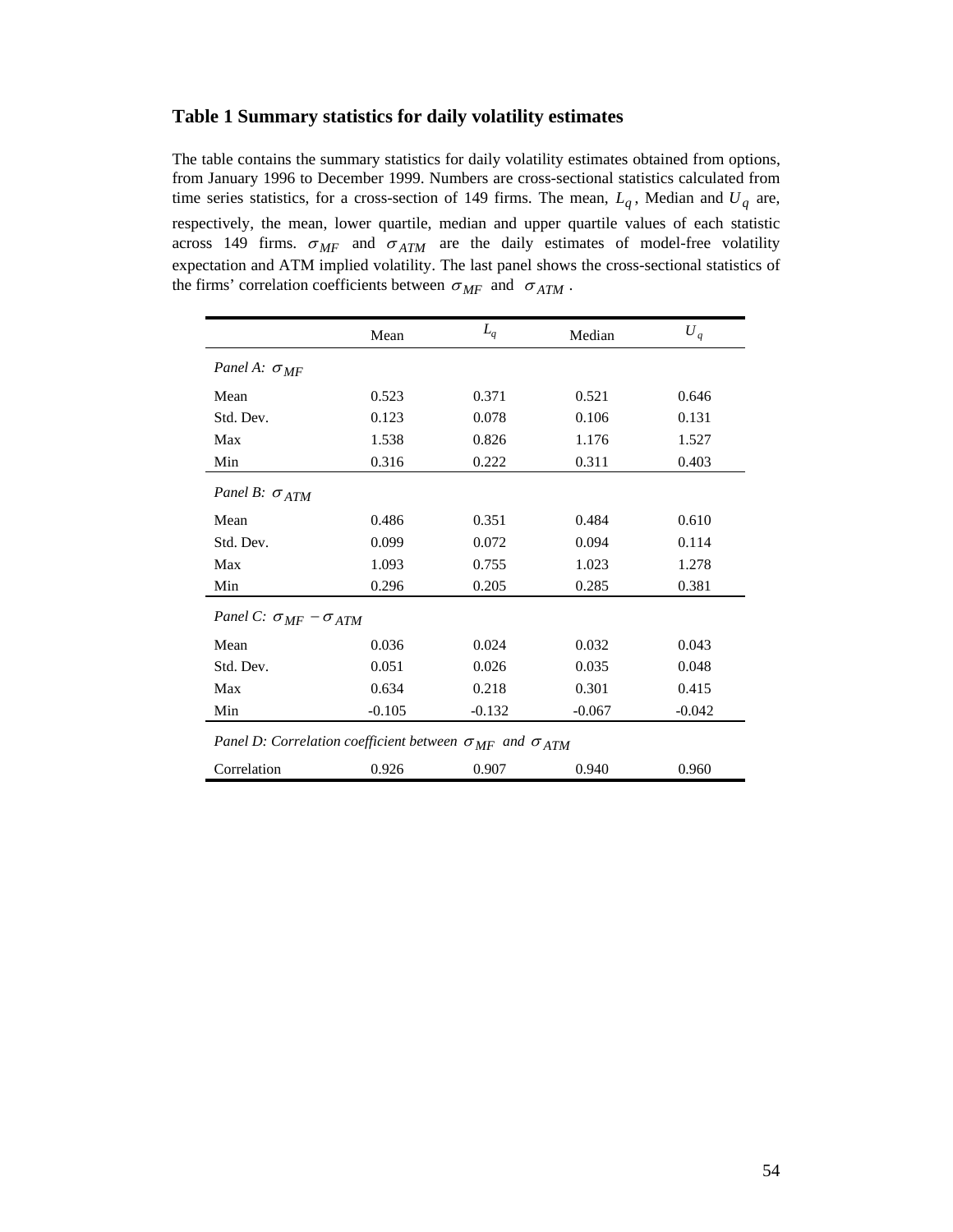#### **Table 2 Summary statistics for non-overlapping volatility estimates**

The table contains the summary statistics for non-overlapping volatility estimates for regression analysis from January 1996 to December 1999. Numbers are cross-sectional statistics calculated from time series statistics, for a cross section of 149 firms. The  $L_q$ , Med and *Uq* are, respectively, the lower quartile, median and upper quartile values of each statistic across 149 firms. MF, ATM, His and RE represent respectively the annualized values of model-free volatility expectation, at-the-money implied volatility, historical forecast from GARCH model and realized volatility calculated from Parkinson (1980)'s formula.

|                                                         |         | MF      |       |         | <b>ATM</b> |       |         | <b>HIS</b> |       |         | RE      |       |
|---------------------------------------------------------|---------|---------|-------|---------|------------|-------|---------|------------|-------|---------|---------|-------|
|                                                         | $L_q$   | Med     | $U_q$ | $L_q$   | Med        | $U_q$ | $L_q$   | Med        | $U_q$ | $L_q$   | Med     | $U_q$ |
| Panel A: volatility                                     |         |         |       |         |            |       |         |            |       |         |         |       |
| Mean                                                    | 0.37    | 0.51    | 0.64  | 0.35    | 0.49       | 0.61  | 0.32    | 0.50       | 0.60  | 0.29    | 0.42    | 0.54  |
| Std.Dev.                                                | 0.07    | 0.09    | 0.11  | 0.06    | 0.09       | 0.11  | 0.05    | 0.08       | 0.11  | 0.09    | 0.11    | 0.15  |
| Skew                                                    | 0.43    | 0.78    | 1.12  | 0.38    | 0.70       | 1.10  | 0.69    | 1.28       | 2.05  | 0.60    | 1.03    | 1.45  |
| Exc. Kurtosis                                           | $-0.37$ | 0.25    | 1.62  | $-0.61$ | 0.20       | 1.52  | 0.53    | 2.71       | 5.89  | 0.08    | 1.21    | 2.86  |
| Max                                                     | 0.59    | 0.80    | 0.98  | 0.56    | 0.71       | 0.90  | 0.52    | 0.73       | 0.94  | 0.57    | 0.80    | 0.99  |
| Min                                                     | 0.25    | 0.36    | 0.45  | 0.23    | 0.34       | 0.43  | 0.22    | 0.34       | 0.46  | 0.16    | 0.22    | 0.31  |
| Panel B: variance                                       |         |         |       |         |            |       |         |            |       |         |         |       |
| Mean                                                    | 0.14    | 0.27    | 0.42  | 0.13    | 0.24       | 0.38  | 0.11    | 0.26       | 0.36  | 0.09    | 0.19    | 0.31  |
| Std.Dev.                                                | 0.06    | 0.10    | 0.17  | 0.05    | 0.08       | 0.14  | 0.04    | 0.07       | 0.13  | 0.06    | 0.12    | 0.19  |
| Skew                                                    | 0.77    | 1.18    | 1.77  | 0.68    | 1.09       | 1.70  | 1.14    | 1.93       | 2.84  | 1.20    | 1.75    | 2.58  |
| Exc. Kurtosis                                           | 0.23    | 1.10    | 4.53  | $-0.05$ | 1.12       | 3.45  | 1.56    | 5.14       | 10.48 | 1.36    | 4.01    | 8.23  |
| Max                                                     | 0.35    | 0.64    | 0.97  | 0.31    | 0.51       | 0.81  | 0.27    | 0.54       | 0.89  | 0.33    | 0.65    | 0.99  |
| Min                                                     | 0.06    | 0.13    | 0.21  | 0.05    | 0.11       | 0.18  | 0.05    | 0.11       | 0.21  | 0.03    | 0.05    | 0.10  |
| Panel C: natural logarithm of (100 $\times$ volatility) |         |         |       |         |            |       |         |            |       |         |         |       |
| Mean                                                    | 3.58    | 3.93    | 4.14  | 3.53    | 3.88       | 4.09  | 3.46    | 3.89       | 4.09  | 3.33    | 3.69    | 3.96  |
| Std.Dev.                                                | 0.15    | 0.17    | 0.21  | 0.15    | 0.17       | 0.21  | 0.11    | 0.16       | 0.23  | 0.23    | 0.26    | 0.30  |
| Skew                                                    | 0.07    | 0.34    | 0.66  | 0.00    | 0.29       | 0.61  | 0.22    | 0.75       | 1.49  | $-0.02$ | 0.26    | 0.60  |
| Exc. Kurtosis                                           | $-0.65$ | $-0.24$ | 0.43  | $-0.73$ | $-0.28$    | 0.30  | $-0.07$ | 1.16       | 3.23  | $-0.42$ | $-0.04$ | 0.52  |
| Max                                                     | 4.09    | 4.38    | 4.59  | 4.02    | 4.27       | 4.50  | 3.95    | 4.29       | 4.55  | 4.04    | 4.39    | 4.60  |
| Min                                                     | 3.20    | 3.59    | 3.82  | 3.15    | 3.51       | 3.76  | 3.09    | 3.51       | 3.83  | 2.77    | 3.08    | 3.43  |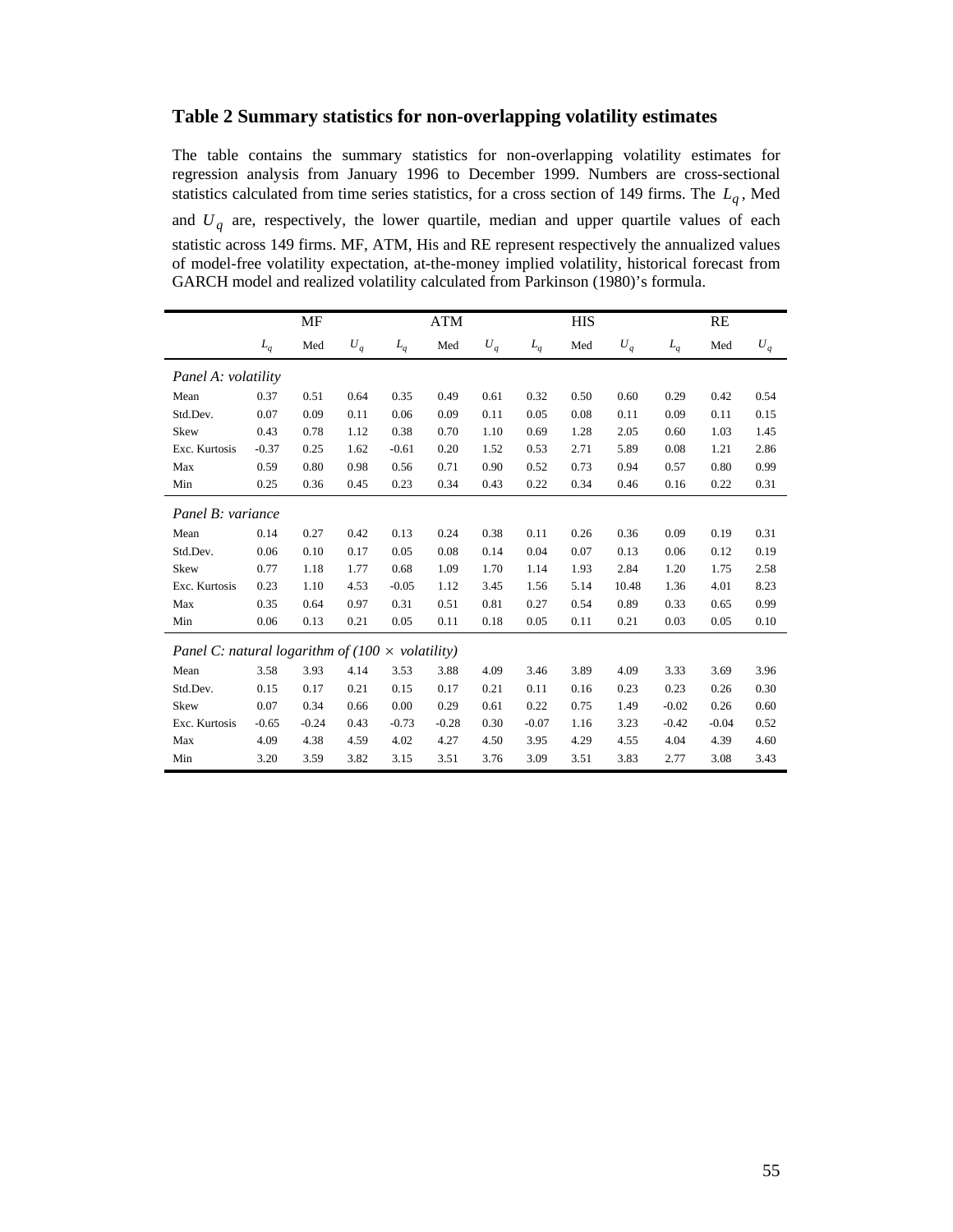#### **Table 3 Summary statistics of the correlation matrices**

The table presents the summary statistics of the correlation matrices calculated for the sample period from January 1996 to December 1999. Correlation coefficients for each firm are calculated for the non-overlapping observations of volatility estimates. The mean,  $L_q$ , Med and  $U_q$  are respectively the cross-sectional mean, lower quartile, median and upper quartile of the correlation coefficients of 149 firms.  $\sigma_{MF}$ ,  $\sigma_{ATM}$ ,  $\sigma_{His}$  and  $\sigma_{RE}$  are, respectively, the model-free volatility expectation, ATM implied volatility, historical volatility and realized volatility calculated from Parkinson (1980)'s formula. Numbers are stated as percentages.

| Panel A: correlation matrices of volatility estimates                           |      |                      |      |                     |      |                         |      |       |      |                       |      |           |  |
|---------------------------------------------------------------------------------|------|----------------------|------|---------------------|------|-------------------------|------|-------|------|-----------------------|------|-----------|--|
|                                                                                 |      | $\sigma_{MF}$        |      |                     |      | $\sigma$ <sub>ATM</sub> |      |       |      | $\sigma_{His}$        |      |           |  |
|                                                                                 | Mean | $L_a$                | Med  | $U_{\underline{q}}$ | Mean | $L_a$                   | Med  | $U_q$ | Mean | $L_a$                 | Med  | $U_q$     |  |
| $\sigma$ <sub>ATM</sub>                                                         | 93.7 | 92.3                 | 95.2 | 97.1                |      |                         |      |       |      |                       |      |           |  |
| $\sigma_{His}$                                                                  | 54.7 | 37.3                 | 57.6 | 74.5                | 56.2 | 41.2                    | 57.7 | 74.7  |      |                       |      |           |  |
| $\sigma_{RE}$                                                                   | 49.2 | 37.3                 | 51.6 | 62.7                | 50.2 | 37.7                    | 51.6 | 62.1  | 34.4 | 19.1                  | 34.3 | 50.0      |  |
| Panel B: correlation matrices of variance estimates                             |      |                      |      |                     |      |                         |      |       |      |                       |      |           |  |
|                                                                                 |      | $\sigma_{MF}^2$      |      |                     |      | $\sigma_{ATM}^2$        |      |       |      | $\sigma^2_{His}$      |      |           |  |
|                                                                                 | Mean | $L_q$                | Med  | $U_q$               | Mean | $L_q$                   | Med  | $U_q$ | Mean | $L_a$                 | Med  | $U_{q\_}$ |  |
| $\sigma_{ATM}^2$                                                                | 93.3 | 92.3                 | 95.2 | 97.1                |      |                         |      |       |      |                       |      |           |  |
| $\sigma_{His}^2$                                                                | 53.1 | 37.0                 | 55.4 | 75.8                | 54.6 | 39.9                    | 56.6 | 74.6  |      |                       |      |           |  |
| $\sigma_{RE}^2$                                                                 | 47.1 | 34.1                 | 48.7 | 58.7                | 47.8 | 34.9                    | 47.9 | 60.3  | 31.0 | 15.9                  | 31.2 | 47.9      |  |
| Panel C: correlation matrices of natural logarithm of $(100 \times$ volatility) |      |                      |      |                     |      |                         |      |       |      |                       |      |           |  |
|                                                                                 |      | $ln(100\sigma_{MF})$ |      |                     |      | $ln(100\sigma_{ATM})$   |      |       |      | $ln(100\sigma_{His})$ |      |           |  |
|                                                                                 | Mean | $L_a$                | Med  | $U_q$               | Mean | $L_q$                   | Med  | $U_q$ | Mean | $L_a$                 | Med  | $U_q$     |  |
| $ln(100\sigma_{ATM})$                                                           | 93.8 | 92.0                 | 95.1 | 96.9                |      |                         |      |       |      |                       |      |           |  |
| $ln(100\sigma_{His})$                                                           | 55.3 | 38.1                 | 58.9 | 73.4                | 56.7 | 42.4                    | 60.0 | 74.5  |      |                       |      |           |  |
| $ln(100\sigma_{RE})$                                                            | 49.9 | 38.1                 | 51.3 | 62.4                | 51.2 | 39.4                    | 53.3 | 62.9  | 36.3 | 21.6                  | 36.8 | 51.9      |  |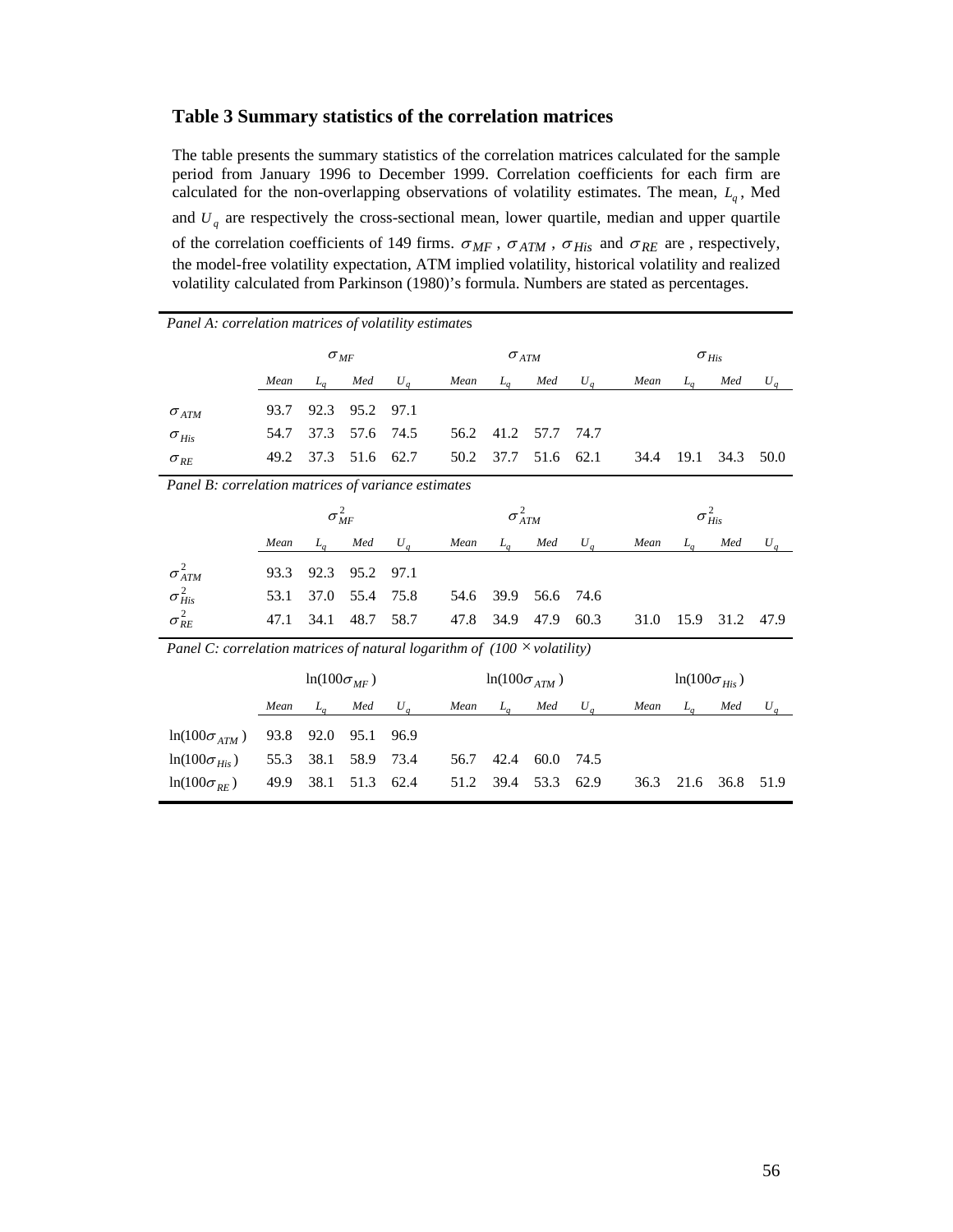# **Table 4 Summary statistics of ARCH parameter estimates across 149 firms**

Daily stock returns  $r_t$  are modelled by the ARCH specification:  $r_t = \mu + \psi \varepsilon_{t-1} + \varepsilon_t$ ,  $\varepsilon_{t} = \sqrt{h_{t}} z_{t}, z_{t} \sim i.i.d.(0,1), h_{t} = \frac{\omega + \alpha \varepsilon_{t-1}^{2} + \alpha^{-} s_{t-1} \varepsilon_{t-1}^{2}}{1 - \beta L} + \frac{\gamma \sigma_{MF,t-1}^{2}}{1 - \beta_{\gamma} L} + \frac{\delta \sigma_{AM,t-1}^{2}}{1 - \beta_{\delta} L}$ δσ β γσ β  $=\frac{\omega+\alpha\epsilon_{t-1}^2+\alpha^{\top}s_{t-1}\epsilon_{t-1}^2}{1-\beta L}+\frac{\gamma\sigma_{MF,t-1}^2}{1-\beta_{\nu}L}+\frac{\delta\sigma_{ATM,t-1}^2}{1-\beta_{\delta}L}$  $\frac{a_{t-1}^2 + \alpha^2 s_{t-1} \epsilon_{t-1}^2}{\alpha^2} + \frac{\gamma \sigma_{MF,t-1}^2}{\alpha^2} + \frac{\delta \sigma_{ATM,t-1}^2}{\alpha^2}$ , s<sub>t</sub> is 1 if  $\varepsilon_t \le 0$ , otherwise

 $s_t$  is zero.  $\sigma_{MF}$  and  $\sigma_{ATM}$  are respectively the daily measure of model-free volatility expectation and ATM implied volatility. Parameters are estimated by maximizing the quasilog-likelihood function . Panel A contains the results for the GJR (1,1)-MA (1) model; Panel B and Panel C for models that use information provided by model-free volatility expectation and ATM implied volatility respectively. Cross-sectional statistics including mean, standard deviation, lower quartile  $(L_a)$ , median and upper quartile  $(U_a)$  across 149 firms for each parameter are presented. Numbers under the column "10%/5%/1%" are the percentages of estimates which are significantly different from zero at the 10%, 5% and 1% levels. Inferences are made through t-ratios constructed from the robust standard errors of Bollerslev and Wooldridge (1992).  $L_{His}$ ,  $L_{MF}$  and  $L_{ATM}$  represent the maximized loglikelihood values of each model.

|                                                                                           | Mean  | Std. Dev. | $L_q$   | Med  | $U_q$ | 10%/5%/1%        |  |  |  |
|-------------------------------------------------------------------------------------------|-------|-----------|---------|------|-------|------------------|--|--|--|
| Panel A: estimates of GJR (1,1)-MA (1) model                                              |       |           |         |      |       |                  |  |  |  |
| $\mu \times 10^3$                                                                         | 0.91  | 0.96      | 0.40    | 0.85 | 1.42  | (24.2/11.4/8.7)  |  |  |  |
| $\theta$                                                                                  | 0.00  | 0.06      | $-0.04$ | 0.00 | 0.04  | (27.5/16.1/11.4) |  |  |  |
| $\omega \times 10^5$                                                                      | 17.61 | 28.93     | 1.57    | 5.91 | 17.89 | (74.5/63.8/43.6) |  |  |  |
| $\alpha$                                                                                  | 0.05  | 0.07      | 0.00    | 0.03 | 0.06  | (32.2/20.1/8.1)  |  |  |  |
| $\alpha^{-}$                                                                              | 0.12  | 0.20      | 0.04    | 0.08 | 0.13  | (54.4/43.0/25.5) |  |  |  |
| $\beta$                                                                                   | 0.77  | 0.23      | 0.66    | 0.86 | 0.93  | (93.3/93.3/90.6) |  |  |  |
| Persistence                                                                               | 0.87  | 0.18      | 0.81    | 0.94 | 0.98  |                  |  |  |  |
| $L_{His}$                                                                                 | 2141  | 340       | 1860    | 2083 | 2438  |                  |  |  |  |
| Panel B: estimates of ARCH specification that uses model-free volatility expectation only |       |           |         |      |       |                  |  |  |  |
| $\mu \times 10^3$                                                                         | 0.77  | 0.92      | 0.33    | 0.73 | 1.22  | (24.2/12.8/6.0)  |  |  |  |
| $\theta$                                                                                  | 0.01  | 0.05      | $-0.03$ | 0.00 | 0.05  | (24.8/17.4/9.4)  |  |  |  |
| $\omega \times 10^5$                                                                      | 10.35 | 25.16     | 0.00    | 0.49 | 10.15 | (2.0/0.7/0)      |  |  |  |
| $\gamma$                                                                                  | 0.65  | 0.26      | 0.48    | 0.71 | 0.85  | (61.1/50.3/39.6) |  |  |  |
| $\beta_{\nu}$                                                                             | 0.19  | 0.26      | 0.00    | 0.03 | 0.34  | (8.7/7.4/6.7)    |  |  |  |
| $\gamma/(1-\beta_\gamma)$                                                                 | 0.80  | 0.19      | 0.72    | 0.83 | 0.90  |                  |  |  |  |
| $L_{MF}$                                                                                  | 2143  | 339       | 1872    | 2075 | 2454  |                  |  |  |  |
| Panel C: estimates of ARCH specification that uses ATM implied volatility only            |       |           |         |      |       |                  |  |  |  |
| $\mu \times 10^3$                                                                         | 0.77  | 0.91      | 0.35    | 0.71 | 1.23  | (20.8/11.4/6.7)  |  |  |  |
| $\theta$                                                                                  | 0.01  | 0.05      | $-0.03$ | 0.01 | 0.05  | (26.2/15.4/7.4)  |  |  |  |
| $\omega \times 10^5$                                                                      | 9.41  | 22.27     | 0.00    | 0.00 | 7.27  | (0.7/0/0)        |  |  |  |
| $\delta$                                                                                  | 0.81  | 0.29      | 0.62    | 0.88 | 1.01  | (57.0/42.3/28.2) |  |  |  |
| $\beta_{\delta}$                                                                          | 0.14  | 0.24      | 0.00    | 0.00 | 0.20  | (6.0/4.0/3.4)    |  |  |  |
| $\delta/[1-\beta_\delta]$                                                                 | 0.92  | 0.22      | 0.84    | 0.96 | 1.04  |                  |  |  |  |
| $L_{ATM}$                                                                                 | 2144  | 340       | 1870    | 2078 | 2453  |                  |  |  |  |
|                                                                                           |       |           |         |      |       |                  |  |  |  |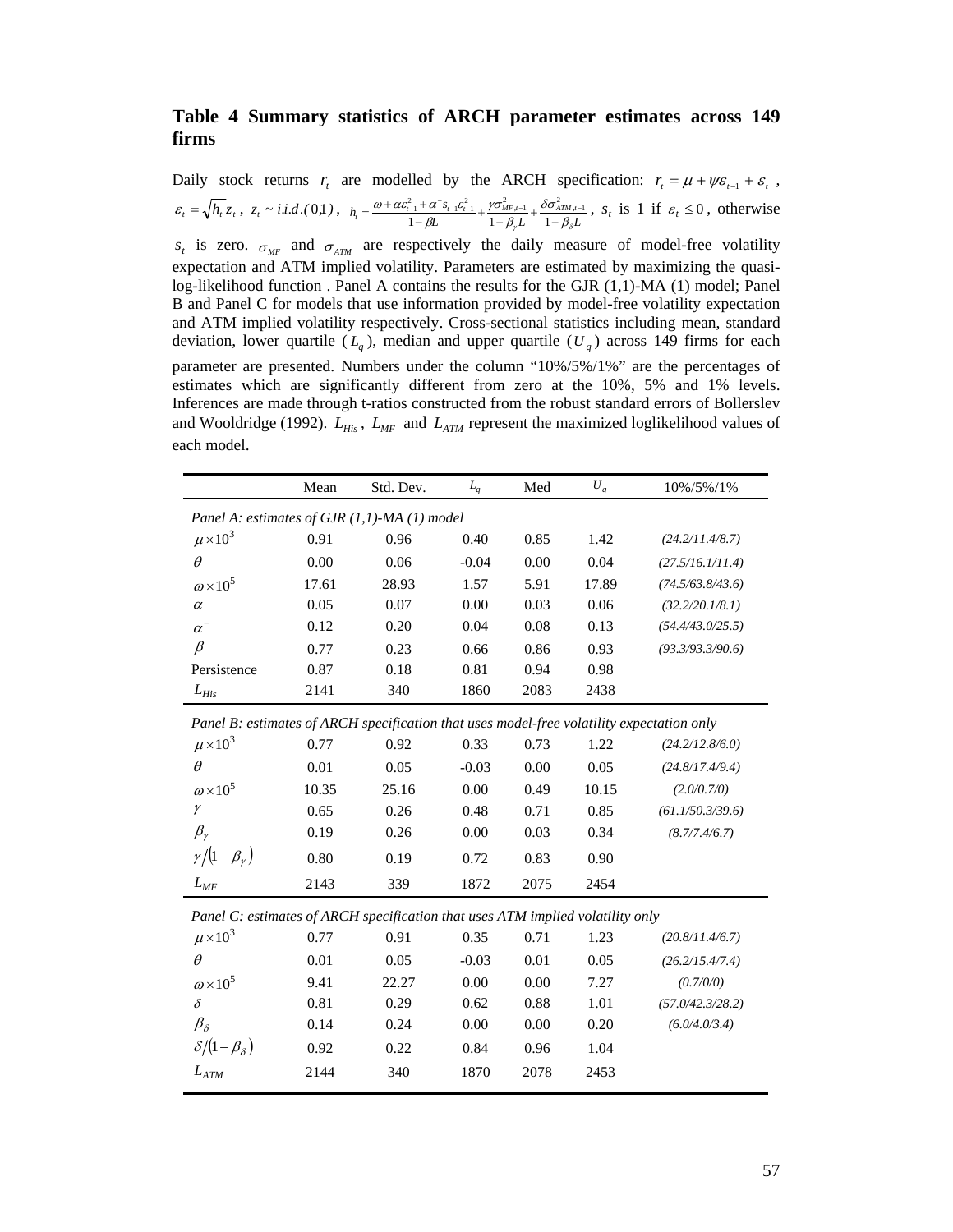# **Table 5 Frequency counts for the variables that best describe the volatility of stock returns**

The figures are the numbers and the percentages (out of 149) of firms that satisfy the orderings in the first column. For one-day-ahead forecasts, frequency counts are based on the maximized log-likelihood values of the ARCH specifications that use historical daily returns, model-free volatility expectation and ATM implied volatility, respectively. The higher the log-likelihood value, the better the volatility estimate is. For option life forecasts, the frequency counts are based on the explanatory powers of the univariate regressions that contain historical volatility, model-free volatility expectation and ATM implied volatility, respectively. The higher the explanatory power, the better the volatility estimate is. His, MF and ATM respectively represent the historical forecast, the model-free volatility expectation and the ATM implied volatility.

|                        |    | For one-day-ahead forecasts | For options' life forecasts |        |  |
|------------------------|----|-----------------------------|-----------------------------|--------|--|
| His is the best        | 53 | 35.57%                      | 23                          | 15.44% |  |
| His>MF>ATM             | 21 | 14.09%                      | 9                           | 6.04%  |  |
| His>ATM>MF             | 32 | 21.48%                      | 14                          | 9.40%  |  |
| MF is the best         | 41 | 27.52%                      | 55                          | 36.91% |  |
| MF>ATM>His             | 38 | 25.50%                      | 51                          | 34.23% |  |
| MF>His>ATM             | 3  | 2.01%                       | $\overline{4}$              | 2.68%  |  |
| <b>ATM</b> is the best | 55 | 36.91%                      | 71                          | 47.65% |  |
| ATM>MF>His             | 49 | 32.89%                      | 60                          | 40.27% |  |
| ATM>His>MF             | 6  | 4.03%                       | 11                          | 7.38%  |  |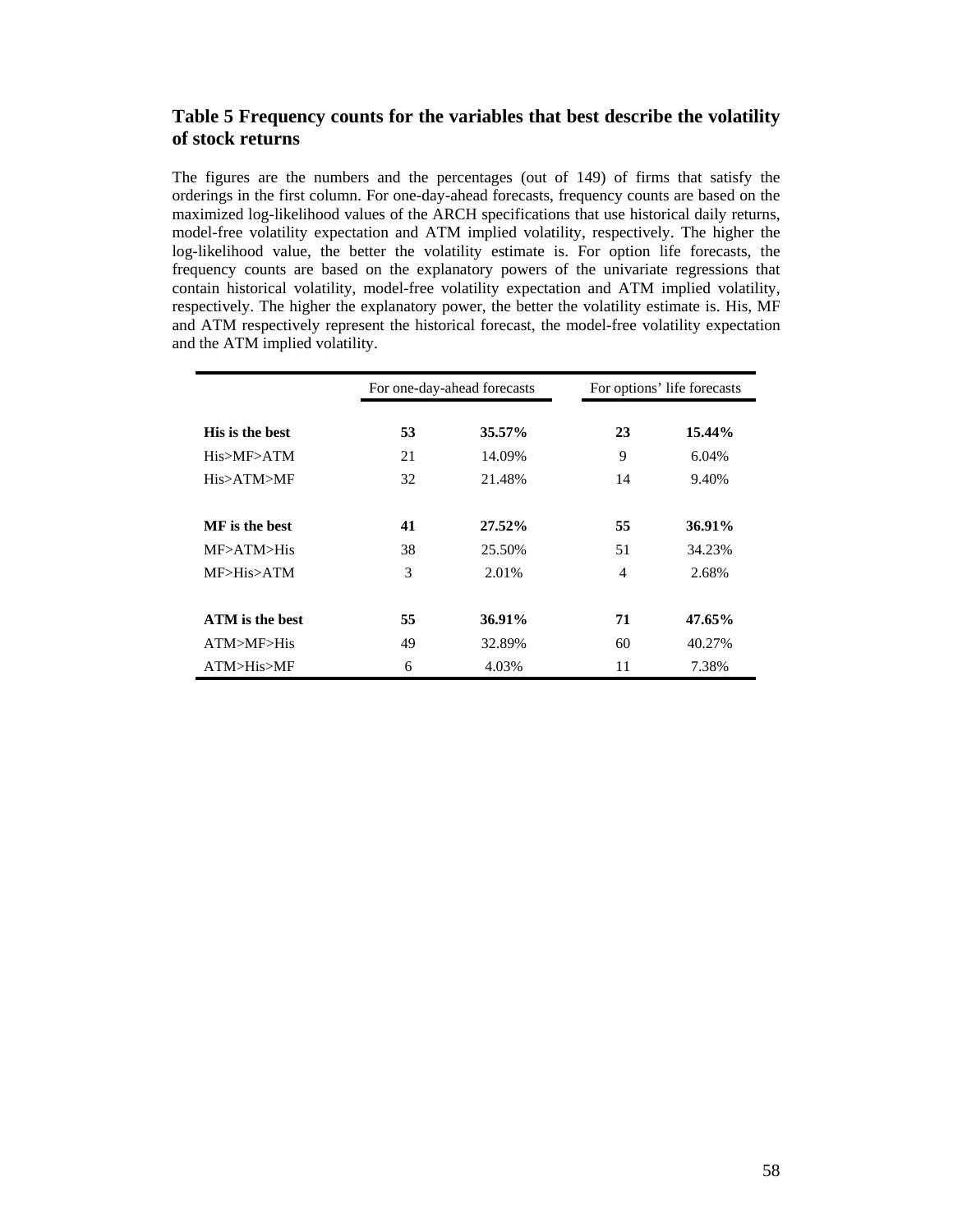# **Table 6 Summary statistics of estimates across 149 firms for univariate and encompassing regressions**

The table contains the results of both univariate and multivariate OLS regressions. Panel A presents the results of the regressions for volatility, with the general specification such that:

$$
\sigma_{RE,t,T} = \beta_0 + \beta_{His}\sigma_{His,t,T} + \beta_{MF}\ \sigma_{MF,t,T} + \beta_{ATM}\sigma_{ATM,t,T} + \varepsilon_{t,T};
$$

Panel B for variance with the specification:

$$
\sigma_{RE,t,T}^2 = \beta_0 + \beta_{His} \sigma_{His,t,T}^2 + \beta_{MF} \sigma_{MF,t,T}^2 + \beta_{ATM} \sigma_{ATM,t,T}^2 + \varepsilon_{t,T};
$$

and Panel C for the logarithm of volatility with the specification:

 $\ln(100\sigma_{RE,t,T}) = \beta_0 + \beta_{His} \ln(100\sigma_{His,t,T}) + \beta_{MF} \ln(100\sigma_{MF,t,T}) + \beta_{ATM} \ln(100\sigma_{ATM,t,T}) + \varepsilon_{t,T}$ where  $\sigma_{RE}$ ,  $\sigma_{MF}$ ,  $\sigma_{ATM}$  and  $\sigma_{His}$  respectively refer to the realized volatility calculated from Parkinson (1980)'s formula, model-free volatility expectation, at-the-money option implied volatility and historical forecast from GARCH model. The regressions are estimated for each out of 149 firms and then the cross-sectional summary statistics, including mean, lower quartile  $(L_q)$ , median (Med), upper quartile  $(U_q)$ , for each coefficient estimate are presented.

Numbers in parentheses are the percentages of firms whose the estimates are significantly different from zero at the 10% and the 5% levels. Inferences are made through the standard errors computed following a robust procedure taking account of heteroscedasiticity [White (1980)]. SSE is the sum of squared error of the regression.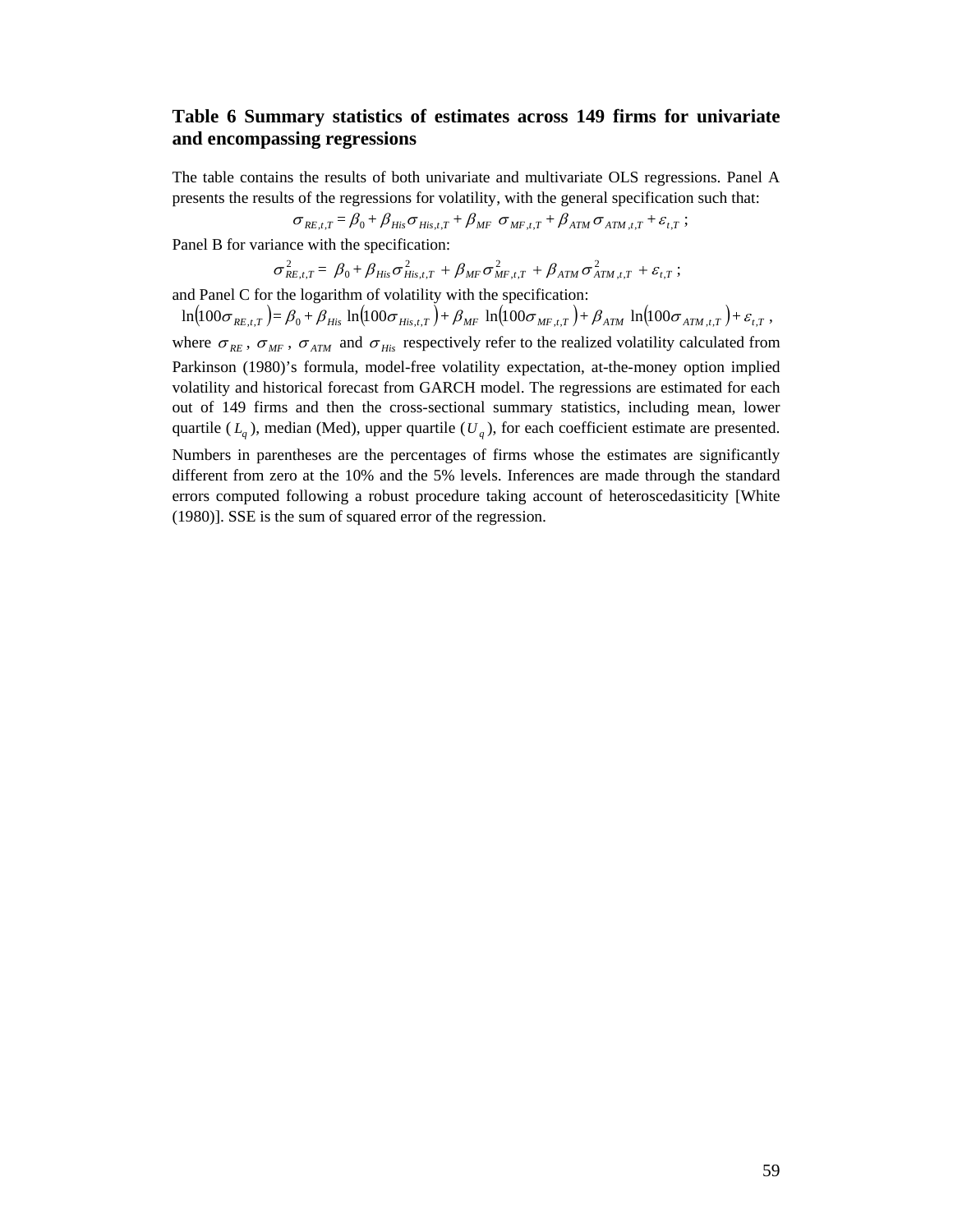| Panel A: results of volatility regressions |                               |             |               |                  |               |       |           |            |
|--------------------------------------------|-------------------------------|-------------|---------------|------------------|---------------|-------|-----------|------------|
|                                            |                               | $\beta_0$   | $\beta_{His}$ | $\beta_{\rm MF}$ | $\beta_{ATM}$ | $R^2$ | $adj.R^2$ | <b>SSE</b> |
|                                            |                               |             |               |                  |               |       |           |            |
| His                                        | Mean                          | 0.203       | 0.505         |                  |               | 0.166 | 0.148     | 0.669      |
|                                            | $L_q$                         | 0.046       | 0.271         |                  |               | 0.040 | 0.020     | 0.252      |
|                                            | Med                           | 0.158       | 0.504         |                  |               | 0.117 | 0.099     | 0.542      |
|                                            | $U_q$                         | 0.307       | 0.761         |                  |               | 0.250 | 0.234     | 0.941      |
|                                            |                               | (57.7/49.0) | (71.1/61.7)   |                  |               |       |           |            |
| MF                                         | Mean                          | 0.120       |               | 0.601            |               | 0.272 | 0.256     | 0.573      |
|                                            | $L_q$                         | 0.037       |               | 0.465            |               | 0.139 | 0.121     | 0.212      |
|                                            | Med                           | 0.096       |               | 0.617            |               | 0.266 | 0.250     | 0.461      |
|                                            | $U_q$                         | 0.179       |               | 0.750            |               | 0.393 | 0.380     | 0.835      |
|                                            |                               | (40.9/29.5) |               | (89.9/86.6)      |               |       |           |            |
| <b>ATM</b>                                 | Mean                          | 0.101       |               |                  | 0.680         | 0.281 | 0.265     | 0.572      |
|                                            | $L_q$                         | 0.008       |               |                  | 0.503         | 0.142 | 0.124     | 0.202      |
|                                            | Med                           | 0.089       |               |                  | 0.693         | 0.266 | 0.250     | 0.447      |
|                                            | $U_q$                         | 0.179       |               |                  | 0.855         | 0.386 | 0.373     | 0.825      |
|                                            |                               | (36.9/26.8) |               |                  | (92.6/90.6)   |       |           |            |
| His+MF                                     | Mean                          | 0.108       | 0.113         | 0.526            |               | 0.303 | 0.273     | 0.550      |
|                                            | $L_q$                         | 0.006       | $-0.065$      | 0.317            |               | 0.163 | 0.127     | 0.198      |
|                                            | Med                           | 0.071       | 0.098         | 0.552            |               | 0.281 | 0.250     | 0.434      |
|                                            | $U_q$                         | 0.162       | 0.330         | 0.711            |               | 0.427 | 0.402     | 0.777      |
|                                            |                               | (25.5/17.4) | (30.9/22.8)   | (75.2/64.4)      |               |       |           |            |
| His+ATM                                    | Mean                          | 0.104       | 0.065         |                  | 0.621         | 0.311 | 0.281     | 0.548      |
|                                            | $L_q$                         | $-0.006$    | $-0.096$      |                  | 0.430         | 0.176 | 0.140     | 0.192      |
|                                            | Med                           | 0.070       | 0.081         |                  | 0.599         | 0.299 | 0.268     | 0.436      |
|                                            | $\boldsymbol{U}_q$            | 0.144       | 0.324         |                  | 0.830         | 0.417 | 0.392     | 0.770      |
|                                            |                               | (24.2/14.8) | (28.9/23.5)   |                  | (79.9/70.5)   |       |           |            |
| $MF+ATM$                                   | Mean                          | 0.102       |               | 0.239            | 0.425         | 0.304 | 0.274     | 0.552      |
|                                            | $L_q$                         | 0.009       |               | $-0.163$         | $-0.003$      | 0.166 | 0.129     | 0.198      |
|                                            | Med                           | 0.090       |               | 0.149            | 0.528         | 0.290 | 0.259     | 0.430      |
|                                            | $\boldsymbol{U}_q$            | 0.180       |               | 0.618            | 0.926         | 0.415 | 0.389     | 0.789      |
|                                            |                               | (37.6/26.8) |               | (20.1/16.8)      | (28.9/22.8)   |       |           |            |
| His+MF+ATM                                 | Mean                          | 0.107       | 0.058         | 0.201            | 0.408         | 0.331 | 0.286     | 0.531      |
|                                            | $L_q$                         | 0.003       | $-0.104$      | $-0.203$         | $-0.077$      | 0.195 | 0.141     | 0.186      |
|                                            | $\operatorname{\mathsf{Med}}$ | 0.070       | 0.077         | 0.151            | 0.479         | 0.316 | 0.270     | 0.412      |
|                                            | $U_q$                         | 0.157       | 0.297         | 0.536            | 0.820         | 0.454 | 0.418     | 0.764      |
|                                            |                               | (22.8/13.4) | (26.8/20.8)   | (9.5/12.1)       | (25.5/17.4)   |       |           |            |

**Table 6 Summary statistics of estimates across 149 firms for univariate and encompassing regressions**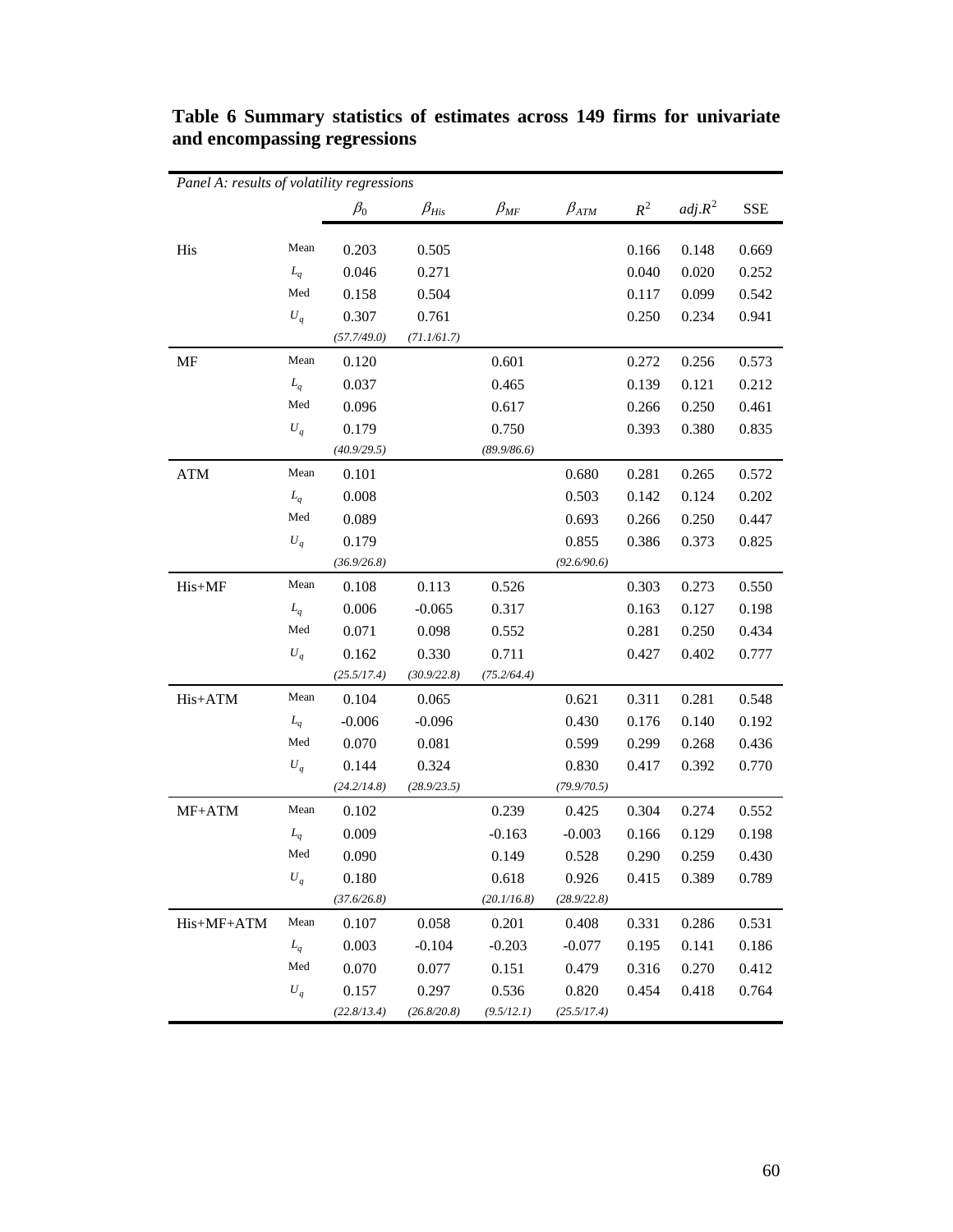| Panel B: results of variance regressions |                    |             |               |              |               |       |           |            |
|------------------------------------------|--------------------|-------------|---------------|--------------|---------------|-------|-----------|------------|
|                                          |                    | $\beta_0$   | $\beta_{His}$ | $\beta_{MF}$ | $\beta_{ATM}$ | $R^2$ | $adj.R^2$ | <b>SSE</b> |
| His                                      | Mean               | 0.126       | 0.422         |              |               | 0.142 | 0.124     | 0.022      |
|                                          | $L_q$              | 0.021       | 0.181         |              |               | 0.028 | 0.007     | 0.003      |
|                                          | Med                | 0.070       | 0.404         |              |               | 0.097 | 0.078     | 0.012      |
|                                          | $U_q$              | 0.193       | 0.658         |              |               | 0.230 | 0.213     | 0.030      |
|                                          |                    | (61.7/53.7) | (63.8/54.4)   |              |               |       |           |            |
| MF                                       | Mean               | 0.064       |               | 0.518        |               | 0.253 | 0.237     | 0.018      |
|                                          | $L_q$              | 0.010       |               | 0.359        |               | 0.116 | 0.097     | 0.002      |
|                                          | Med                | 0.045       |               | 0.518        |               | 0.237 | 0.221     | 0.010      |
|                                          | $U_q$              | 0.102       |               | 0.653        |               | 0.345 | 0.331     | 0.025      |
|                                          |                    | (45.6/33.6) |               | (86.6/79.2)  |               |       |           |            |
| <b>ATM</b>                               | Mean               | 0.055       |               |              | 0.629         | 0.259 | 0.243     | 0.018      |
|                                          | $L_q$              | 0.000       |               |              | 0.422         | 0.122 | 0.103     | 0.002      |
|                                          | Med                | 0.034       |               |              | 0.614         | 0.230 | 0.213     | 0.010      |
|                                          | $\boldsymbol{U}_q$ | 0.089       |               |              | 0.780         | 0.364 | 0.351     | 0.025      |
|                                          |                    | (39.6/33.6) |               |              | (89.9/83.2)   |       |           |            |
| His+MF                                   | Mean               | 0.068       | 0.051         | 0.475        |               | 0.286 | 0.255     | 0.018      |
|                                          | $L_q$              | 0.006       | $-0.121$      | 0.266        |               | 0.152 | 0.115     | 0.002      |
|                                          | Med                | 0.035       | 0.059         | 0.472        |               | 0.272 | 0.240     | 0.010      |
|                                          | $\boldsymbol{U}_q$ | 0.100       | 0.288         | 0.624        |               | 0.412 | 0.386     | 0.025      |
|                                          |                    | (29.5/20.1) | (30.9/22.1)   | (71.1/56.4)  |               |       |           |            |
| His+ATM                                  | Mean               | 0.066       | 0.003         |              | 0.601         | 0.291 | 0.260     | 0.018      |
|                                          | $L_q$              | $-0.001$    | $-0.142$      |              | 0.342         | 0.149 | 0.112     | 0.002      |
|                                          | Med                | 0.029       | 0.041         |              | 0.553         | 0.279 | 0.248     | 0.010      |
|                                          | $\boldsymbol{U}_q$ | 0.092       | 0.256         |              | 0.784         | 0.415 | 0.390     | 0.024      |
|                                          |                    | (27.5/20.8) | (28.9/20.1)   |              | (75.2/64.4)   |       |           |            |
| $MF+ATM$                                 | Mean               | 0.055       |               | 0.226        | 0.375         | 0.288 | 0.257     | 0.018      |
|                                          | $L_q$              | 0.001       |               | $-0.135$     | $-0.121$      | 0.148 | 0.110     | 0.002      |
|                                          | Med                | 0.036       |               | 0.233        | 0.338         | 0.263 | 0.231     | 0.010      |
|                                          | $\boldsymbol{U}_q$ | 0.098       |               | 0.553        | 0.824         | 0.415 | 0.390     | 0.024      |
|                                          |                    | (43.6/32.9) |               | (22.8/16.1)  | (29.5/21.5)   |       |           |            |
| His+MF+ATM                               | Mean               | 0.067       | $-0.001$      | 0.199        | 0.378         | 0.317 | 0.271     | 0.017      |
|                                          | $L_q$              | 0.003       | $-0.174$      | $-0.173$     | $-0.049$      | 0.176 | 0.122     | 0.002      |
|                                          | Med                | 0.036       | 0.039         | 0.232        | 0.387         | 0.302 | 0.255     | 0.009      |
|                                          | $U_q$              | 0.157       | 0.297         | 0.536        | 0.820         | 0.441 | 0.404     | 0.023      |
|                                          |                    | (22.8/13.4) | (26.8/20.8)   | (9.5/12.1)   | (25.5/17.4)   |       |           |            |

**Table 6 Summary statistics of estimates across 149 firms for univariate and encompassing regressions (Cont.)**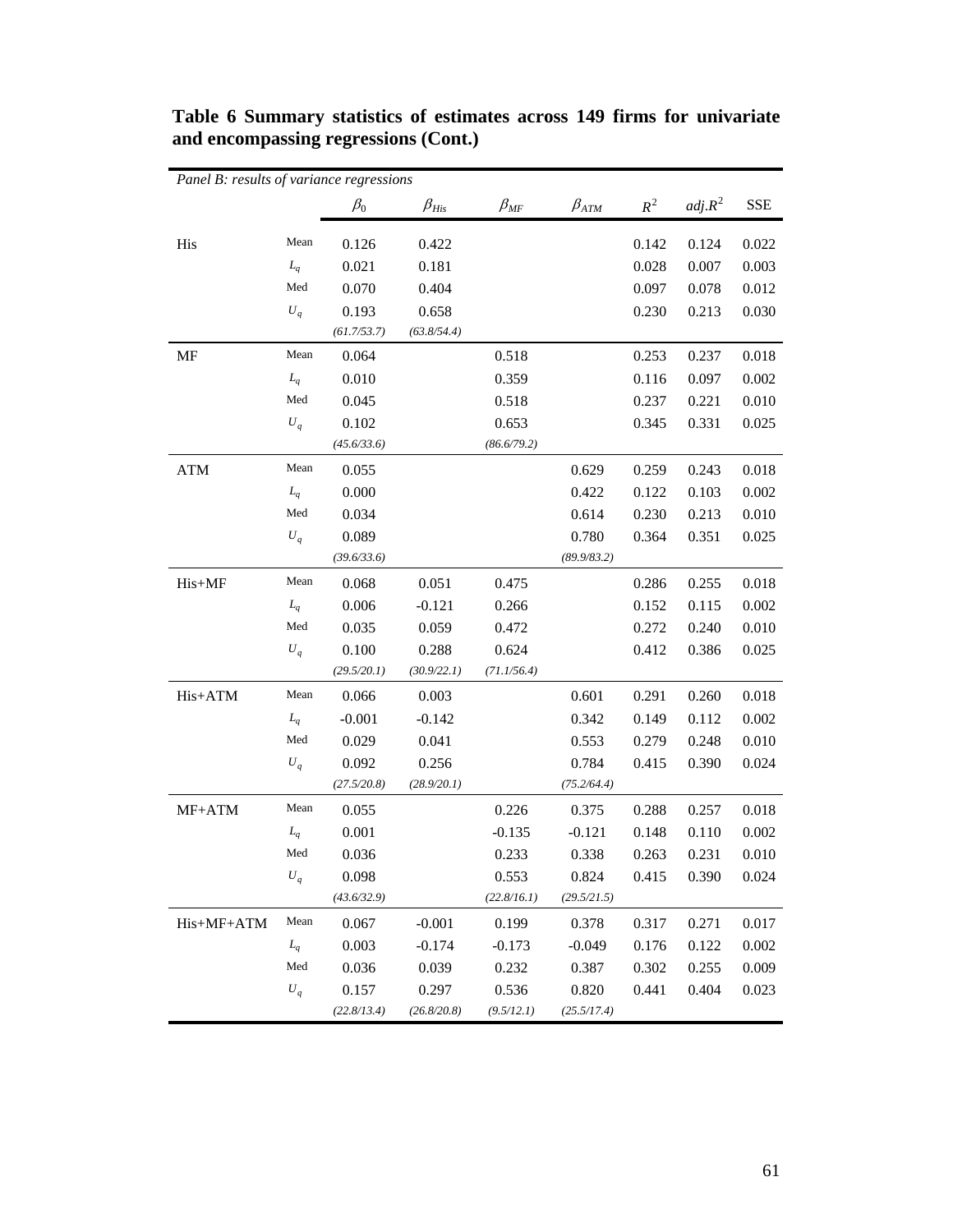| Panel C: the results of logarithm volatility regressions |                    |                      |                      |              |               |                    |           |            |
|----------------------------------------------------------|--------------------|----------------------|----------------------|--------------|---------------|--------------------|-----------|------------|
|                                                          |                    | $\beta_0$            | $\beta_{His}$        | $\beta_{MF}$ | $\beta_{ATM}$ | $\boldsymbol{R}^2$ | $Adj.R^2$ | <b>SSE</b> |
|                                                          | Mean               |                      |                      |              |               |                    |           |            |
| His                                                      |                    | 1.344                | 0.620                |              |               | 0.179              | 0.162     | 0.059      |
|                                                          | $L_q$<br>Med       | 0.250                | 0.378                |              |               | 0.050              | 0.030     | 0.044      |
|                                                          |                    | 1.288                | 0.618                |              |               | 0.136              | 0.117     | 0.053      |
|                                                          | $\boldsymbol{U}_q$ | 2.312<br>(48.3/44.3) | 0.889<br>(75.2/69.8) |              |               | 0.270              | 0.254     | 0.067      |
| MF                                                       | Mean               | 0.834                |                      | 0.731        |               | 0.278              | 0.262     | 0.052      |
|                                                          | $L_q$              | 0.170                |                      | 0.594        |               | 0.145              | 0.127     | 0.038      |
|                                                          | Med                | 0.764                |                      | 0.749        |               | 0.263              | 0.247     | 0.047      |
|                                                          | $U_q$              | 1.374                |                      | 0.887        |               | 0.390              | 0.377     | 0.064      |
|                                                          |                    | (33.6/24.8)          |                      | (91.9/88.6)  |               |                    |           |            |
| <b>ATM</b>                                               | Mean               | 0.713                |                      |              | 0.775         | 0.290              | 0.275     | 0.051      |
|                                                          | $L_q$              | 0.016                |                      |              | 0.601         | 0.155              | 0.137     | 0.037      |
|                                                          | Med                | 0.673                |                      |              | 0.777         | 0.284              | 0.268     | 0.047      |
|                                                          | $U_q$              | 1.310                |                      |              | 0.960         | 0.396              | 0.383     | 0.061      |
|                                                          |                    | (31.5/22.8)          |                      |              | (92.6/90.6)   |                    |           |            |
| His+MF                                                   | Mean               | 0.607                | 0.182                | 0.613        |               | 0.308              | 0.278     | 0.049      |
|                                                          | $L_q$              | $-0.179$             | $-0.016$             | 0.372        |               | 0.175              | 0.140     | 0.036      |
|                                                          | Med                | 0.501                | 0.187                | 0.645        |               | 0.290              | 0.259     | 0.046      |
|                                                          | $U_q$              | 1.145                | 0.418                | 0.812        |               | 0.424              | 0.399     | 0.062      |
|                                                          |                    | (18.8/12.1)          | (30.9/24.8)          | (75.8/67.1)  |               |                    |           |            |
| His+ATM                                                  | Mean               | 0.601                | 0.127                |              | 0.680         | 0.319              | 0.289     | 0.049      |
|                                                          | $L_q$              | $-0.257$             | $-0.074$             |              | 0.477         | 0.180              | 0.144     | 0.036      |
|                                                          | Med                | 0.412                | 0.154                |              | 0.692         | 0.307              | 0.277     | 0.045      |
|                                                          | $U_q$              | 1.125                | 0.389                |              | 0.873         | 0.425              | 0.401     | 0.058      |
|                                                          |                    | (20.8/14.8)          | (30.2/21.5)          |              | (78.5/73.2)   |                    |           |            |
| MF+ATM                                                   | Mean               | 0.714                |                      | 0.252        | 0.519         | 0.311              | 0.281     | 0.049      |
|                                                          | $L_q$              | $-0.025$             |                      | $-0.254$     | 0.092         | 0.170              | 0.133     | 0.036      |
|                                                          | Med                | 0.631                |                      | 0.214        | 0.576         | 0.302              | 0.271     | 0.046      |
|                                                          | $U_q$              | 1.399                |                      | 0.676        | 1.053         | 0.425              | 0.400     | 0.060      |
|                                                          |                    | (31.5/23.5)          |                      | (18.8/11.4)  | (32.9/23.5)   |                    |           |            |
| His+MF+ATM                                               | Mean               | 0.067                | 0.118                | 0.197        | 0.483         | 0.336              | 0.292     | 0.047      |
|                                                          | $L_q$              | 0.003                | $-0.086$             | $-0.280$     | 0.049         | 0.196              | 0.142     | 0.035      |
|                                                          | Med                | 0.036                | 0.153                | 0.138        | 0.572         | 0.330              | 0.285     | 0.044      |
|                                                          | $U_q$              | 0.157                | 0.363                | 0.599        | 0.983         | 0.453              | 0.415     | 0.057      |
|                                                          |                    | (22.8/13.4)          | (26.2/18.1)          | (14.1/9.4)   | (29.5/18.1)   |                    |           |            |

**Table 6 Summary statistics of estimates across 149 firms for univariate and encompassing regressions (Cont.)**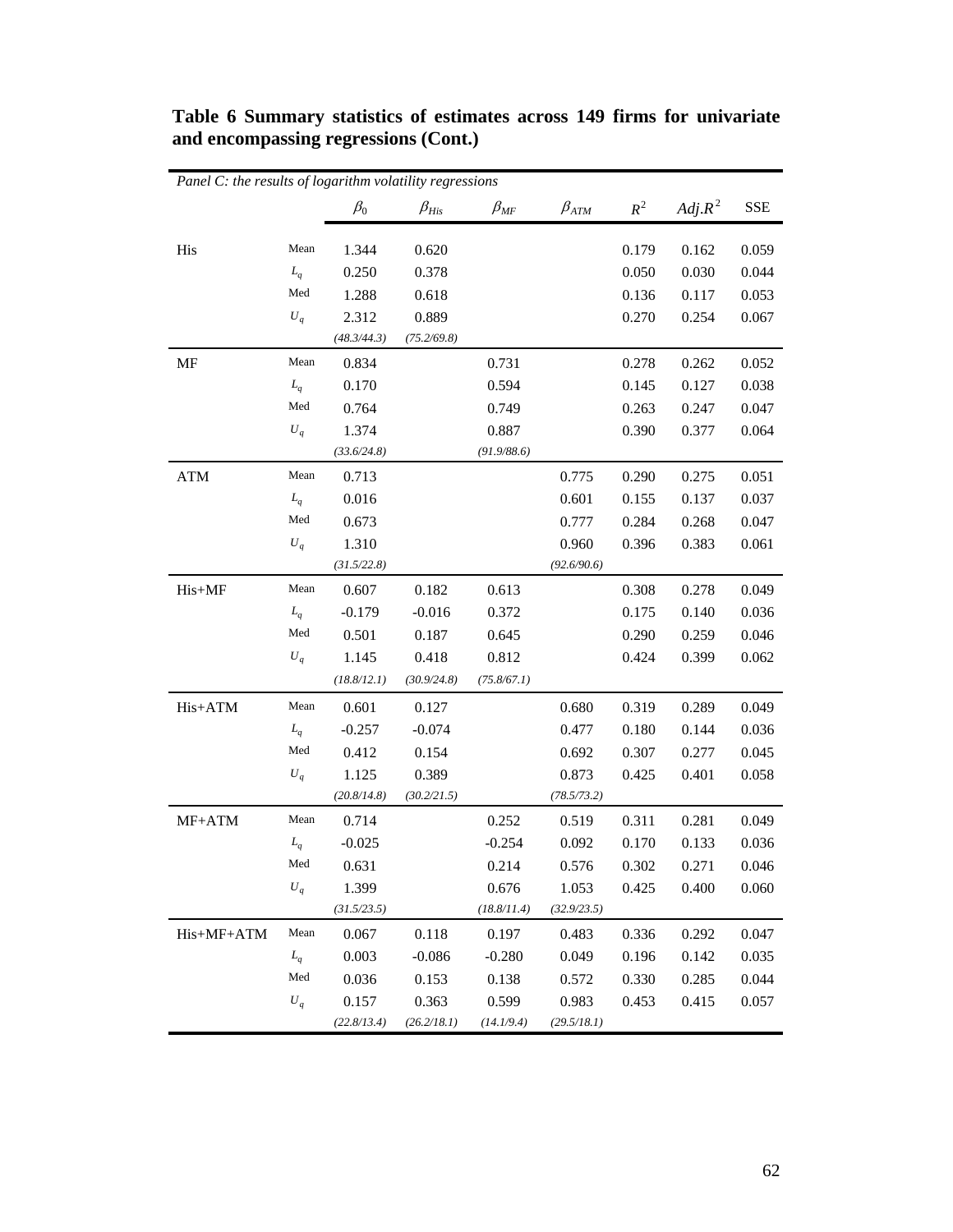# **Table 7 Summary of the firm specific variables**

The table contains the definitions and estimation methods of the firm specific variables that we use to investigate the properties of firms whose historical volatility, model-free volatility expectation or ATM implied volatility performs the best in measuring realized volatility. All variables for each firm are the time-series mean of daily measures from January 1996 to December 1999. In the calculation of option-related variables, only the options used in our study are included. Moneyness is defined as the option strike price over forward price that has the same time to maturity as options. The last column shows the objective that the specific variable is used to explain. OP refers to both model-free volatility expectation, MF, and ATM implied volatility, ATM, that are based upon option prices and His is historical volatility.

| Variables                      | How to measure                                                                                                                                                                                                                                     | To explain       |
|--------------------------------|----------------------------------------------------------------------------------------------------------------------------------------------------------------------------------------------------------------------------------------------------|------------------|
| $Log(TV_OP)$                   | The natural logarithm of the firm's average<br>option trading volume.                                                                                                                                                                              | <b>OP VS His</b> |
| $Log(TV_Stock)$                | The natural logarithm of the firm's average<br>stock trading volume.                                                                                                                                                                               | <b>OP VS His</b> |
| Log(FirmSize)                  | The natural logarithm of the firm's average<br>firm size in 1000 dollars, where daily firm<br>size, or market capitalization, is calculated<br>as the number of shares outstanding in the<br>market multiplied by the stock closing<br>price.      | <b>OP VS His</b> |
| <b>Moneyness Range</b>         | The average of daily option moneyness<br>ranges, which is the daily<br>maximum<br>minimum<br>minus<br>the<br>moneyness<br>moneyness.                                                                                                               | MF VS ATM        |
| Number of Strike Prices        | The average number of available option<br>strike prices.                                                                                                                                                                                           | MF VS ATM        |
| Average Strike Prices Interval | The average interval between each two<br>adjacent strike prices, in moneyness.                                                                                                                                                                     | <b>MF VS ATM</b> |
| TV_ATM/TV_ALL                  | The ratio between the ATM option trading<br>volumes over all option trading volumes.                                                                                                                                                               | MF VS ATM        |
| TV_IntermediateDelta/TV_ALL    | The ratio between the trading volumes of<br>intermediate delta options over all trading<br>volumes, where intermediate delta options<br>are defined as the options with delta within<br>the interquartile range for Black Scholes<br>delta values. | <b>MF VS ATM</b> |